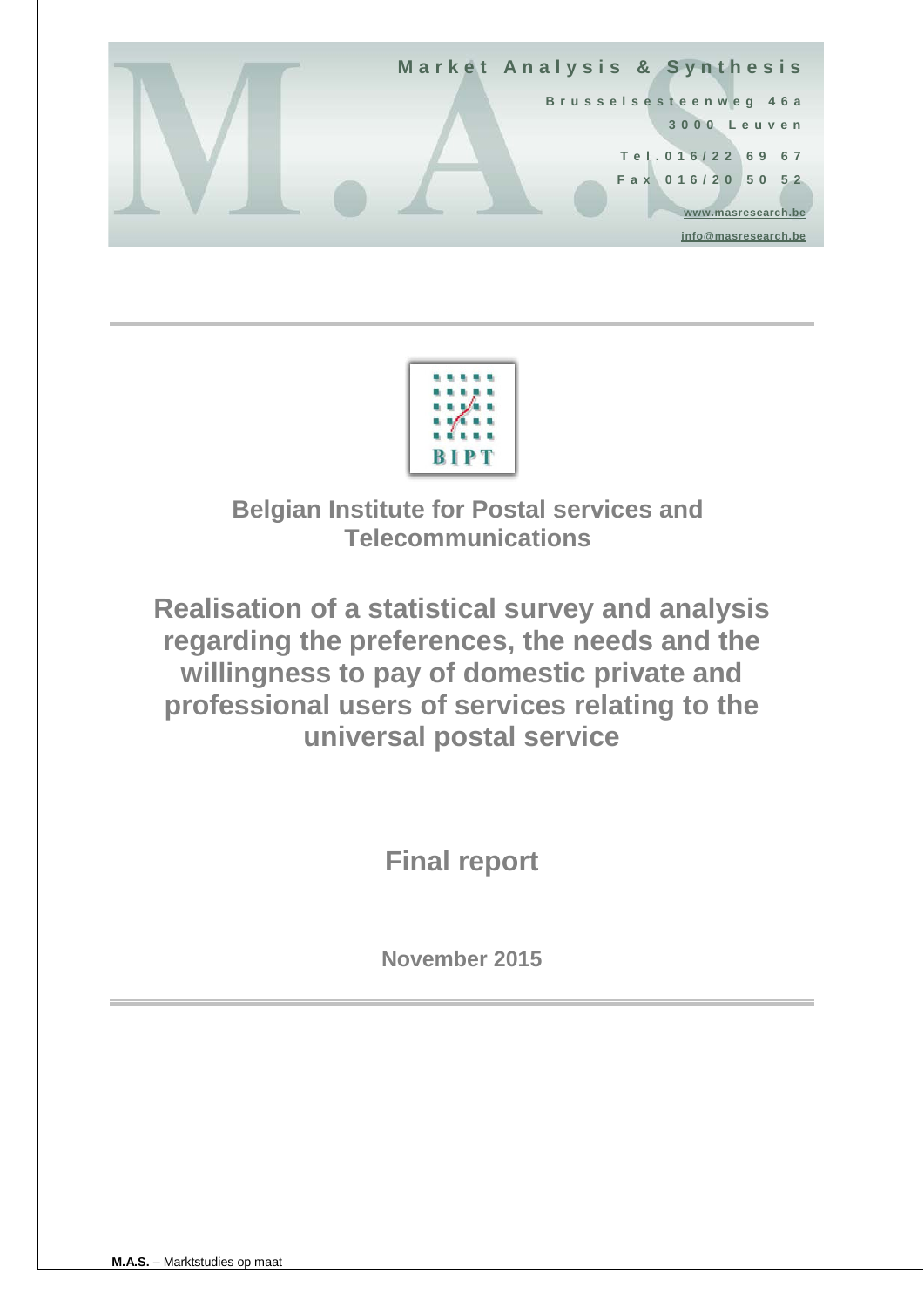# **Colofon**

| <b>Client</b>               | <b>BIPT - Belgian Institute for Postal Services and Telecommunications</b>                                                               |
|-----------------------------|------------------------------------------------------------------------------------------------------------------------------------------|
| <b>Project co-ordinator</b> | Anita Claes, sr. manager M.A.S.                                                                                                          |
| <b>Project execution</b>    | Charles Laporte, advisor M.A.S.<br>Nele Van Der Donckt, advisor M.A.S.<br>Anita Claes, sr. manager M.A.S.<br>Dirk Buyens, advisor M.A.S. |
| Date                        | November 2015                                                                                                                            |
| <b>Document status</b>      | Final report                                                                                                                             |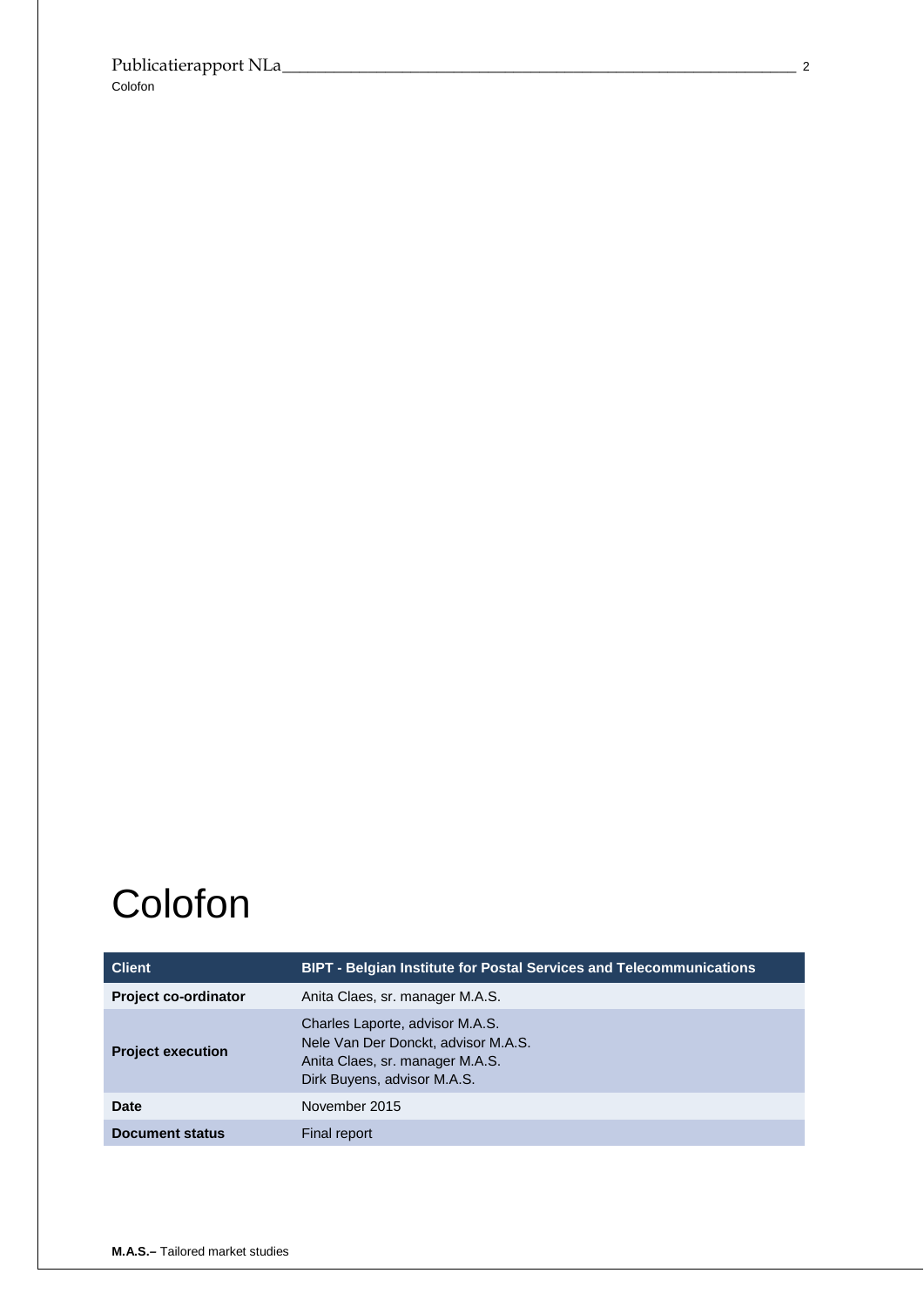# Content

| 1.    |                                                                                                                |  |
|-------|----------------------------------------------------------------------------------------------------------------|--|
| $1.1$ |                                                                                                                |  |
| 1.2   |                                                                                                                |  |
| 1.3   |                                                                                                                |  |
| 2.    |                                                                                                                |  |
| 2.1   |                                                                                                                |  |
| 2.2   |                                                                                                                |  |
| 2.3   |                                                                                                                |  |
| 2.3.1 |                                                                                                                |  |
| 2.3.2 |                                                                                                                |  |
| 2.4   |                                                                                                                |  |
| 2.4.1 |                                                                                                                |  |
| 2.4.2 |                                                                                                                |  |
| 3.    |                                                                                                                |  |
| 3.1   |                                                                                                                |  |
| 3.2   |                                                                                                                |  |
| 3.2.1 |                                                                                                                |  |
| 3.2.2 |                                                                                                                |  |
| 3.2.3 |                                                                                                                |  |
| 3.2.4 |                                                                                                                |  |
| 3.2.5 |                                                                                                                |  |
| 3.2.6 |                                                                                                                |  |
| 3.2.7 |                                                                                                                |  |
| 3.3   |                                                                                                                |  |
| 3.3.1 |                                                                                                                |  |
| 3.3.2 |                                                                                                                |  |
| 3.3.3 |                                                                                                                |  |
| 3.3.4 |                                                                                                                |  |
| 3.3.5 |                                                                                                                |  |
| 3.4   |                                                                                                                |  |
| 3.4.1 |                                                                                                                |  |
| 3.4.2 |                                                                                                                |  |
| 3.4.3 | Attitude towards the statement 'I will always have to send things by mail'23                                   |  |
| 3.4.4 | Attitude towards the statement 'Ordering more articles in the next 3 years that will be sent<br>by mail'<br>23 |  |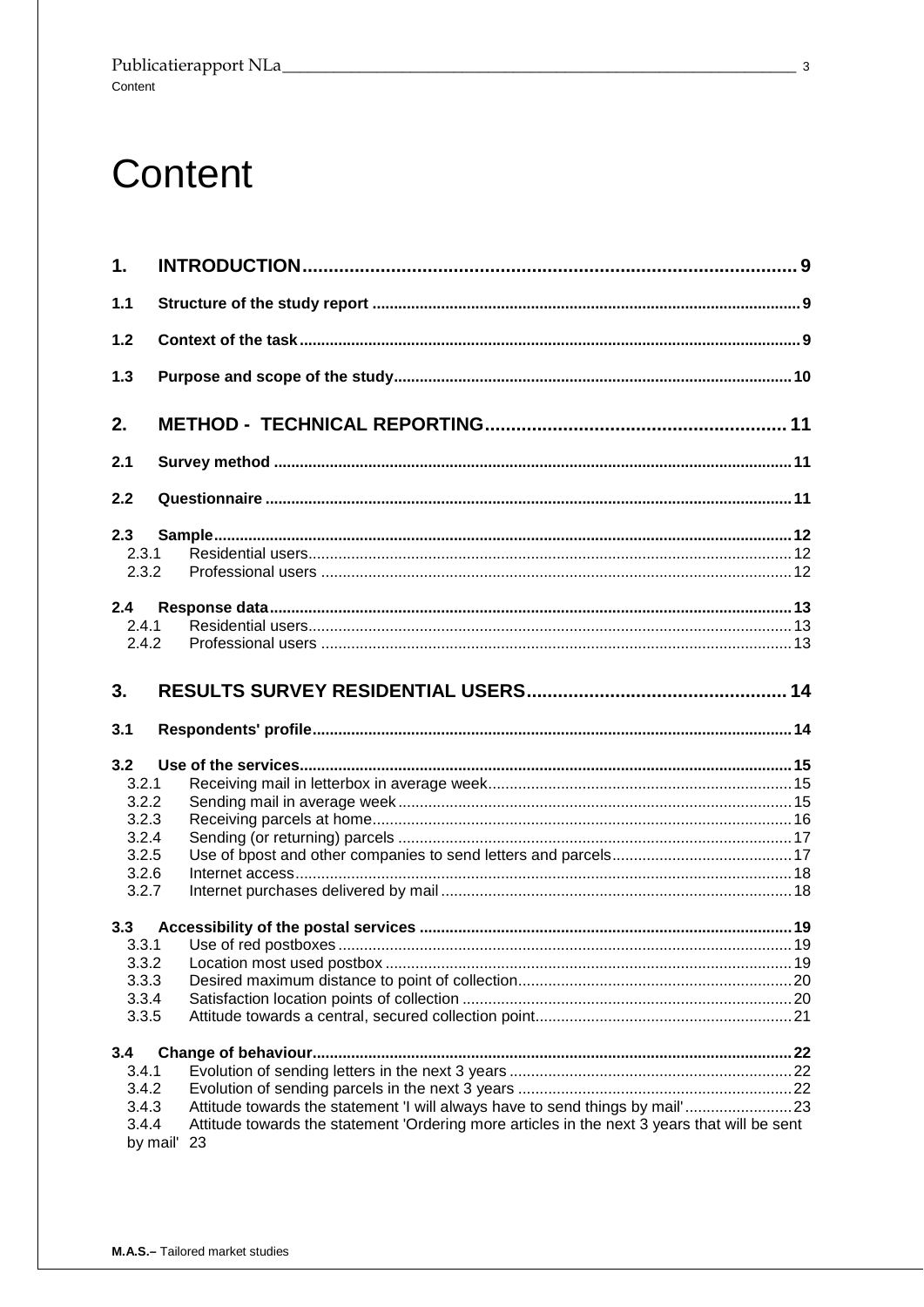| 3.4.5 | Attitude towards the statement 'I would feel closed off if I were no longer able to send or |  |
|-------|---------------------------------------------------------------------------------------------|--|
|       |                                                                                             |  |
| 3.5   |                                                                                             |  |
| 3.5.1 |                                                                                             |  |
| 3.5.2 |                                                                                             |  |
| 3.5.3 |                                                                                             |  |
| 3.6   |                                                                                             |  |
| 3.6.1 |                                                                                             |  |
| 3.6.2 | Residential users' willingness to pay for sending and receiving parcels  28                 |  |
| 3.6.3 |                                                                                             |  |
| 3.6.4 |                                                                                             |  |
| 4.    | <b>RESULTS SURVEY PRIVATE AND PUBLIC BUSINESS USERS 33</b>                                  |  |
| 4.1   |                                                                                             |  |
| 4.1.1 |                                                                                             |  |
| 4.1.2 |                                                                                             |  |
| 4.2   | Importance of sending and receiving postal items for companies 34                           |  |
| 4.2.1 |                                                                                             |  |
| 4.2.2 |                                                                                             |  |
|       |                                                                                             |  |
| 4.3.1 |                                                                                             |  |
| 4.3.2 |                                                                                             |  |
| 4.4   |                                                                                             |  |
| 4.4.1 |                                                                                             |  |
| 4.4.2 |                                                                                             |  |
| 4.5   |                                                                                             |  |
| 4.5.1 |                                                                                             |  |
| 4.5.2 |                                                                                             |  |
| 4.6   |                                                                                             |  |
| 4.6.1 |                                                                                             |  |
| 4.6.2 |                                                                                             |  |
| 4.7   |                                                                                             |  |
| 4.7.1 |                                                                                             |  |
| 4.7.2 |                                                                                             |  |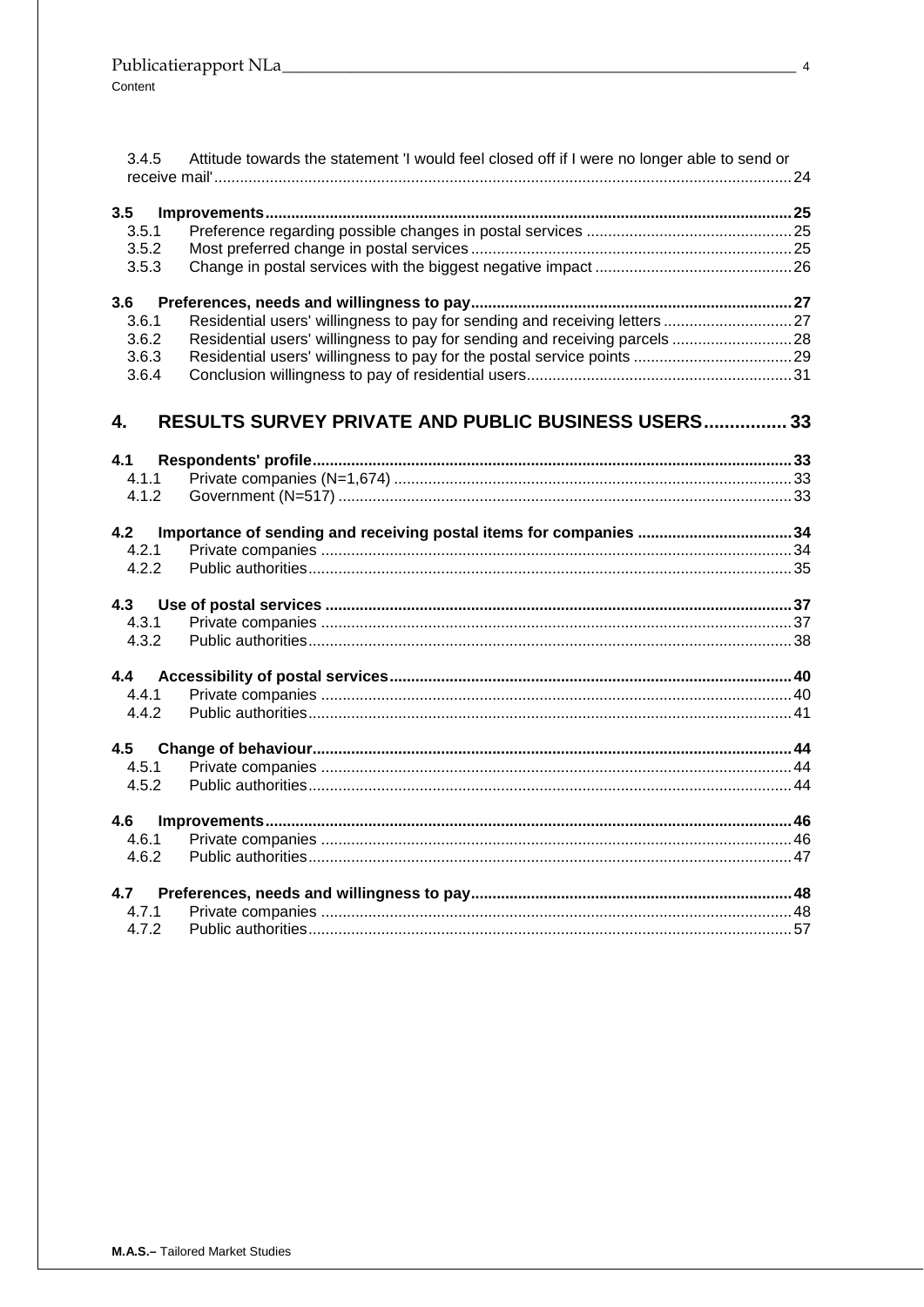# **Tables**

| Table1: Response total - residential users_                                                                                                                                  | 13 |
|------------------------------------------------------------------------------------------------------------------------------------------------------------------------------|----|
| Table2: Response total - professional users _                                                                                                                                | 13 |
| Table3: willingness to pay for sending and receiving letters - residential users __                                                                                          | 28 |
| Table4: willingness to pay for sending and receiving parcels - residential users_                                                                                            | 29 |
| Table5: willingness to pay for the postal service points - residential users ___                                                                                             | 30 |
| Table6: ranking of the various aspects of the universal postal service according to the<br>degree of willingness to pay - residential users _______________________________  | 31 |
| Table7: frequency mail items sent (private) - total ____________________________                                                                                             | 37 |
| Table8: frequency mail items sent (public) - total                                                                                                                           | 38 |
| Table9: willingness to pay for sending and receiving administrative post - private companies<br>(in %)                                                                       | 50 |
| Table10: willingness to pay for sending and receiving direct mail - private companies (in %)51                                                                               |    |
| Table11: willingness to pay for sending and receiving parcels - private companies (in %) _ 52                                                                                |    |
| Table12: willingness to pay for the postal service points - private companies $\frac{m}{2}$ __________ 53                                                                    |    |
| Table13: ranking of the various aspects of the universal postal service according to the<br>degree of willingness to pay - private professional users ______________________ | 55 |
| Table14: willingness to pay for sending and receiving administrative post - public bodies (in<br>%)                                                                          | 57 |
| Table15: willingness to pay for sending and receiving direct mail - public bodies (in %)                                                                                     | 58 |
| Table16: willingness to pay for sending and receiving parcels - public bodies (in %) __                                                                                      | 60 |
| Table17: willingness to pay for the postal service points - public bodies (%) _______                                                                                        | 61 |
| Table18: ranking of the various aspects of the universal postal service according to the<br>degree of willingness to pay - public professional users _                       | 63 |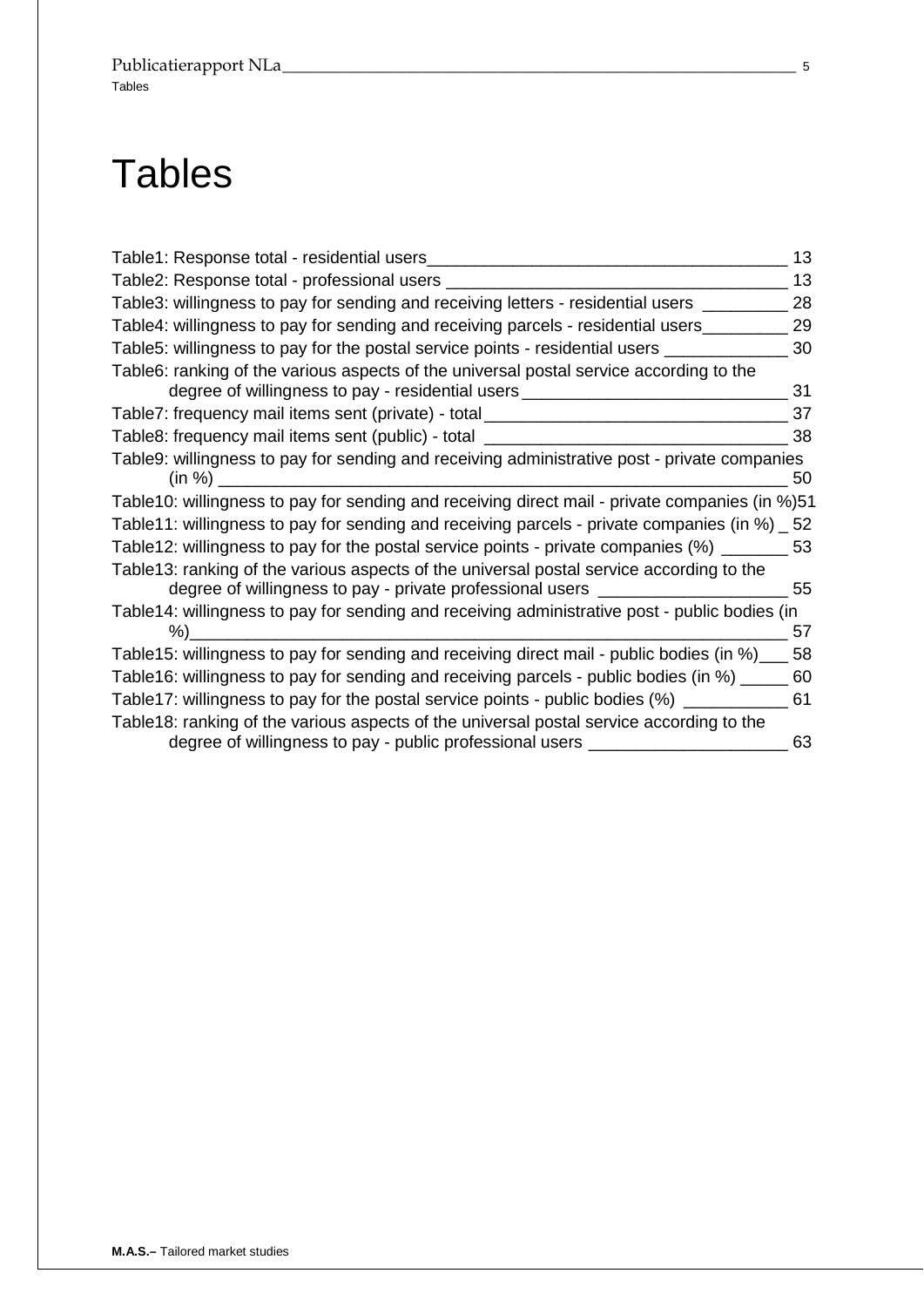# Figures

| Figure 1: receiving mail in letterbox in average week - according to age                                                 | 15 |
|--------------------------------------------------------------------------------------------------------------------------|----|
| Figure 2: sending mail in average week - according to age_________                                                       | 16 |
| Figure 3: receiving parcels at home - according to age                                                                   | 16 |
| Figure 4: sending (or returning) parcels - according to age ____                                                         | 17 |
| Figure 5: exclusive use of bpost for sending letters and parcels - according to age _                                    | 17 |
| Figure 6: Internet purchases delivered by mail - according to age __                                                     | 18 |
| Figure 7: use of red postboxes - according to age                                                                        | 19 |
| Figure 8: maximum distance to point of collection - according to the age _                                               | 20 |
| Figure 9: satisfaction with the location of the collection points in the vicinity - according to<br>region               | 20 |
| Figure 10: attitude towards a secured, central point of collection - according to age                                    | 21 |
| Figure 11: expected number of letters sent the next 3 years as compared to today -<br>according to age ______________    | 22 |
| Figure 12: expected number of parcels sent the next 3 years as compared to today -<br>according to age                   | 22 |
| Figure 13: I will always have to send certain items by mail - according to age                                           | 23 |
| Figure 14: ordering more articles in the next 3 years that will be sent by mail - according to<br>age                    | 23 |
| Figure 15: I would feel closed off from society if I were no longer able to send or receive mail<br>- according to age _ | 24 |
| Figure 16: importance of administrative mail, direct mail, parcels (private) ________                                    | 34 |
| Figure 17: importance of administrative mail, direct mail, parcels (public)                                              | 35 |
| Figure 18: method of sending postal items (private) - according to number of workers ___                                 | 40 |
| Figure 19: method of sending postal items (public) - according to number of employees                                    | 42 |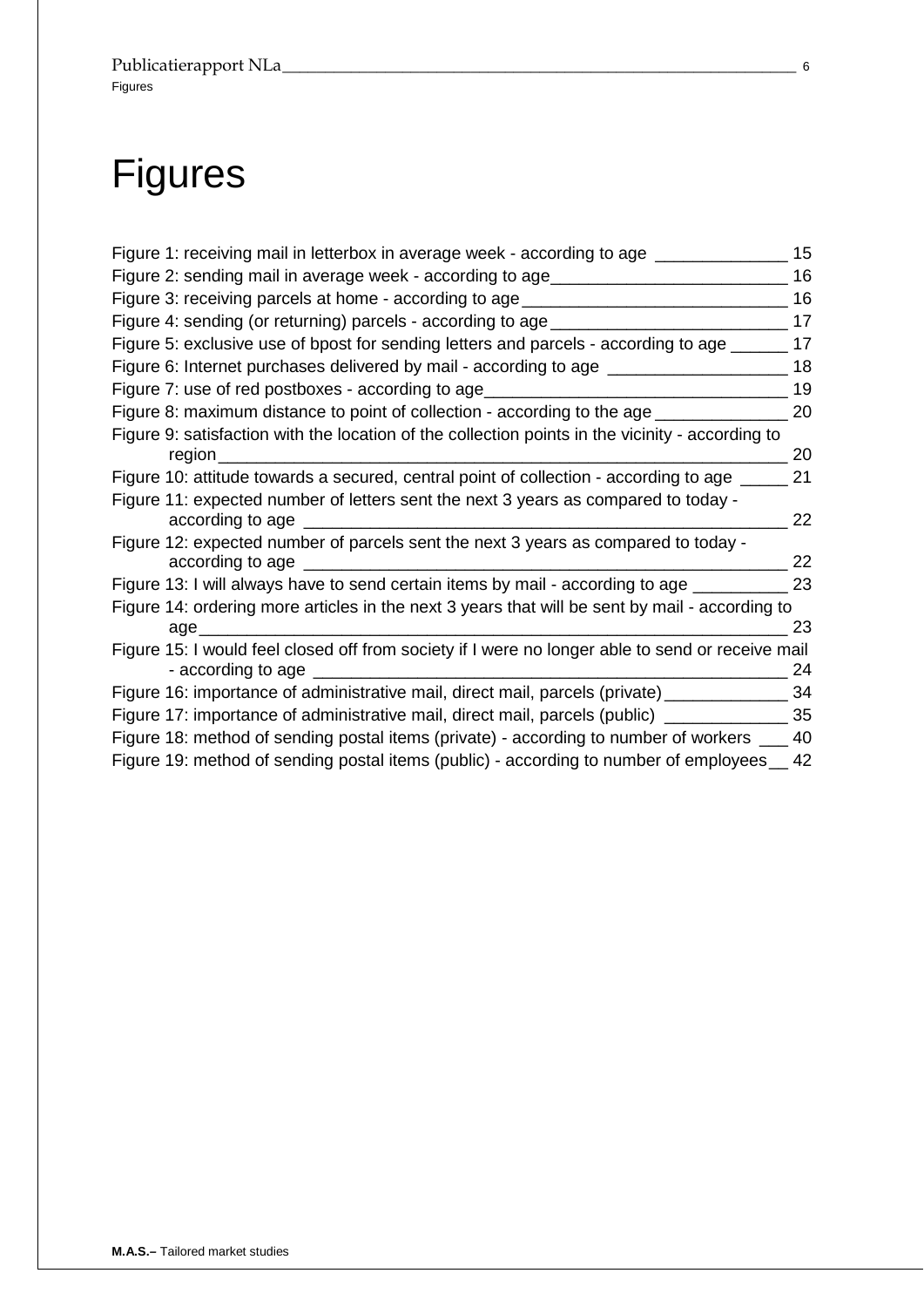# Executive summary willingness to pay universal postal services

This study assesses the end-users' preferences, the needs and the willingness to pay for postal products and services relating to the universal postal service. To this effect an online survey was chosen with telephone assistance for the respondents. Following a general inquiry on postal services, the respondents were submitted to the conjoint analysis method asking them to choose from different scenarios. The advantage of this method is that it allows to determine the willingness to pay, and therefore also the needs.

In general it turns out that both residential and professional users think of low rates as a priority.

## *Residential users*

The results show that half of the residential users only want to walk 500 meters to deposit their mail at the most. It would moreover appear that the idea of mail delivery in a centralised and secure pick-up point did not receive a very warm welcome at all. Residential users also feel a great need to have a postal service point nearby their place of residence.

Furthermore the abolition of postal offices and/or postal points in the vicinity of the place of residence is considered to be the change entailing the highest degree of negative impact for the residential users. On the other hand 10% of the residential users indicates not having experienced an impact while 70% of the residential customers states that they would find a way to deal with this change.

The residential customer is not opposed to a longer delivery term  $(D+2)$  but does think a day-certain<sup>[1](#page-6-0)</sup> delivery is important. Residential users also feel a strong need to receive mail at home: letter mail 5 days per week and parcels 4 to 5 days per week.

## *Professional users*

Although the private companies feel the need to have a delivery frequency of 5 days per week for administrative letter mail, the government bodies are not opposed to a 4 -days delivery per week. As regards publicity mail however, a decrease in the delivery frequency is acceptable to both professional users.

<span id="page-6-0"></span> <sup>1</sup> Day-certain delivery means that one knows with great certainty (90%, 95%, 99%) on which day the mail sent will arrive at its destination.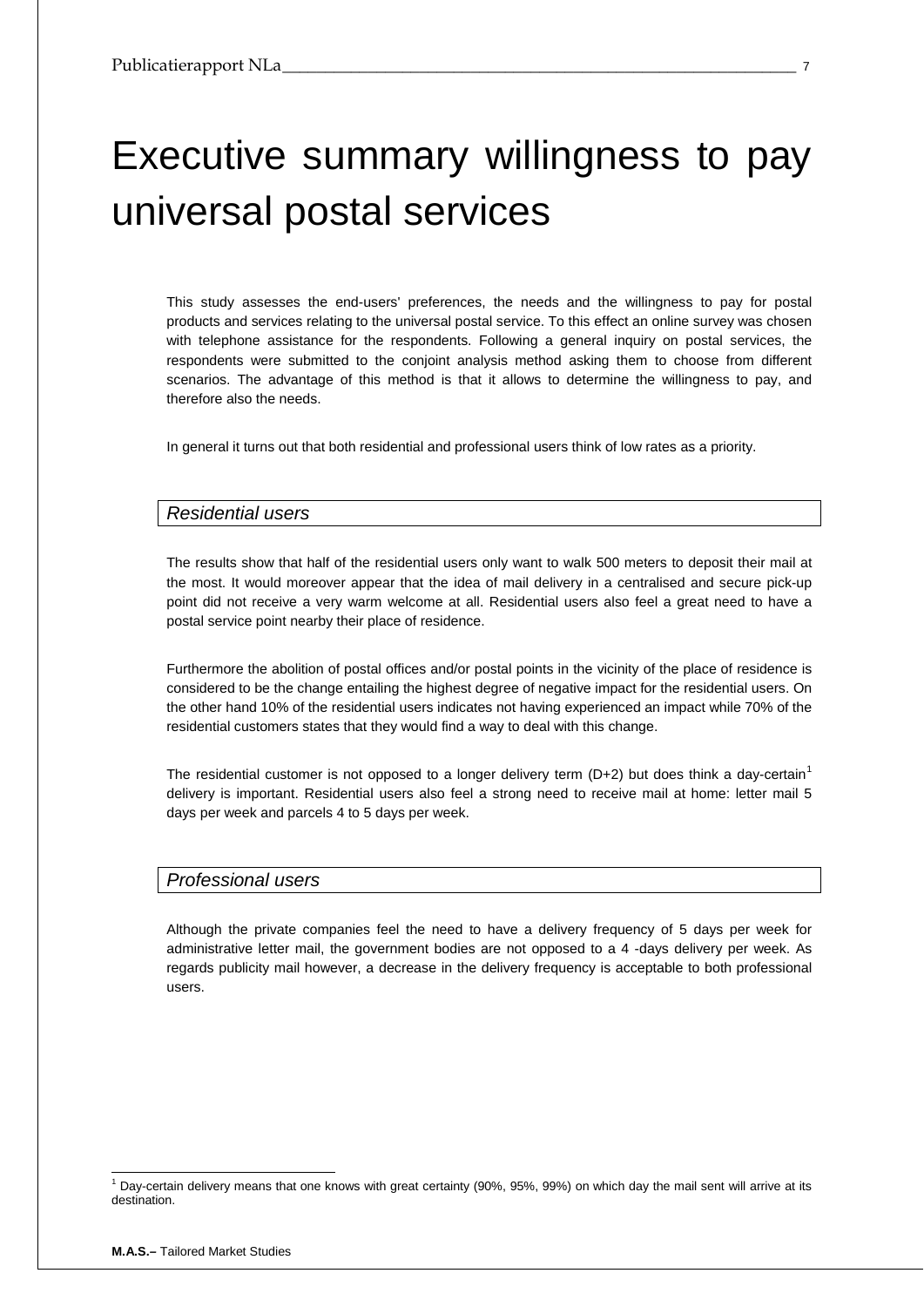Professional users are not opposed to a D+2 delivery term for administrative and publicity mail. Furthermore professional users wish for the addressee to be able to receive his mail at home or at the company's headquarters. Just like the private users, professional users think a day-certain delivery to be very important as well.

In addition the study shows that professional users have a strong need to be able to either deposit their administrative or publicity mail in a postal office or a postal point at the current rates, or to deposit them in a MassPost or national sorting centre provided that operational discounts are offered.

Both private companies and public bodies have a great need to have parcels delivered within a D+1 delivery time. Sent parcels need to be collected 5 days a week and be delivered at the addressee's home address. Parcels received by the professional users need to arrive in the company headquarters.

Finally, professional users attach importance to the fact that a postal service point is available within a distance of 3 km.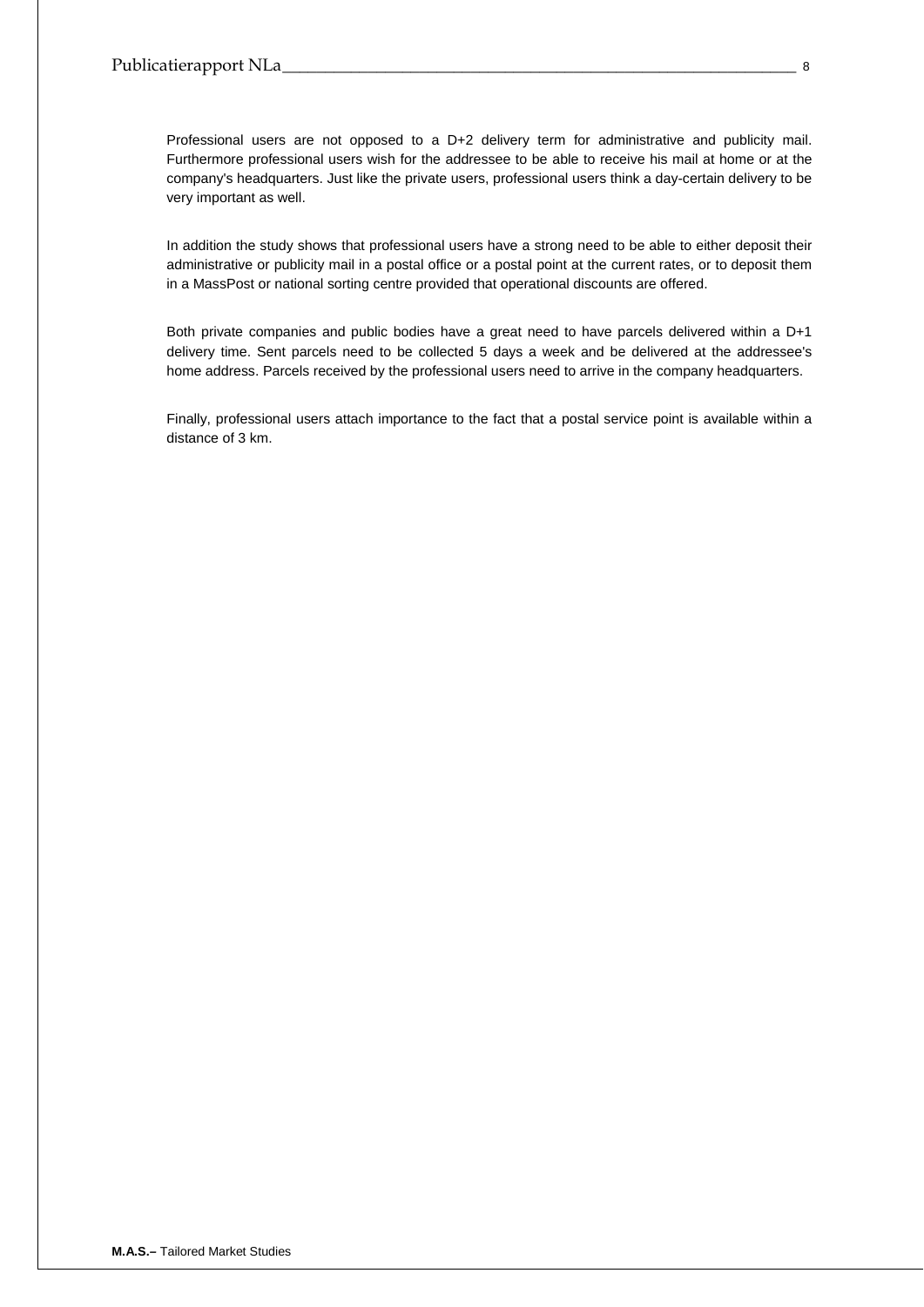# <span id="page-8-0"></span>1. **INTRODUCTION**

## <span id="page-8-1"></span>1.1 Structure of the study report

In this introductory chapter the study is situated in its context and the objectives and scope of the study are stated.

In the second chapter an explanation is given about the research method used (see technical report).

In chapters three and four the **results of the study among respectively residential users and companies (including public authorities)** are reported, including their preferences, needs and willingness to pay.

## <span id="page-8-2"></span>1.2 Context of the task

Until 31 December 2018 bpost is the company tasked with providing the universal postal service on the entire territory. Article 142 of the Act of 21 March 1991 defines this universal postal service as follows: *"§ 1. The universal postal service shall include the following facilities:* 

*- the clearance, sorting, transport and delivery of postal items up to 2 kg;* 

*- the clearance, sorting, transport and delivery of postal parcels up to 10 kg;* 

*- the delivery of postal parcels coming from other Member States up to 20 kg;* 

*- the services relating to registered items and insured items.* 

*The universal postal service includes both domestic and cross-border services.* 

*§ 2. The universal service provision entails the following obligations:*

*1° in each municipality of the Kingdom, including the amalgamated municipalities that constituted separate administrative units on 31 December 1971 there shall be at least one access point for the deposit of postal items referred to in § 1;* 

*2° in each municipality referred to in 1° there shall be not less than five days a week, except on Sundays and legal holidays, at least one clearance, one transport and one delivery of such postal items;* 

*3° the delivery of postal items shall involve every home of the Kingdom, provided they have a letter box situated within reach at the border of the public road and complying with the regulations decreed by the Minister at the proposal of the Institute.* 

*This obligation is extended to the parcels referred to in § 1, second indent. If the presented parcel could not be received by the addressee, it is saved at a location in the addressee's municipality, the latter being informed about this by means of a message inserted in his letter box. That location shall be accessible not less than five days a week, except on Sundays and legal holidays.* 

*§ 3. The universal service provision shall meet the following requirements:*

*it shall guarantee compliance with the essential requirements;* 

*it shall offer an identical service to users under comparable conditions,* 

*it shall be made available without any form of discrimination whatsoever, especially without discrimination arising from political, religious or ideological considerations,* 

*it shall not be interrupted or stopped except in cases of force majeure,* 

*it shall evolve in response to the technical, economic and social environment and to the needs of users."* 

Within the context of designating a new provider of the universal postal service and of the possible adaptation of the content of the universal postal service, BIPT wants to know the preferences, needs and willingness to pay of users of this universal postal service. This mission fits in with Article 133, 1°, of the Act of 21 March 1991.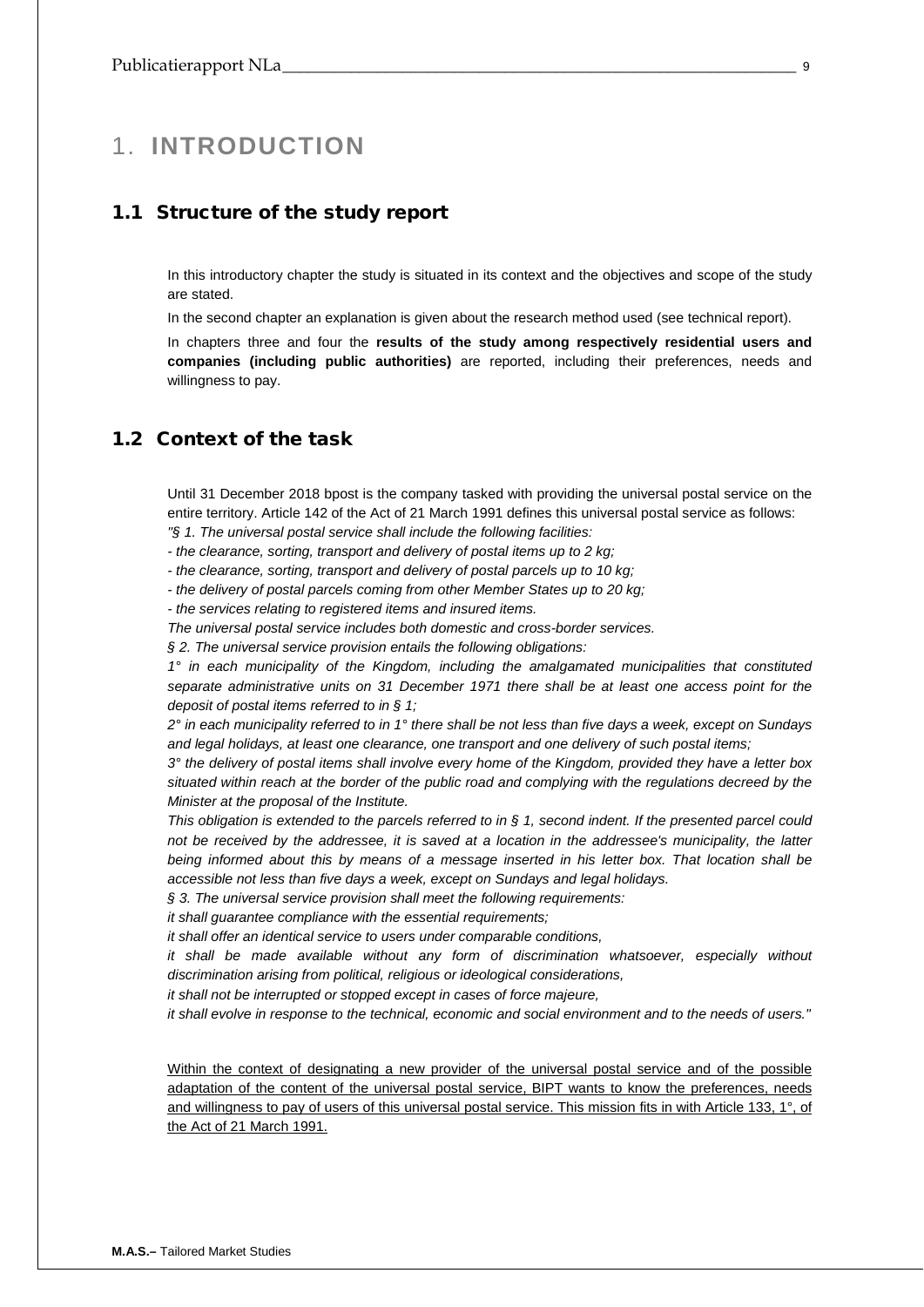## <span id="page-9-0"></span>1.3 Purpose and scope of the study

The current study needs to focus on the needs and willingness to pay of the users of the universal postal service (in previous surveys the behaviour and wishes of users of the respective services were examined).

Especially, BIPT wants to know the preferences, needs and willingness to pay (or willingness to accept) of the users of the universal postal service:

- the delivery time;
- the reliability of the delivery times;
- the place of deposit;
- the number of deliveries per week;
- the number of clearances per week (linked to the delivery time);
- the moment and the latest guaranteed time of delivery;
- the concepts of evening delivery and delivery on Saturdays (and Sundays) (within the context of parcel delivery);
- the access to the post offices;
- the access to the postboxes;
- the opening hours;
- the uniform price;
- the scope of the number of services per postal point (which products / which services?).

This study is aimed at the users of the universal postal service, i.e. both residential users (citizens) and professional users (big firms, SMEs, self-employed persons, public services).Furthermore, both senders and addressees are involved.

For each subject mentioned above to be studied, a distinction must be made according to:

- as for the companies:
	- administrative mail<sup>[2](#page-9-1)</sup>;
	- $\bullet$  direct mail<sup>[3](#page-9-2)</sup>;
	- postal parcels;
	- postal service points (post office, postal point, postal stop);
- as for residential users:
	- items of correspondence;
	- parcels / packages;
	- postal service points.

<span id="page-9-2"></span> ${}^{3}$ Direct mail means brochures, catalogues, publicity material, etc.

<span id="page-9-1"></span> $\frac{1}{2}$ <sup>2</sup>Administrative mail means any administrative correspondence to/from customers, suppliers, employees and public services, such as tenders, invoices, claims, contracts, etc.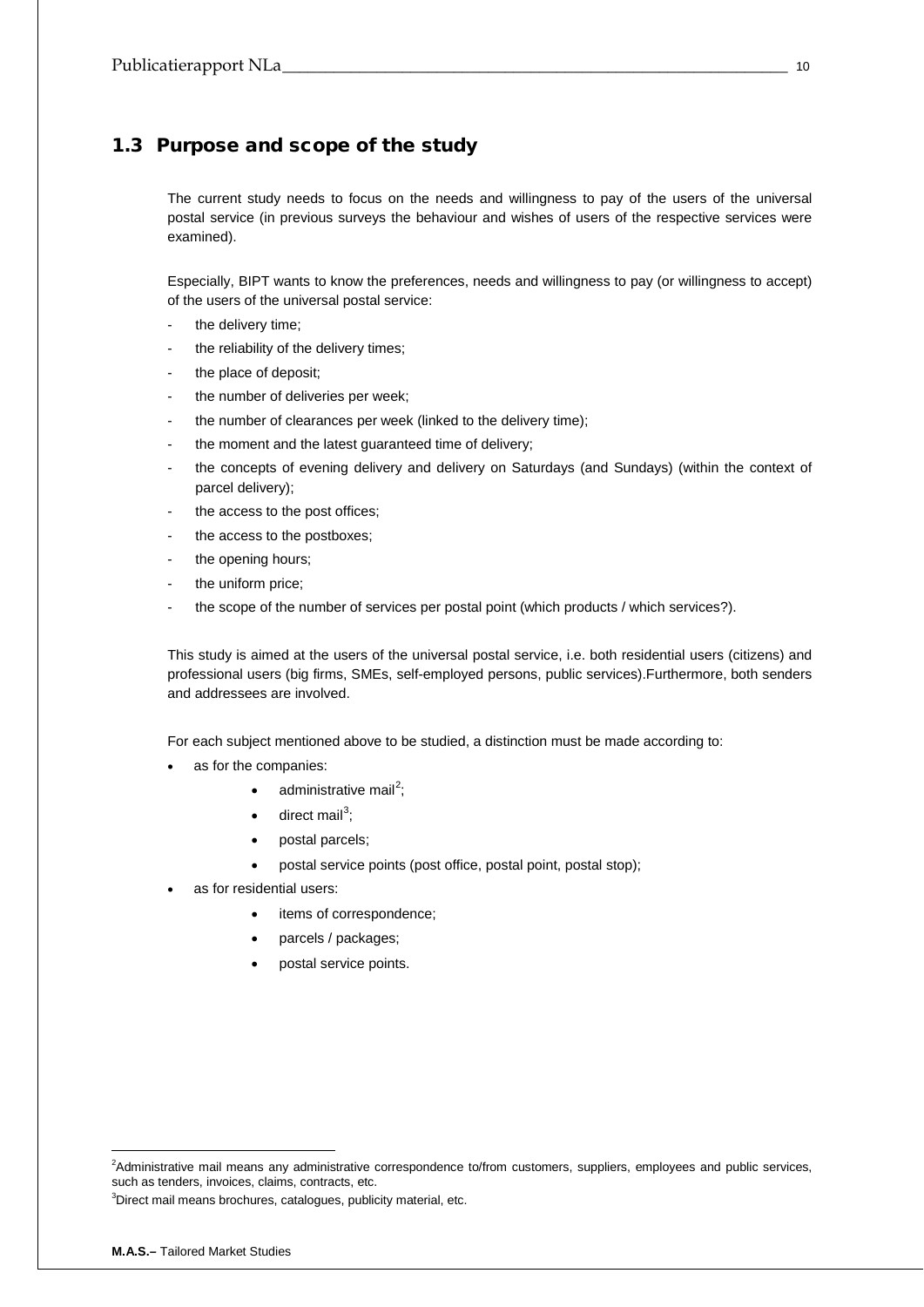# <span id="page-10-0"></span>2. **METHOD - TECHNICAL REPORTING**

The method used by M.A.S. as to set-up and analysis of the study is inspired by the study performed by the RAND Institute<sup>[4](#page-10-3)</sup>.

## <span id="page-10-1"></span>2.1 Survey method

The survey among the various target groups needed to be done by means of telephone interviews (CATI), combined with a visual questionnaire (on screen, by letter of by e-mail).

This method implies that the survey has to be held by means of CATI telephone interviews, where the respondent needs to have a screen (PC, laptop, tablet, smartphone, etc.) and has to be able to log on to the web server of the research bureau. It is important for the respondent to be able to see and follow the scenario questions, in this case on the screen. The respondent is "guided" through the scenario questions by the poll-taker.

If for some reason the respondent is unable or unwilling to answer the questions by telephone (no Internet, no means to go online, no PC, no time at the moment of making contact, bad timing, etc.), but still wants to cooperate, he/she can still fill out the questionnaire either in writing (by letter) or online (by e-mail).

## <span id="page-10-2"></span>2.2 Questionnaire

Based on the description of the mission, the further briefing after the award of the procurement and our experience, a questionnaire has been drafted in Dutch and French, both for residential users and companies.

These questionnaires have been submitted to BIPT and were revised by M.A.S. where necessary after discussion.

The pre-test of the questionnaires was held face-to-face (by M.A.S. staff members) among 10\_test respondents with 5 residential users and 5 companies.

Upon validation of the final versions (Dutch + French) the questionnaires were programmed with the Limesurvey software.

The questionnaire for "residential customers of Belgian postal services" consists of 6 parts, namely:

- 1. Residential customer profile;
- 2. Use of the postal services;
- 3. Accessibility of the postal services;
- 4. Change of behaviour;
- 5. Improvements of the postal services;
- 6. Preferences, needs and willingness to pay: analysis of the choices scenarios.

The questionnaire for "professional users of Belgian postal services" consists of 7 parts, namely:

- 1. Professional user profile;
- 2. Importance of sending and receiving postal items;
- 3. Use of the postal services;
- 4. Accessibility of the postal services;
- 5. Change of behaviour;
- 6. Improvements of the postal services;
- 7. Preferences, needs and willingness to pay: analysis of the choices scenarios.

-

<span id="page-10-3"></span><sup>4</sup>Rohr, Charlene, Urs Trinkner, Alison Lawrence, Priscillia Hunt, Chong Woo Kim, Dimitris Potoglou and Rob Sheldon. *Study on Appropriate Methodologies to Better Measure Consumer Preferences for Postal Services: Final Report*. Santa Monica, CA: RAND Corporation, 2011. http://www.rand.org/pubs/technical\_reports/TR1140.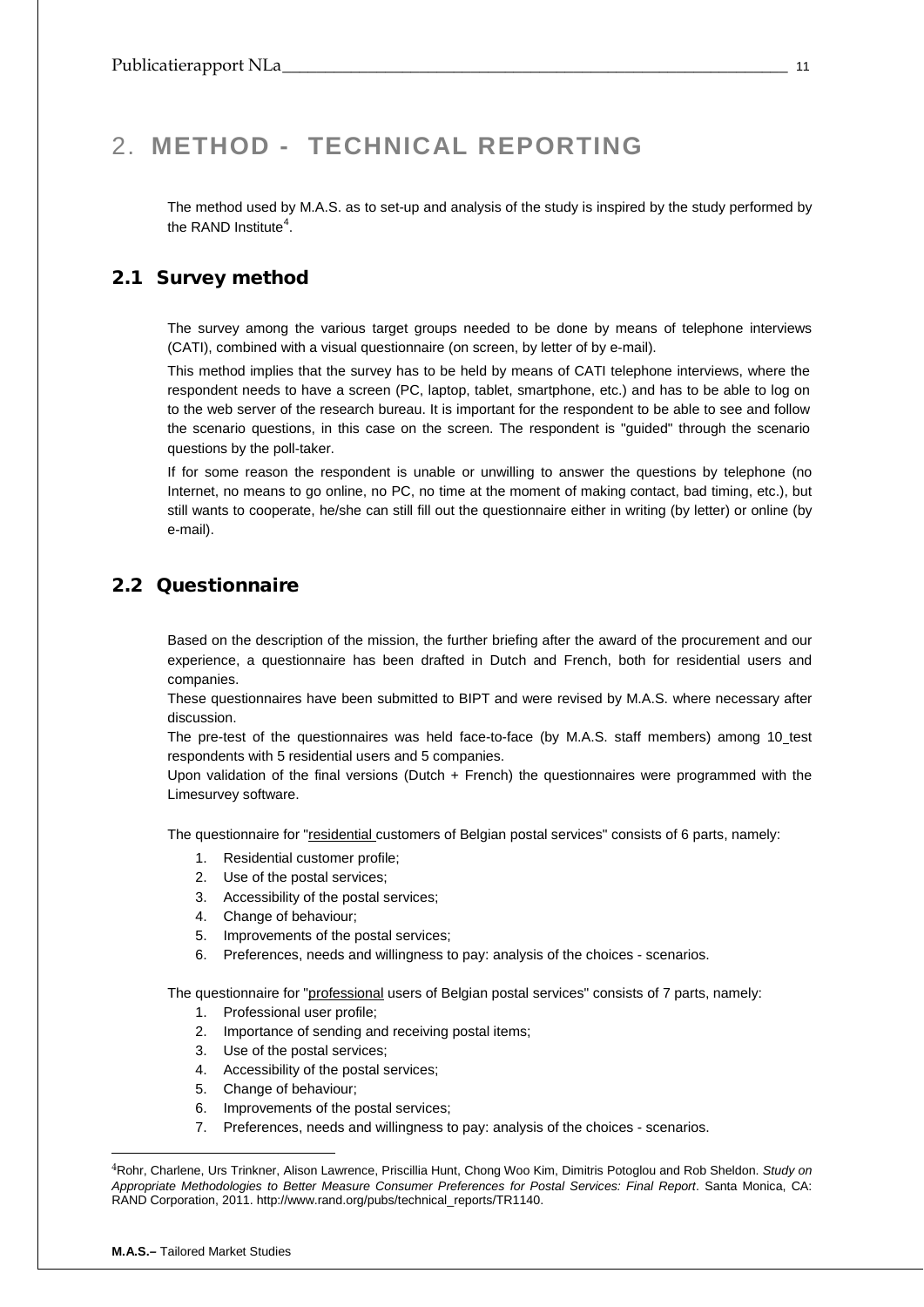## <span id="page-11-0"></span>2.3 Sample

## <span id="page-11-1"></span>2.3.1 **RESIDENTIAL USERS**

The population of the residential customer survey consists of all persons living in Belgium aged 18 and upwards.

The number of valid inquiries to be made for residential users was set at  $N = 3,350$  in consultation with BIPT.

As for the sampling a proportional stratified sample with a known sample frame based on Nielsen zone, age and gender was opted for, so that the reported basis is a reflection of the underlying populations<sup>[5](#page-11-3)</sup>; the interviewed persons are represented proportionally based on their respective number, e.g. Nielsen zone, gender and age.

After holding the survey - in order to verify the validity of the final sample - the sample realised was compared for various characteristics with the population. The imbalance between the sample data and the population data was corrected by weighing the sample results with a weighting factor that takes account of the real proportion of the sub-groups, so that the net results are representative of the Belgian population as a whole and at sub-group level.

In total **3,627 private inquiries** have been made, the maximum error rate equalling 1.47% (with a confidence interval of 95%). Thanks to this realised sample significant and statistically reliable results could be obtained, both for the entire population and for the various parts (age, gender, region).

## <span id="page-11-2"></span>2.3.2 **PROFESSIONAL USERS**

The population of the research among the business or professional users is composed of all selfemployed persons, SMEs, large businesses and public services located in Belgium.

The number of valid inquiries to realise for the private companies and public bodies has been fixed at **N=2,150** in consultation with BIPT (N=1,750 and N=400 respectively).

As for the sampling a quota sampling with a known sample frame was opted for here based on business category (self-employed persons, SMEs, large businesses and public services), number of employees, industry sector and geographical areas (Nielsen zones).<sup>[6](#page-11-4)</sup>

Similar to the approach followed for residential users, after holding the survey, the sample realised was compared to the population and the sampling results were weighed (according to the parameters region, sector of employment and number of employees).

A total of **2,190 inquiries among business users** was accomplished, i.e. 1,673 private and 517 public users, with a maximum deviation of 1.98%, 2.29% and 4.25% respectively.

The respondent was the person responsible within the company or public service for postal items and/or logistics.

<sup>-&</sup>lt;br>5 <sup>5</sup>Basis population data: FPS Economy, Directorate-General Statistics Belgium

<span id="page-11-4"></span><span id="page-11-3"></span><sup>&</sup>lt;sup>6</sup>Based on available figures, e.g. those of the National Social Security Office, Social Security Self-employed Entrepreneurs and Directorate-General Statistics Belgium.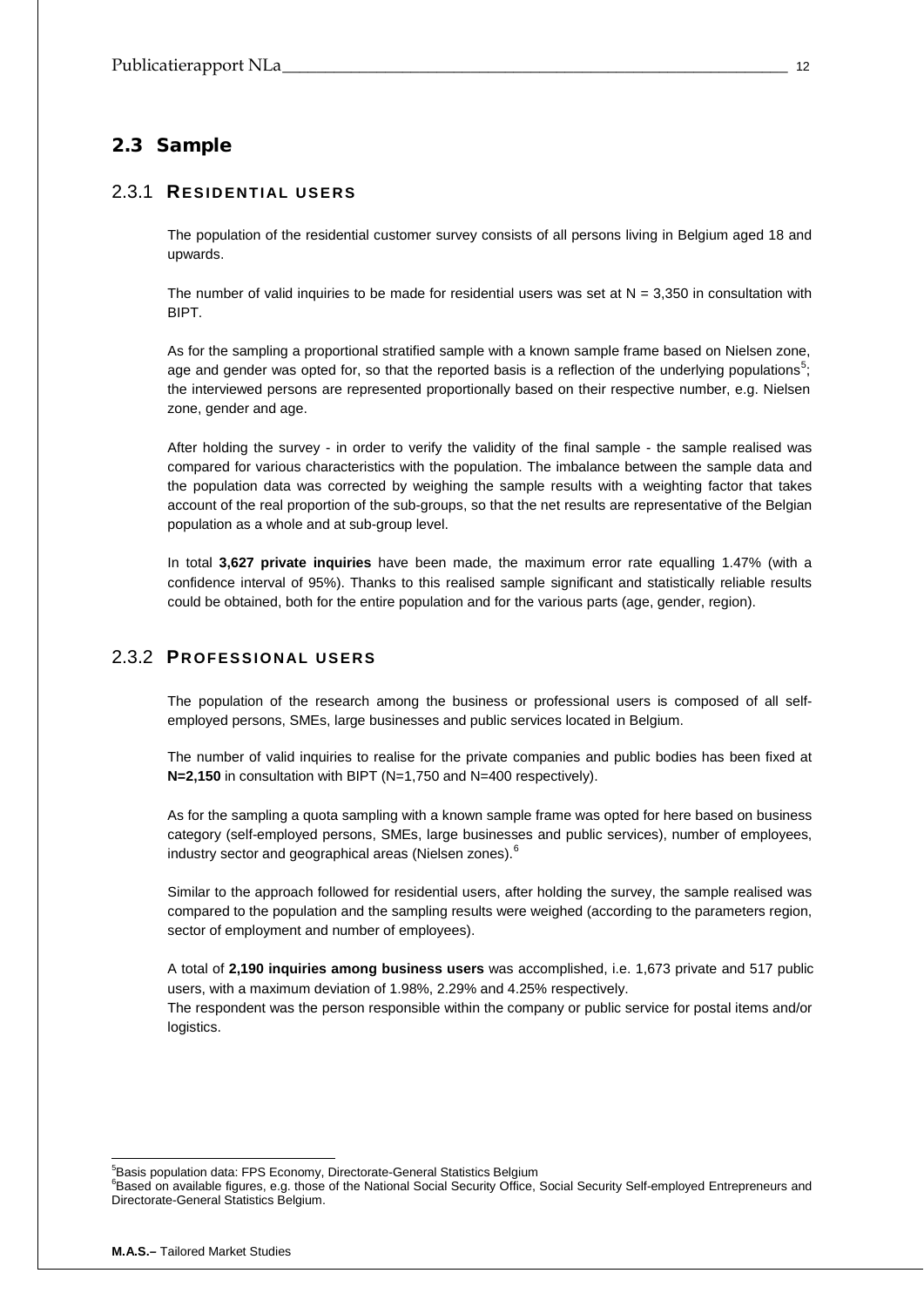# <span id="page-12-0"></span>2.4 Response data

## <span id="page-12-1"></span>2.4.1 **RESIDENTIAL USERS**

In total 39,424 contacts have been established. The result is as follows:

<span id="page-12-3"></span>**Table1: Response total - residential users**

| <b>Result attempts to contact</b>                                                                 | N      | $\frac{9}{6}$ |
|---------------------------------------------------------------------------------------------------|--------|---------------|
| OK, inquiry finished                                                                              | 3,627  | 9.2%          |
| Partially finished                                                                                | 4,810  | 12.2%         |
| No cooperation                                                                                    | 10,329 | 26.2%         |
| No answer                                                                                         | 13,365 | 33.9%         |
| Wrong telephone number (not a residential person)                                                 | 2,247  | 5.7%          |
| Non-existent telephone number / fax                                                               | 1,340  | 3.4%          |
| Insufficient Dutch/French                                                                         | 907    | 2.3%          |
| Lower age limit (18 years) not present                                                            | 591    | 1.5%          |
| Quota already reached (age, gender, region)                                                       | 2,050  | 5.2%          |
| Working for BIPT, bpost, TBC Post, DHL, UPS, Kiala and other postal<br>operators/courier services | 158    | 0.4%          |
| <b>Total attempts to contact</b>                                                                  | 39,424 | 100%          |

## <span id="page-12-2"></span>2.4.2 **PROFESSIONAL USERS**

In total 32,268 contacts have been established. The result is as follows:

## <span id="page-12-4"></span>**Table2: Response total - professional users**

| <b>Result attempts to contact</b>                            | N      | %      |
|--------------------------------------------------------------|--------|--------|
| OK, inquiry finished                                         | 2,190  | 6.8%   |
| Partially finished                                           | 7.214  | 22.4%  |
| No cooperation                                               | 10,853 | 33.6%  |
| No answer                                                    | 5.249  | 16.3%  |
| Person responsible for mail/logistics not present (on leave) | 4.541  | 14.1%  |
| Wrong telephone number (not a company)                       | 1.384  | 4.3%   |
| Non-existent telephone number / fax                          | 837    | 2.6%   |
| <b>Total attempts to contact</b>                             | 32,268 | 100.0% |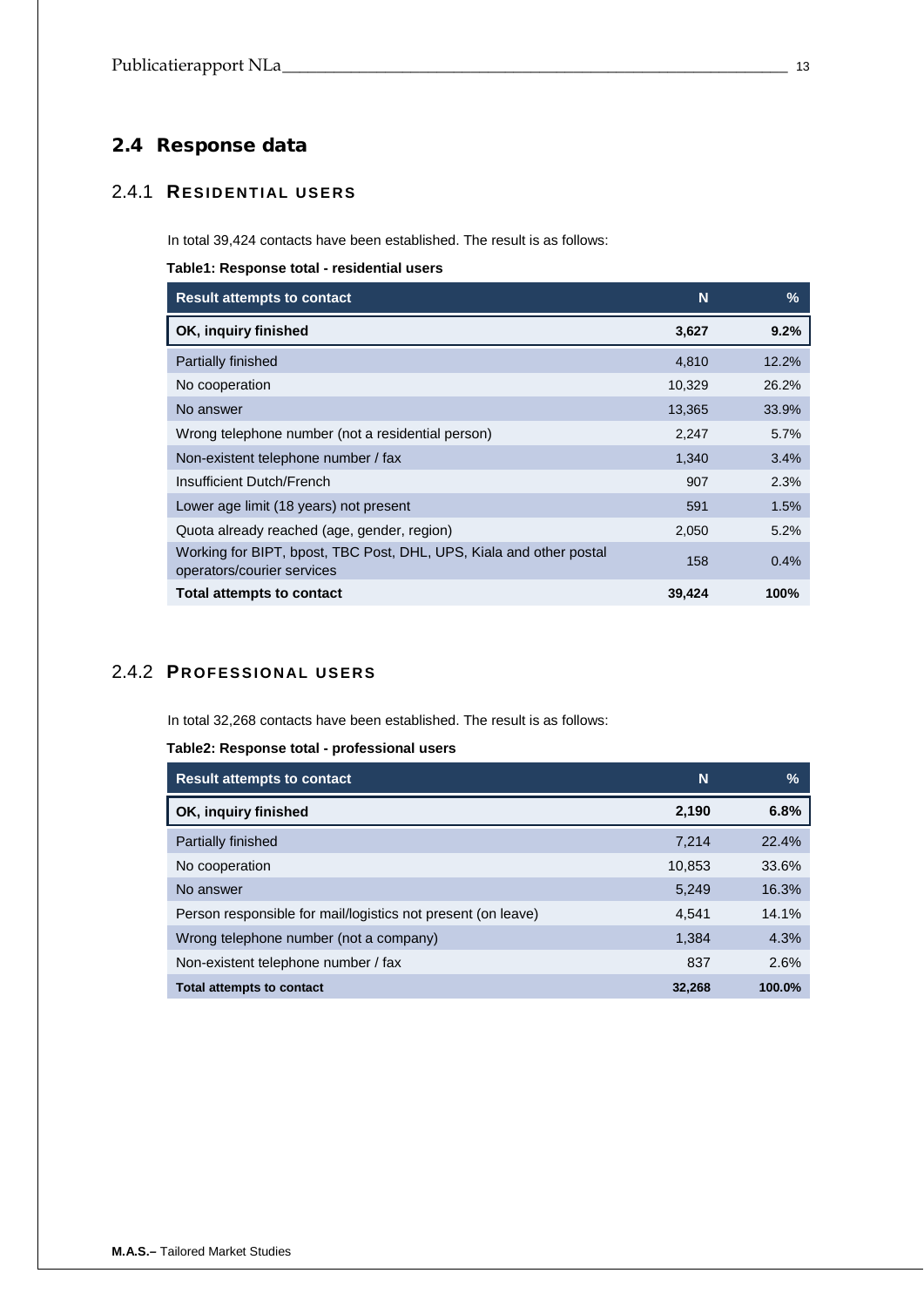# <span id="page-13-0"></span>3. **RESULTS SURVEY RESIDENTIAL USERS**

## <span id="page-13-1"></span>3.1 Respondents' profile

The dispersion of the sampling (N=3,627) according to sociodemographic characteristics of the respondents (age, gender, region) is a reflection of the population dispersion, considering the proportional sample and weighting.

Therefore the sample consists of 51.4% women and 48.6% men.

As to age it can be noted that the share of people between 18 and 35 amounts to 26.9% in the sample. 25.9% of the residential users is situated in the age category of 36-50 years and 24.8% is between 51 and 64 years old. Finally, 22.4% of the respondents is 65 or older.

The average age of the respondents is 49 years. All respondents are between 18 and 95 years old.

58% of the respondents live in the Flemish Region (of which 34% in the provinces of Limburg, Antwerp and Flemish Brabant (region II Nielsen) and 24% in the provinces of East and West Flanders (region I Nielsen)).

32% of the residential users interviewed live in the Walloon Region (of which 16.5% in the provinces of Liège, Namur and Luxemburg (region V Nielsen) and 15% in the provinces of Hainaut and Walloon Brabant (region VI Nielsen)).

10% of the respondents live in the Brussels Capital Region (region III Nielsen).

The dispersion of the professional activity shows that 1 out of 3 respondents is (early) retired<sup>[7](#page-13-2)</sup>, 22% works as an office worker and 9% as a labourer.6% is in search of employment, 3% is unemployed and 8% is a student.

2% of the respondents has no diploma. More than 4 out of 10 respondents has a diploma of higher education (30% non-academic and 13% academic) and another 36% of the interviewees has a diploma of higher secondary education. For 15% the highest diploma is that of lower secondary education, while 5% has primary school diploma.

For 54% of the respondents the family consists of 2 to 3 persons (themselves included) and a quarter of the respondents is single. 18% of the interviewees is part of a family composed of 4 to 5 persons (themselves included) and for 3% his/her family consists of more than 5 persons.

<span id="page-13-2"></span><sup>–&</sup>lt;br>7  $I$ n 2010 the share of retired people in the total Belgian population amounted to 19%. During the sampling no quotas as to professional activity (and other socio-economic parameters) have been set and therefore those parameters have not been guided.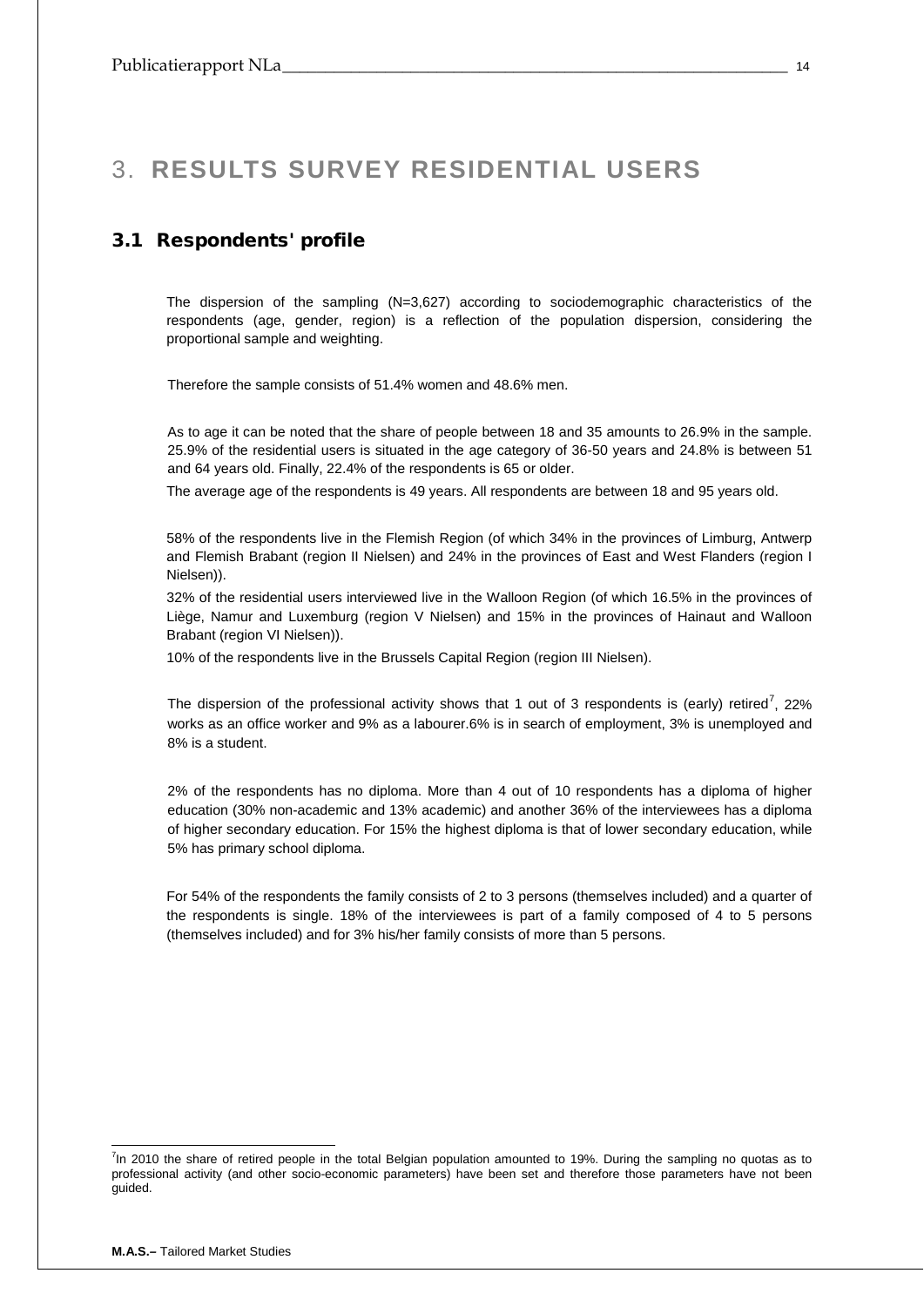## <span id="page-14-0"></span>3.2 Use of the services

## <span id="page-14-1"></span>3.2.1 **RECEIVING MAIL IN LETTERBOX IN AVERAGE WEE K**

Four out of five residential users receive mail in their letterbox on average at least 3 to 4 times a week; for 37% this is even daily. 17% receives once or twice a week mail in the letterbox, and 5% receives mail less frequently (several times a month at most).

There is a weak, but nonetheless significant link between the age of the respondent and the frequency of receiving mail. The figure below shows that the youngest respondents (18 to 35 years) receive daily mail less frequently than the group of people aged between 51 and 64 (respectively 32% against 41%) and that they report more frequently that they receive mail once or twice a week than the latter (respectively 20% against 13%).



**Figure 1: receiving mail in letterbox in average week - according to age**

## <span id="page-14-2"></span>3.2.2 **SENDING MAIL IN AVERAGE WEEK**

In an average week 14% of residential users sends mail at least once a week. The vast majority sends mail less frequently: 31% sends mail once or several times a month, 50% sends mail less than once a month and 6% never sends any mail in an average week.

*Basis: all respondents (N=3,627)*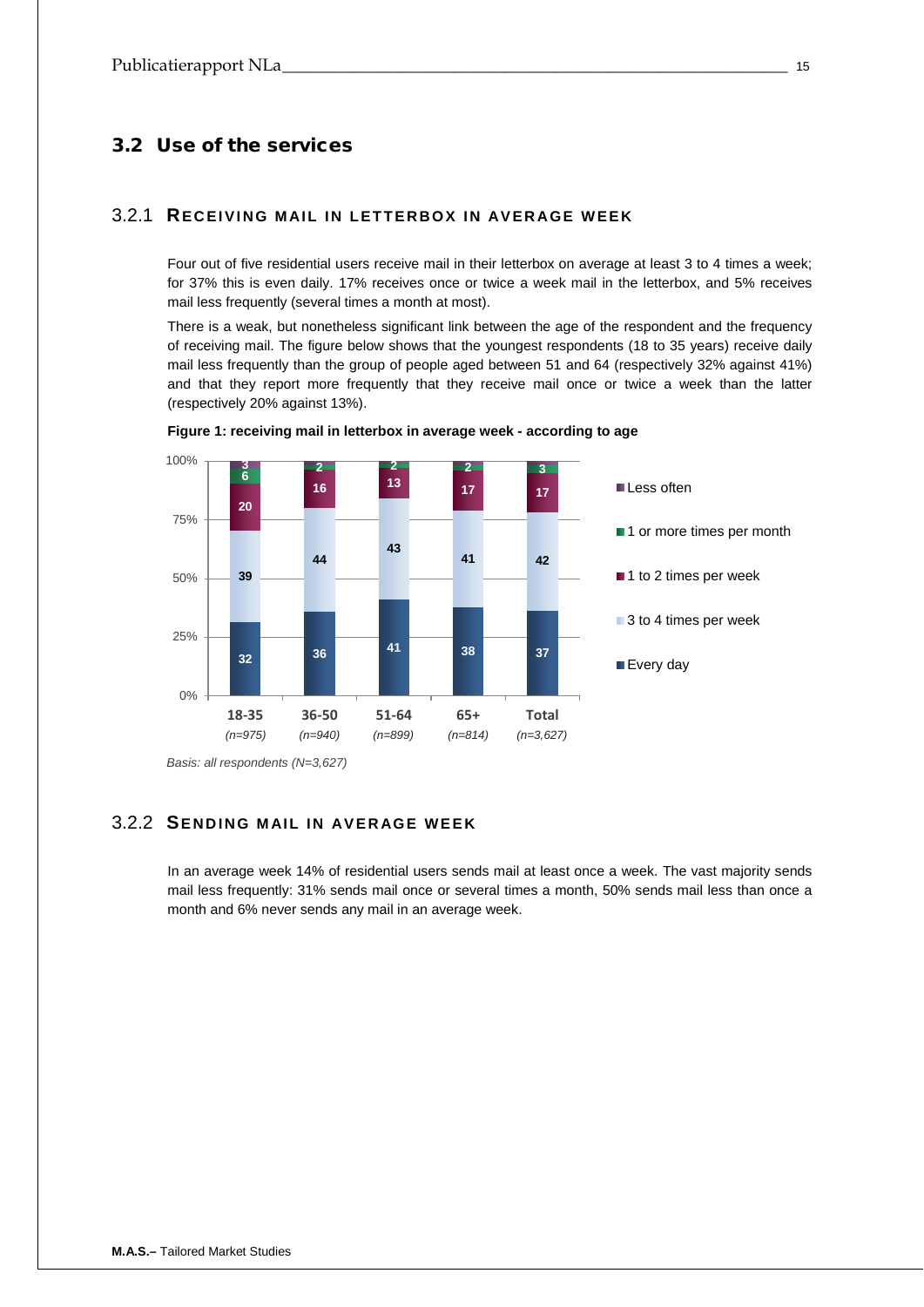

**Figure 2: sending mail in average week - according to age**

*Basis: all respondents (N=3,627)*

In this case too, there is a weak link between the respondent's age and the frequency of sending mail: the older the respondent, the more often he/she sends mail.

## <span id="page-15-0"></span>3.2.3 **RECEIVING PARCELS AT HOME**

5% of the residential users indicate they receive a parcel<sup>[8](#page-15-1)</sup> at home at least once a week. A quarter of the respondents receives a parcel at home once or twice a month, 36% 3 to 4 times a year and 33% less often or never.

The younger the respondent, the more often he/she receives parcels at home: 35% to 40% of the people younger than 50 receives a parcel at home at least once a month; in the case of people over 50 this decreases to 20% to 26%.



**Figure 3: receiving parcels at home - according to age**

<span id="page-15-1"></span><sup>8</sup> A parcel is defined as a small shipment that cannot be inserted in the letterbox (more than 3 cm thick) and not weighing more than 10 kg.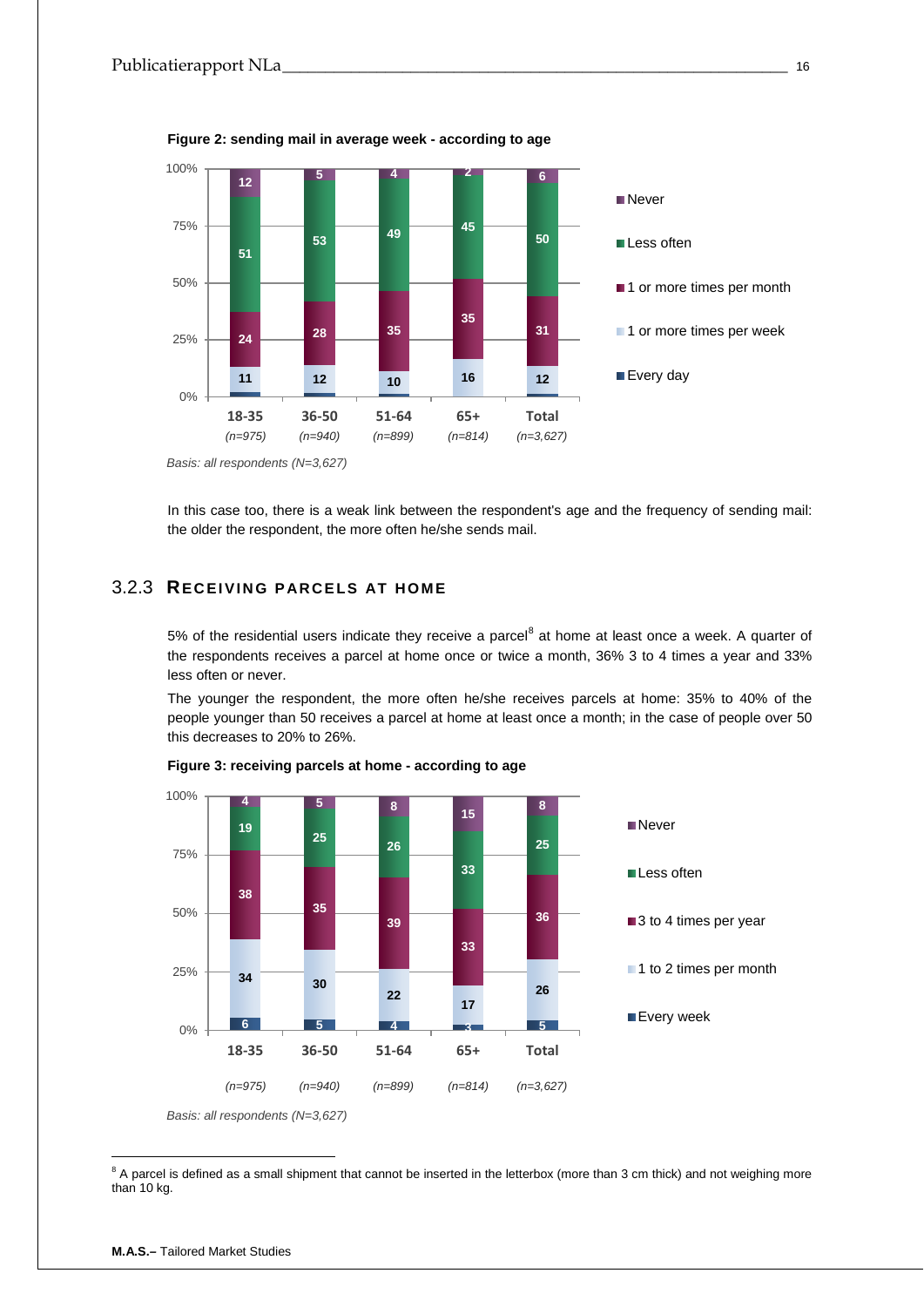## <span id="page-16-0"></span>3.2.4 **SENDING (OR RETURNING) PARCELS**

Almost 1 in 10 residential users (8%) sends a parcel at least once a month and 14% 3 to 4 times a year. The vast majority sends a parcel less often (45%) or never at all (34%).

Younger residential users do not only receive parcels more often than older respondents, they also send parcels more frequently.





# <span id="page-16-1"></span>3.2.5 **USE OF BPOST AND OTHER COMPANIES TO SEND LETTERS AND PARCELS**

More than nine out of ten residential users (93%) only use bpost for sending letters and cards. In the case of parcels this share is higher: 33% of the residential users (also) uses companies other than bpost to send their parcels.

As regards age it can be noted that compared to other age categories the youngest age category uses proportionally less exclusively bpost for both sending letters and sending parcels (respectively 86% and 54% as opposed to 96% and 83% for people over 65).





*Basis: all respondents (N=3,627)*

*Basis: all respondents (N=3,627)*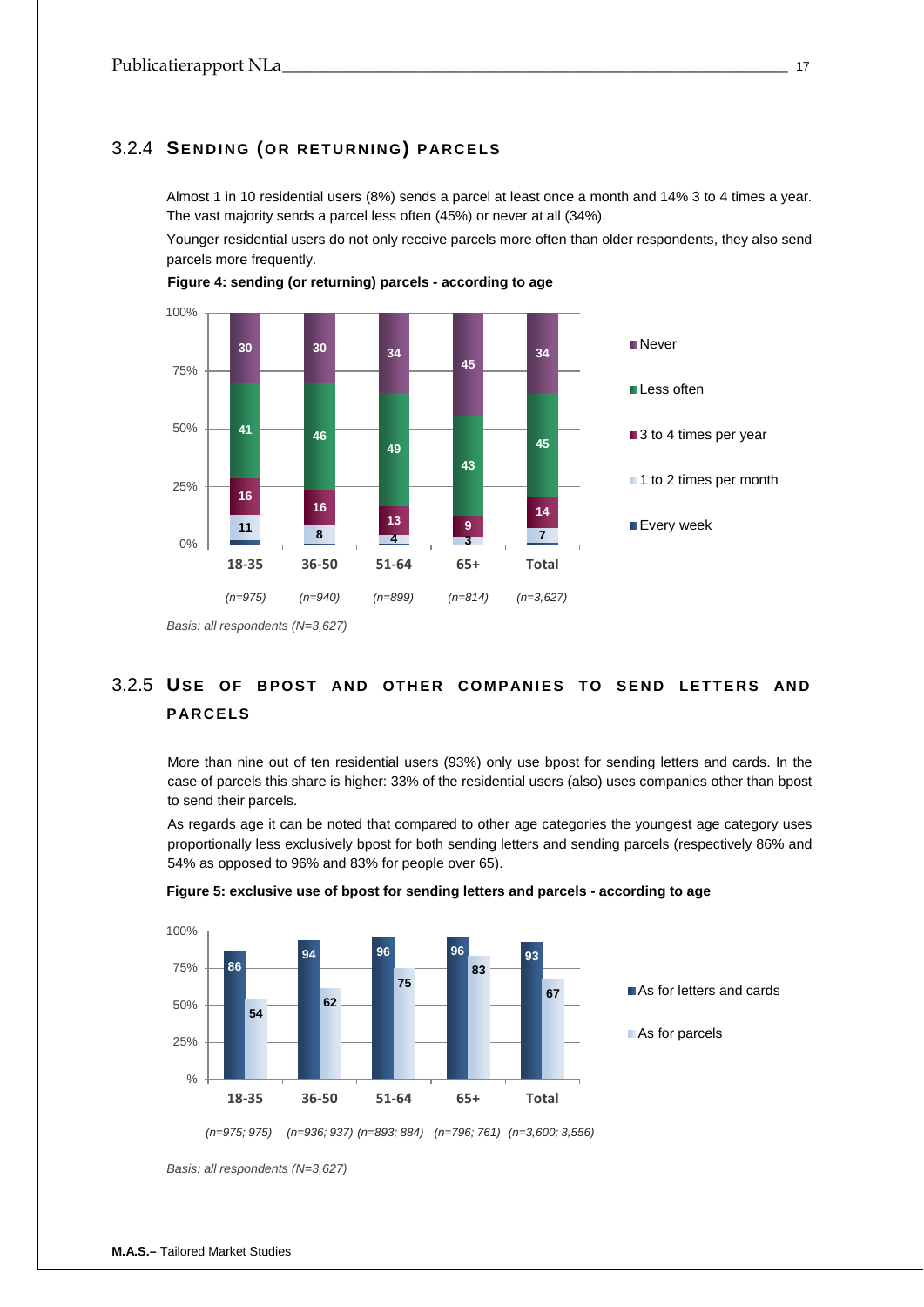## <span id="page-17-0"></span>3.2.6 **INTERNET ACCESS**

Internet access is an important parameter within the context of this study, because as a communications channel it may pass as a substitute for letter post, but may also lead to receiving and possibly returning parcels because of the growing phenomenon of e-commerce.

93% of the respondents has an Internet connection at home. 43% has Internet access over the mobile phone, smartphone, tablet, etc. and a quarter of the residential persons has Internet at work. 4% of the respondents does not have Internet.

Regarding age, people over 65 proportionally have the least an Internet connection at home (85%), on their mobile phone, tablet, etc. (15%) and elsewhere (2%). As a consequence this group has the highest share of "no Internet connection" (14%). By contrast, compared to other age groups, the youngest age category (18-35 years) proportionally has the most Internet over the mobile phone, smartphone, tablet, etc. (74%), and elsewhere (12%).

## <span id="page-17-1"></span>3.2.7 **INTERNET PURCHASES DELIVERED BY MAIL**

One in four respondents regularly buys things on the Internet, which are delivered by mail. For 34% this happens from time to time and for 23% only rarely. 1 in 5 does not buy anything on the Internet that is delivered by mail.

We notice a very strong link between the frequency of Internet purchases delivered by mail and the respondent's age: the older one is, the less Internet purchases one does that are delivered by mail.



**Figure 6: Internet purchases delivered by mail - according to age**

*Basis: all respondents (N=3,627)*

#### *Conclusions about the use of the postal services by residential customers*

- *Four out of five residential users receive mail in their letterbox at least 3 to 4 times a week on average. On average 14% of the respondents sends mail at least once a week.*
- *Three out of ten residential users receive at least once or twice a month a parcel at home; one in ten sends a parcel at least once or twice a month.*
- *To send letters and cards the vast majority of the respondents only uses bpost (93%). To send parcels this is significantly lower (67%).*
- *A quarter of the residential users regularly makes Internet purchases delivered by mail; the younger the person, the more frequent such purchases are made.*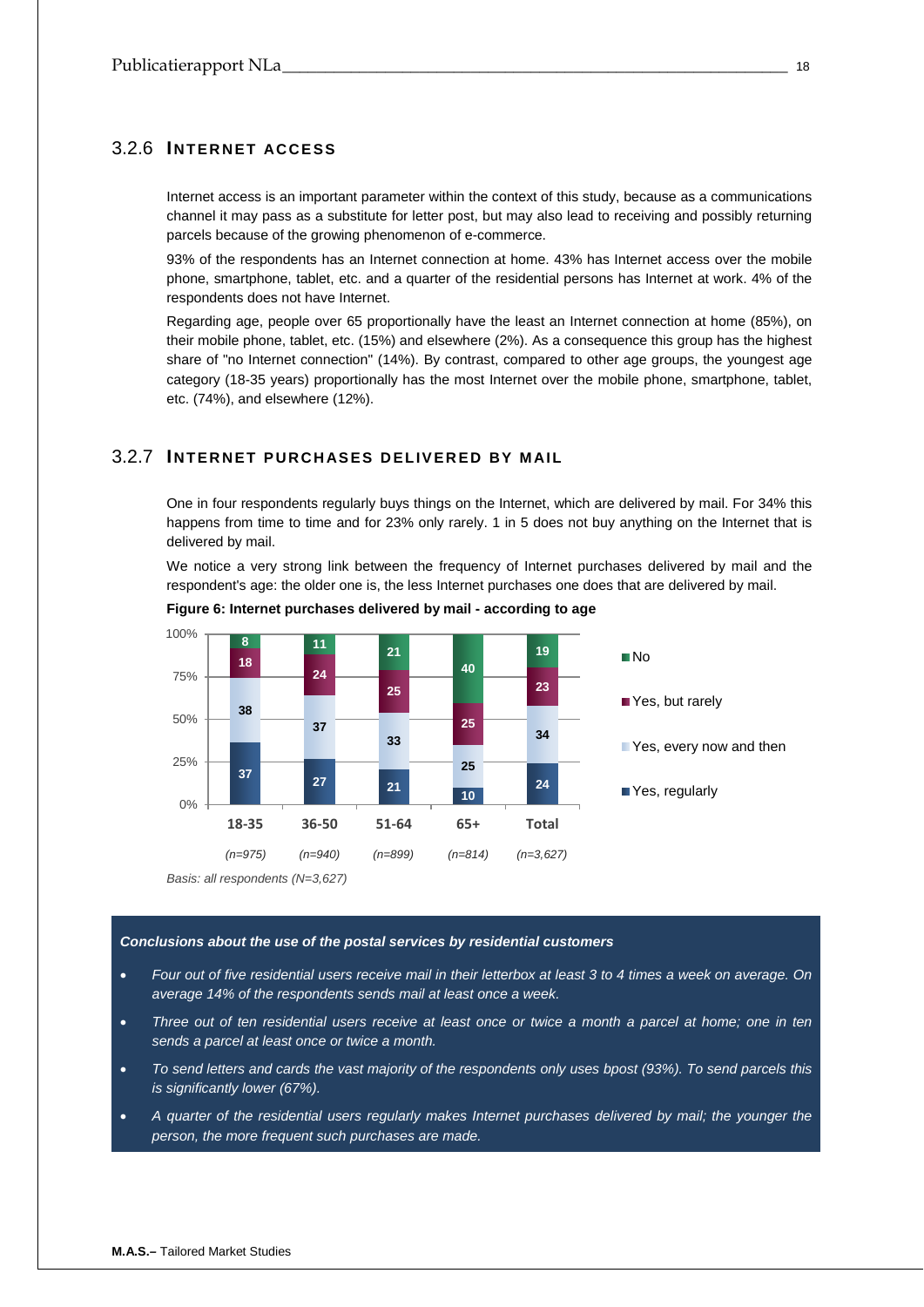## <span id="page-18-0"></span>3.3 Accessibility of the postal services

#### Legal basis:

Article 3 of the Third Postal Directive (Directive 2008/6/EC) of the European Parliament stipulates that *the density of the points of contact and of the access points takes account of the needs of users.*

Article 16 of the fifth management contract concluded between the State and bpost stipulates that *bpost's retail network should consist of at least 1,300 postal service points with a minimum of 650 postal offices, of which at least one in every municipality.* Article 18 of the same management contract stipulates *moreover that at least 95% of the population should have access to a postal service point offering the basic assortment within a 5 kilometres' distance and at least 98% within a 10 kilometres' distance (by road).* 

## <span id="page-18-1"></span>3.3.1 **USE OF RED POSTBOXES**

Almost half of the respondents (46%) makes use at least once a month of the red postboxes to send mail; a little more than 1 out of 10 does this at least once a week.7% of the residential users interviewed never uses the red postboxes.

The younger the respondent the less he or she uses the red postboxes.





## <span id="page-18-2"></span>3.3.2 **LOCATION MOST USED POSTBOX**

When asked which postbox is used most often to send his or her mail, 66% of the respondents answer that it is the postbox closest to their homes. 10% mostly uses the postbox in a postal office. Another postbox close-by is most often used by 7%. Another 6% goes to the postbox in a postal point and the same percentage deposits his or her mail in a postbox on the way from home to work.

*Basis: all respondents (N=3,627)*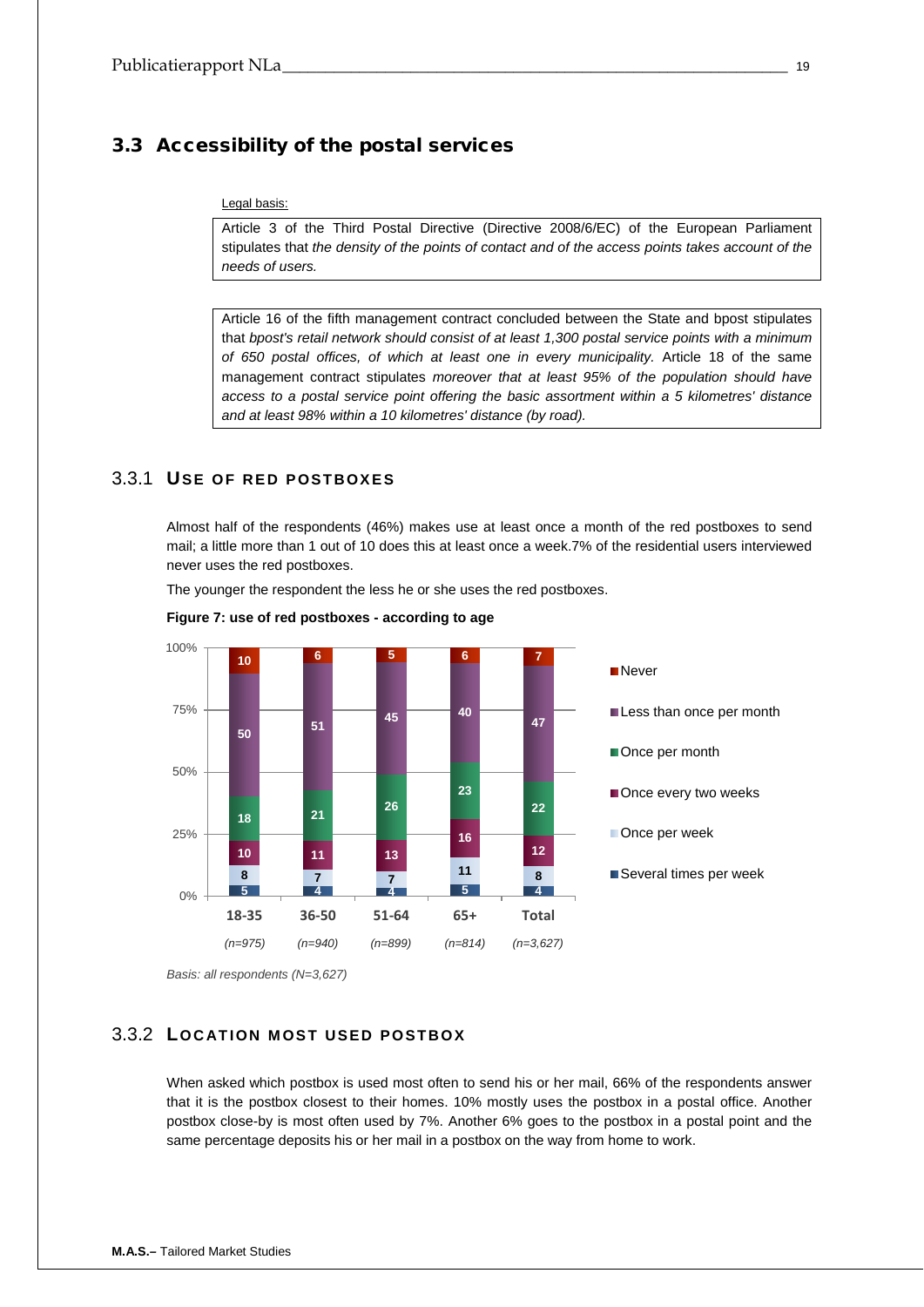## <span id="page-19-0"></span>3.3.3 **DESIRED MAXIMUM DISTANCE TO POINT OF COLLECTION**

For half of the respondents (49%) the maximum distance they are willing to travel to deposit their mail in the nearest collection point (a red postbox, a postal point, a postal office) is 0 to 500 meters. A quarter of the respondents is willing to travel 500 meters to 1 km; 17% is willing to travel 1 to 2 kms and 6% more than 2 kms.

The length of the maximum distance one is willing to travel is related to the age of the respondents: the younger, the further one is willing to travel.



**Figure 8: maximum distance to point of collection - according to the age**

## <span id="page-19-1"></span>3.3.4 **S ATISFACTION LOCATION POINTS OF COLLECTION**

6 out of 10 residential users are rather satisfied to very satisfied with the location of the point of collection of the mail in their vicinity (namely a red postbox, a postal point or a postal office). 20% of the private customers is rather dissatisfied to very dissatisfied with the location of the collection point. One out of five respondents is neither satisfied nor dissatisfied and is rather indifferent.



**Figure 9: satisfaction with the location of the collection points in the vicinity - according to region**

*Basis: all respondents (N=3,627)*

*Basis: all respondents (N=3,627)*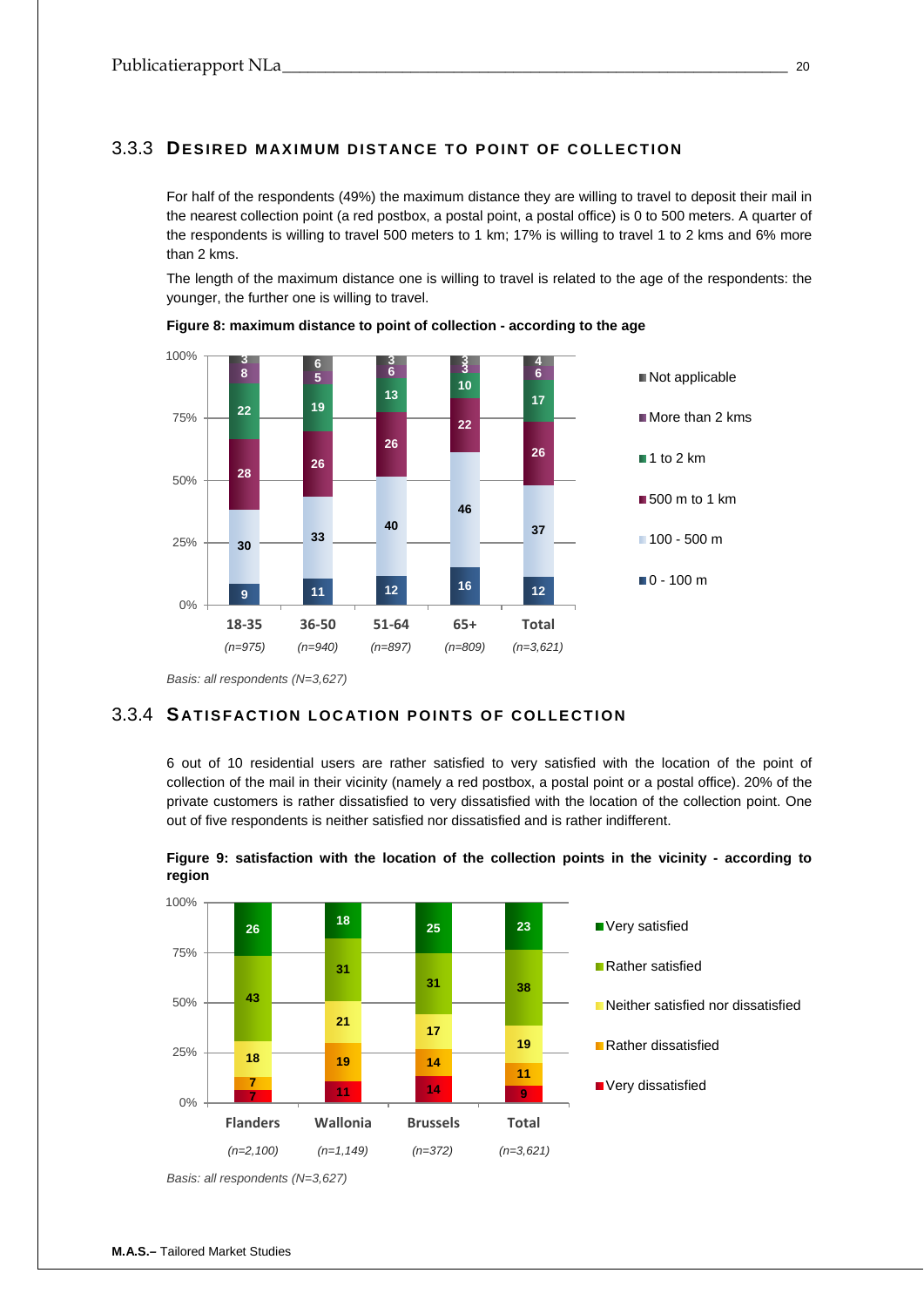## <span id="page-20-0"></span>3.3.5 **ATTITUDE TOWARDS A CENTRAL, SECURED COLLECTION POINT**

When asked what one would think if his or her mail - instead of being delivered in his or her letterbox at home - would be delivered in a secured, watertight postbox in a central point such as the train station, a shopping mall, the city or town centre, 45% replies that they are strongly opposed against this idea and another 26% is rather opposed. 7 out of 10 respondents therefore do not fancy the idea.

Being in favour of or opposed against this idea is clearly related to the age of the respondents: the older a person is, the more opposed to the idea of the secured postbox on location.



**Figure 10: attitude towards a secured, central point of collection - according to age**

*Basis: all respondents (N=3,627)*

## *Conclusions about the accessibility of the postal services by residential customers*

- *Almost half of the respondents uses a red postbox to send mail at least once a month; especially the postbox closest-by their homes (66%).*
- *Half of the respondents (49%) moreover states being willing to travel maximum 500 meters to deposit their mail (i.e. in a red postbox, a postal point, a postal office).*
- *Six out of ten respondents are satisfied with the location of the point in their vicinity where the mail is collected; a quarter is even very satisfied.*
- *A secured, watertight postbox in a central collection point (e.g. train station, shopping mall, etc.) in which the mail is delivered instead of a letterbox at home is only considered to be a good idea by 3 out of 10 respondents. The older a person is, the more opposed against this idea.*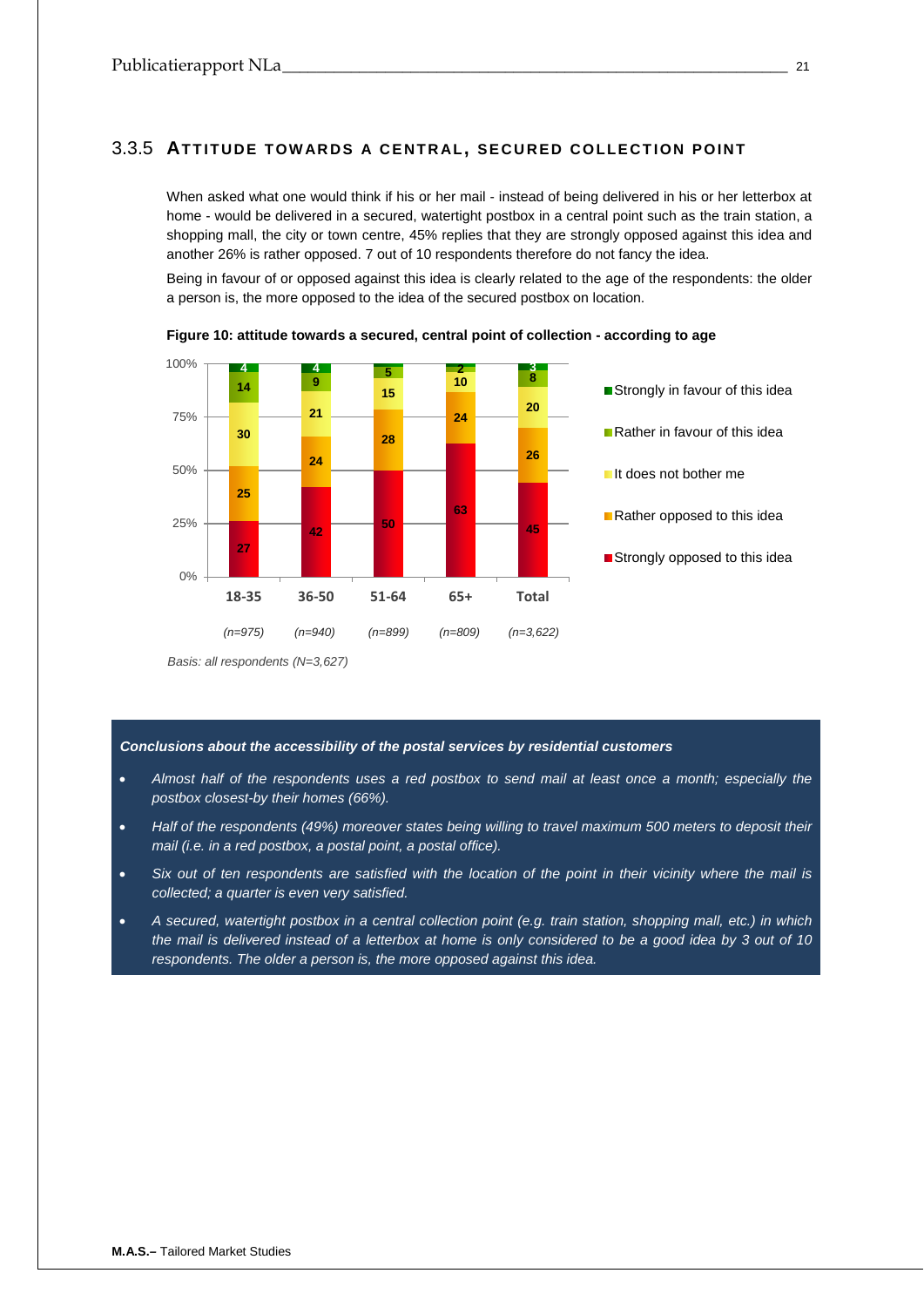## <span id="page-21-0"></span>3.4 Change of behaviour

## <span id="page-21-1"></span>3.4.1 **EVOLUTION OF SENDING LETTERS IN THE NEXT 3 YEARS**

Three out of four respondents (76%) expect to send about the same volume of letter mail during the next 3 years as compared to today (July 2015).

Remarkably, when breaking down the data according to age, the youngest age group of 18-35 years expects to send considerably more letters over the next 3 years than the other age categories (respectively 14% compared to 4%, 2%).

**Figure 11: expected number of letters sent the next 3 years as compared to today - according to age**



*Basis: all respondents (N=3,627)*

## <span id="page-21-2"></span>3.4.2 **EVOLUTION OF SENDING PARCELS IN THE NEXT 3 YEARS**

The respondents were also asked whether they would, according to them, send more or less parcels compared to today the next 3 years. Here as well three out of four respondents (74%) expect to send about the same volume of parcels during the next 3 years as compared to today (July 2015).

The younger the respondents, the stronger they believe that they will send more parcels the next 3 years as compared to today.





*Basis: all respondents (N=3,627)*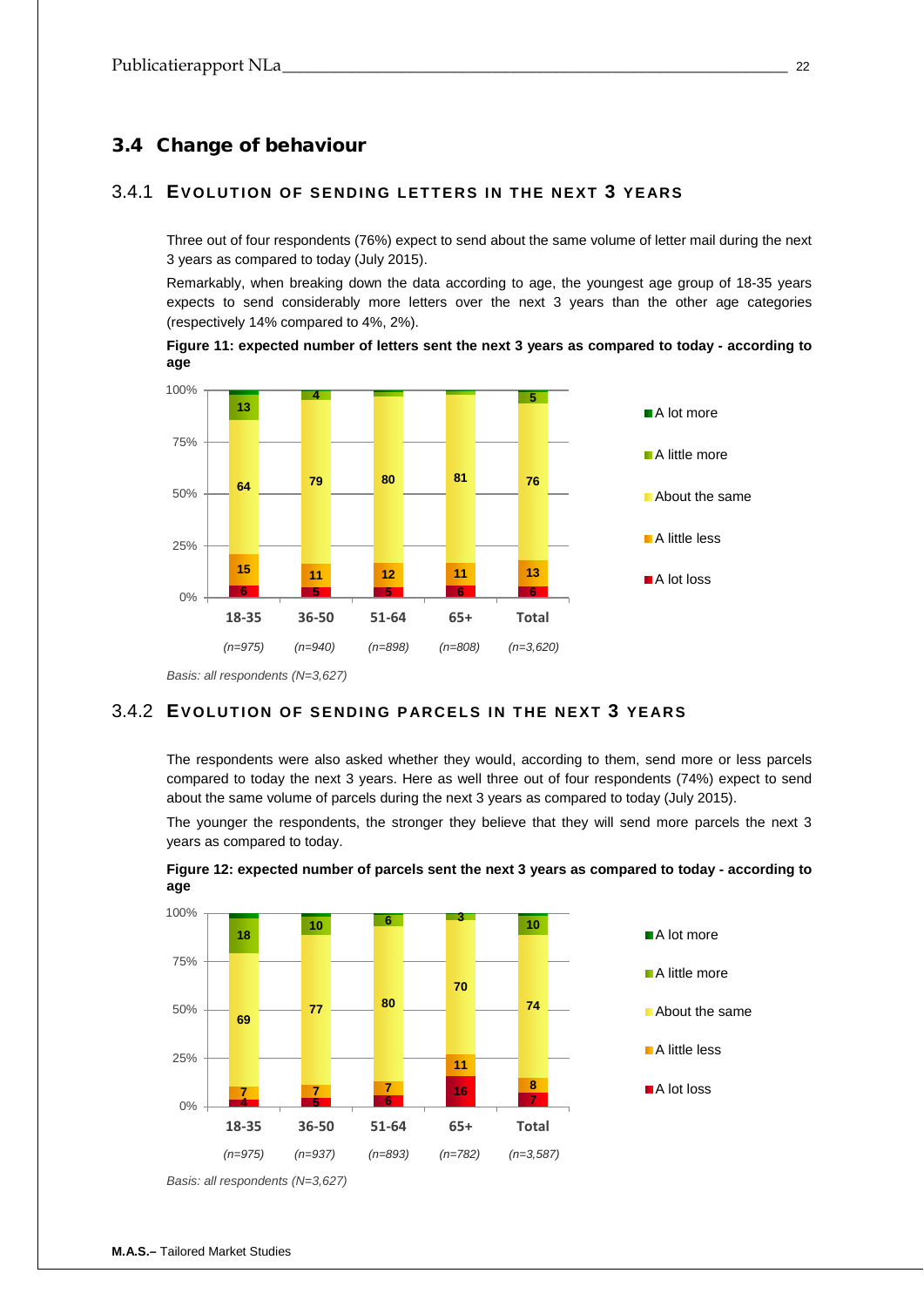## <span id="page-22-0"></span>3.4.3 **ATTITUDE TOWARDS THE STATEMENT 'I WILL ALWAYS HAVE TO SEND THINGS BY MAIL'**

73% of the respondents agrees with the statement that one will always have to send certain items by mail, 7% does not agree and 20% neither agrees nor disagrees.

Figure 13 shows that the higher the respondent's age, the more he agrees to the statement that one will always have to send certain items by mail.



**Figure 13: I will always have to send certain items by mail - according to age**

## <span id="page-22-1"></span>3.4.4 **ATTITUDE TOWARDS THE STATEMENT 'ORDERING MORE ARTICLES IN THE NEXT 3 YEARS THAT WILL BE SENT BY MAIL'**

When asked whether the respondent agrees to the statement that one expects, in the next 3 years, to be ordering more articles that will be sent by mail, 43% answers yes. 42% neither agrees, nor disagrees and 15% disagrees.

When considering the age we see that the younger the respondent, the more he agrees with the statement that in the next 3 years he will order more articles that will be sent by mail: for the age group 18 to 35 this regards 50% and for the group over 65, this is 35%.



## **Figure 14: ordering more articles in the next 3 years that will be sent by mail - according to age**

*Basis: all respondents (N=3,627)*

*Basis: all respondents (N=3,627)*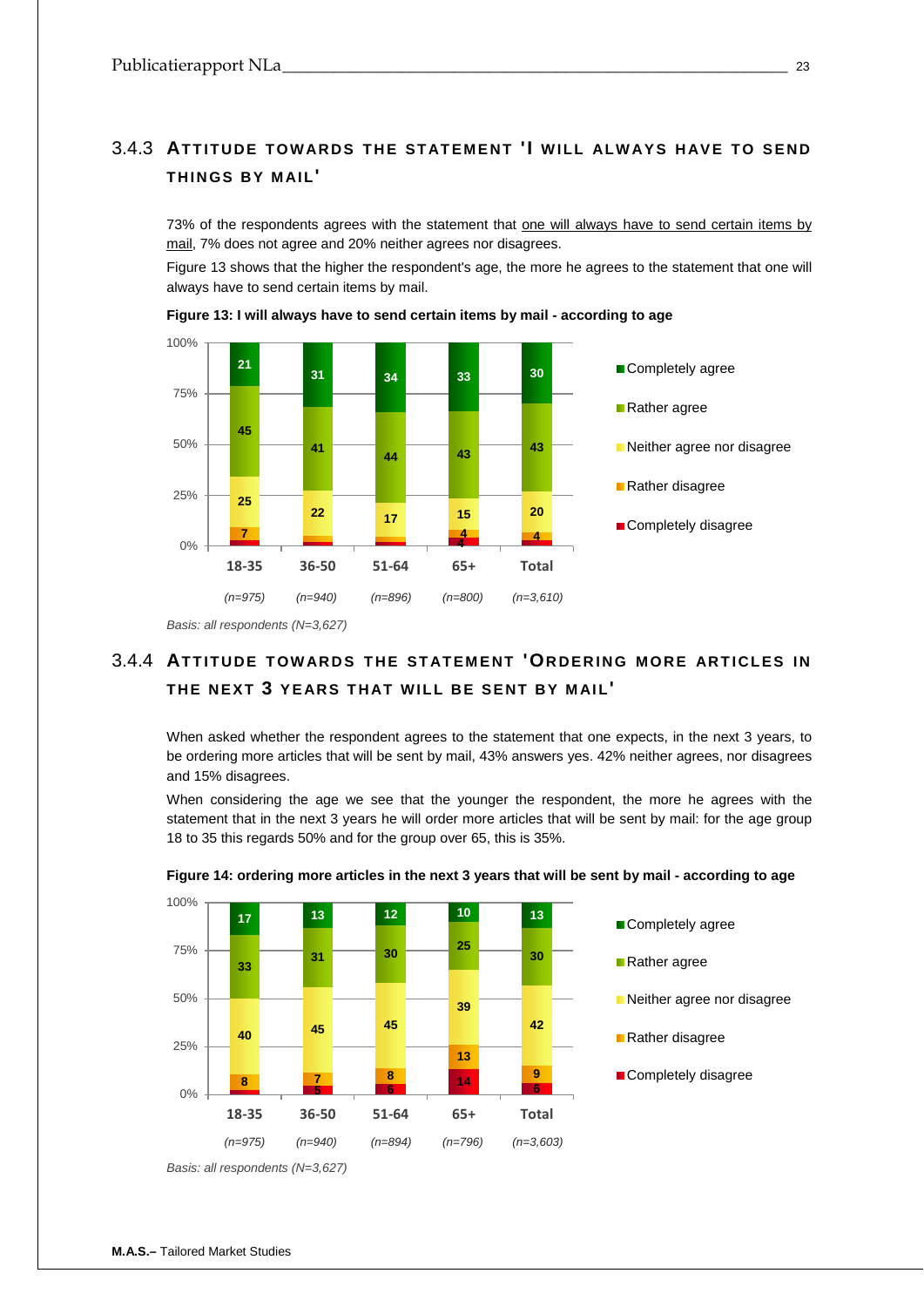# <span id="page-23-0"></span>3.4.5 **ATTITUDE TOWARDS THE STATEMENT 'I WOULD FEEL CLOSED OFF IF I WERE NO LONGER ABLE TO SEND OR RECEIVE M AIL'**

69% of the respondents would feel closed off from society if they were no longer able to send or receive mail; 22% neither agrees nor disagrees, and 10% of the respondents would not feel closed off if they would no longer be able to send or receive mail.

There is a relatively strong connection with the respondent's age: the older the respondent, the more he agrees with the aforementioned statement. That is also shown in figure 15.





*Basis: all respondents (N=3,627)*

## *Conclusions on attitude changes in residential customers*

- *Three out of four respondents not only expect to send about the same volume of letter mail during the next 3 years but also the same number of parcels as compared to today (July 2015).*
- *Two out of five residential users interviewed think they will order more articles during the next 3 years that will be sent by mail.*
- *That one will always have to send items by mail is confirmed by three quarters of the respondents and seven out of ten respondents would feel closed off from society if they were no longer able to send or receive mail.*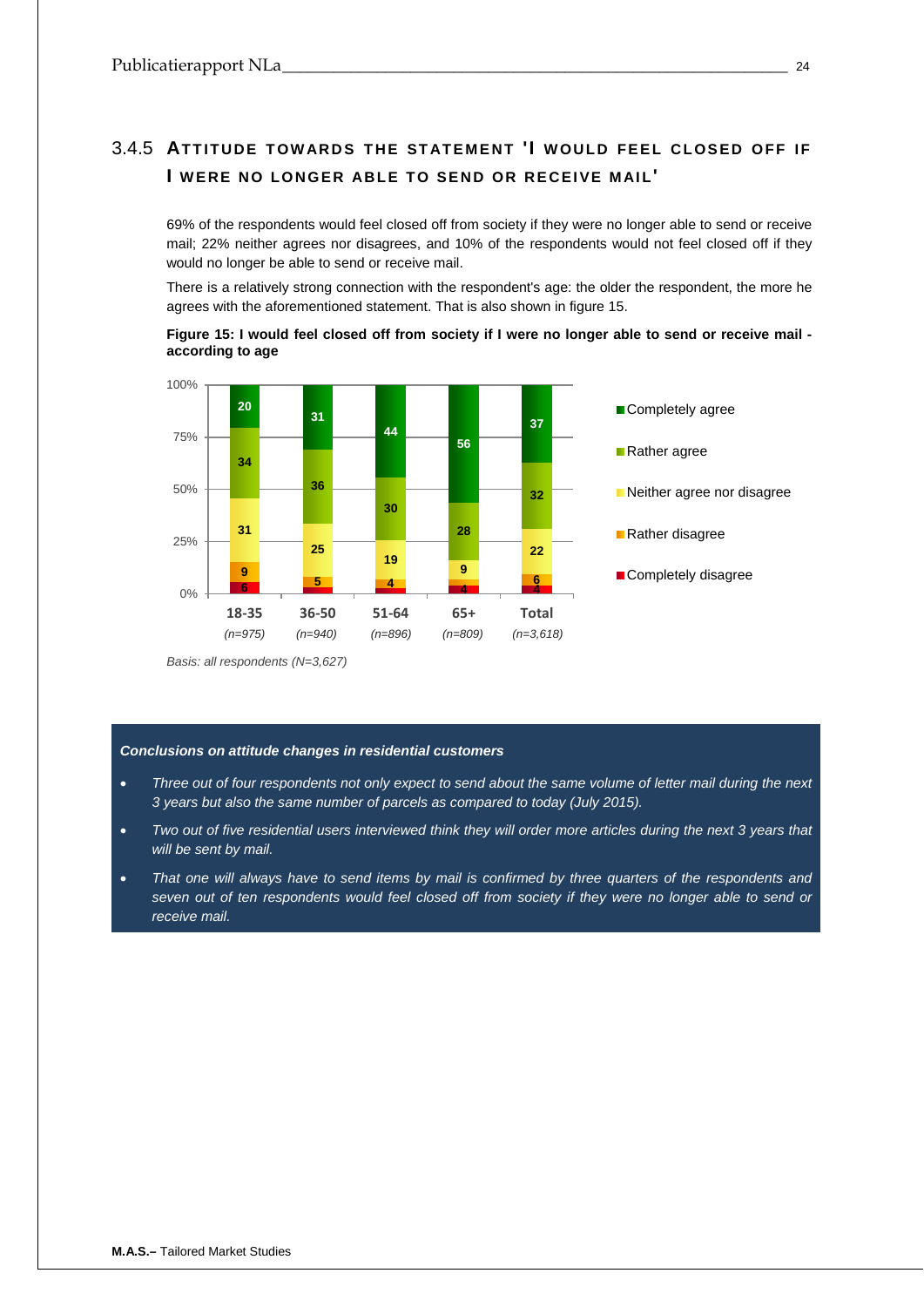## <span id="page-24-0"></span>3.5 Improvements

#### Legal basis:

## **Tariffs:**

Article 3 of the Third Postal Directive (Directive 2008/6/EC) of the European Parliament stipulates that the prices of the postal services that come under the universal service should be affordable for all users.

## **Clearance and delivery**

Article 3 of the Third Postal Directive (Directive 2008/6/EC) of the European Parliament stipulates that not less than five working days a week there is one clearance and one delivery of the postal services that are part of the universal service. *In case of circumstances or geographical conditions deemed exceptional it is possible to derogate from this rule.*

## <span id="page-24-1"></span>3.5.1 **PREFERENCE REGARDING POSSIBLE CHANGES IN POSTAL SERVICES**

The respondents were asked to indicate which possible changes in the postal services they prefer (if they could choose)<sup>[9](#page-24-3)</sup>; <u>more answers than one</u> were possible.

The possible changes that were most often cited as preferable for the postal services are lower rates (40%), followed by the delivery of parcels in the evening and in weekends (38%) and the delivery and clearance of mail 6 days per week (33%).

A quarter of the respondents (26%) chooses a much later time than now for the clearance of red postboxes and 22% wishes for the mail to be delivered at an earlier time than now.

12% of the respondents says it does not want to change anything.

The 18-35 age group prefers the delivery of parcels in the evening and in weekends as a possible change (53% more than for the other age groups), followed by lower tariffs (42%) and the delivery and clearance of mail 6 days per week (38%). This age group, together with the 36 to 50 year olds also mentions less often than the 51 to 64 year olds and the group older than 65 that it does not want to change anything (respectively 7% and 10% compared to 16% and 17%).

The group of 36 to 50 year shares the top 3 changes with the 18 to 35 year olds (respectively 45%, 44% and 31%). For the 51 to 64 year olds and the group older than 65 lower rates constitutes the most important change (36% each time).

## <span id="page-24-2"></span>3.5.2 **MOST PREFERRED CHANGE IN POSTAL SERVICES**

The respondent was then asked which of the possible changes he **preferred most;** only one answer was possible.

The lower rates appeared to be number one (24%), followed by the delivery of parcels in the evening and in weekends (22%) and the delivery and clearance of mail 6 days per week (16%).

<span id="page-24-3"></span><sup>&</sup>lt;sup>9</sup> Several answers possible: Delivery and clearance of mail 6 days per week; Delivery of the mail at an earlier time than now; A much later time than now for the clearance of red postboxes; Delivery of parcels in the evening or in weekends; A postbox much closer to my home; Delivery of my mail in a postal office or postal point, rather than at home; Lower rates; Other (please specify); Nothing.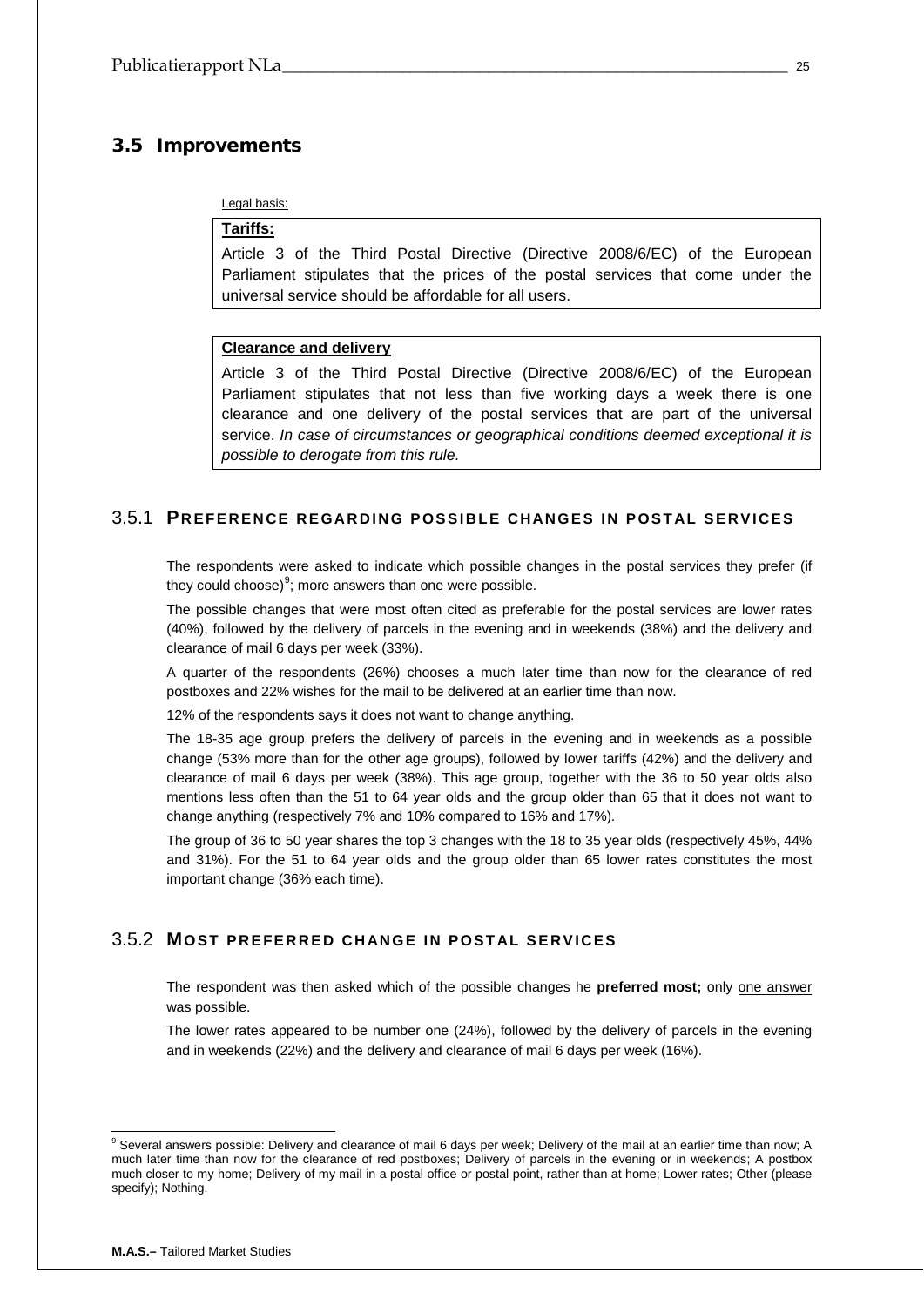All age groups have the same top 3 (albeit in a different order sometimes), with the exception of the group older than 65 who would also like their mail to be delivered earlier (16%) in addition to lower prices (21%) and a delivery and clearance of mail 6 days per week (20%).

In the age groups from 18 to 35, 35% remarkably choses the delivery of parcels in the evening and during weekends while this percentage is situated between 7% and 27% for the other (older) respondents. One fifth of the respondents older than 65 would like their mail to be delivered and collected 6 days per week while this is 13% to 14% for the age group between 18 to 50.

## <span id="page-25-0"></span>3.5.3 **CHANGE IN POSTAL SERVICES WITH THE BIGGEST NEGATIVE IMPACT**

Some changes in the postal services could have a negative impact on the daily activities of the respondents. They were asked which of the propositions<sup>[10](#page-25-1)</sup> given would have the most negative impact according to them (they could only indicate one proposition).

For 35% of the respondents the abolition of postal offices and or postal points in the vicinity of their residence would have the most negative impact. For the majority of these respondents (70%) this would imply a major discomfort, although they would find a way to solve the problem. For 20%, however, this would have a strong influence on their lives and this would render them nearly unreachable for persons or companies they have to contact. 10% states that this would have only a small or no impact.

The change with the second biggest negative impact would be the abolition of red postboxes in the vicinity of the residence (15%). 68% among them indicated that this would be a great inconvenience but not insurmountable. For 14% this would have a strong negative impact on their lives; but almost as many (18%) stated that this would barely have an impact.

In third place we find the decrease of the delivery frequency of mail to four days per week; namely for 14% of the respondents. For about half of these respondents this would entail a great inconvenience. For about a quarter each time this would have a strong negative impact on their lives, or on the contrary no (or little) impact.

#### *Conclusions on the improvements of the universal postal services - residential users*

- *When asked to choose among the possible changes they prefer, respondents most often cite the lower*  rates (40%), followed by the delivery of parcels in the evening and in weekends (38%) and the delivery and *clearance of mail 6 days per week (33%). One out of ten respondents says he does not want to change anything. The said top 3 is also found when indicating possible changes that are most preferred.*
- *Some changes in the postal services could have a negative impact on the daily operation of the respondents.*

*The most negative impact would come from the abolition of postal offices and/or postal points in the vicinity of their residences (35%). For 70% of these respondents the abolition would entail a great inconvenience although they would find a way to solve the problem.* 

*The change with the second biggest negative impact would be the abolition of red postboxes in the vicinity of the residence (15%), followed closely by the decrease of the delivery frequency to 4 days per week (14%). Almost 15% of the respondents states that none of these changes will have an impact.*

<span id="page-25-1"></span><sup>&</sup>lt;sup>10</sup> It regards the following possible answers (propositions): A reduced frequency for the delivery of mail to 4 days per week; A much earlier clearance of the red postboxes during daytime; No guarantee for the Prior service; The price for a postage stamp fixed at 1 euro; Abolition of the red postboxes in the vicinity of the residence; Abolition of the postal offices and/or postal points in the vicinity of the residence; None of these changes will have an impact.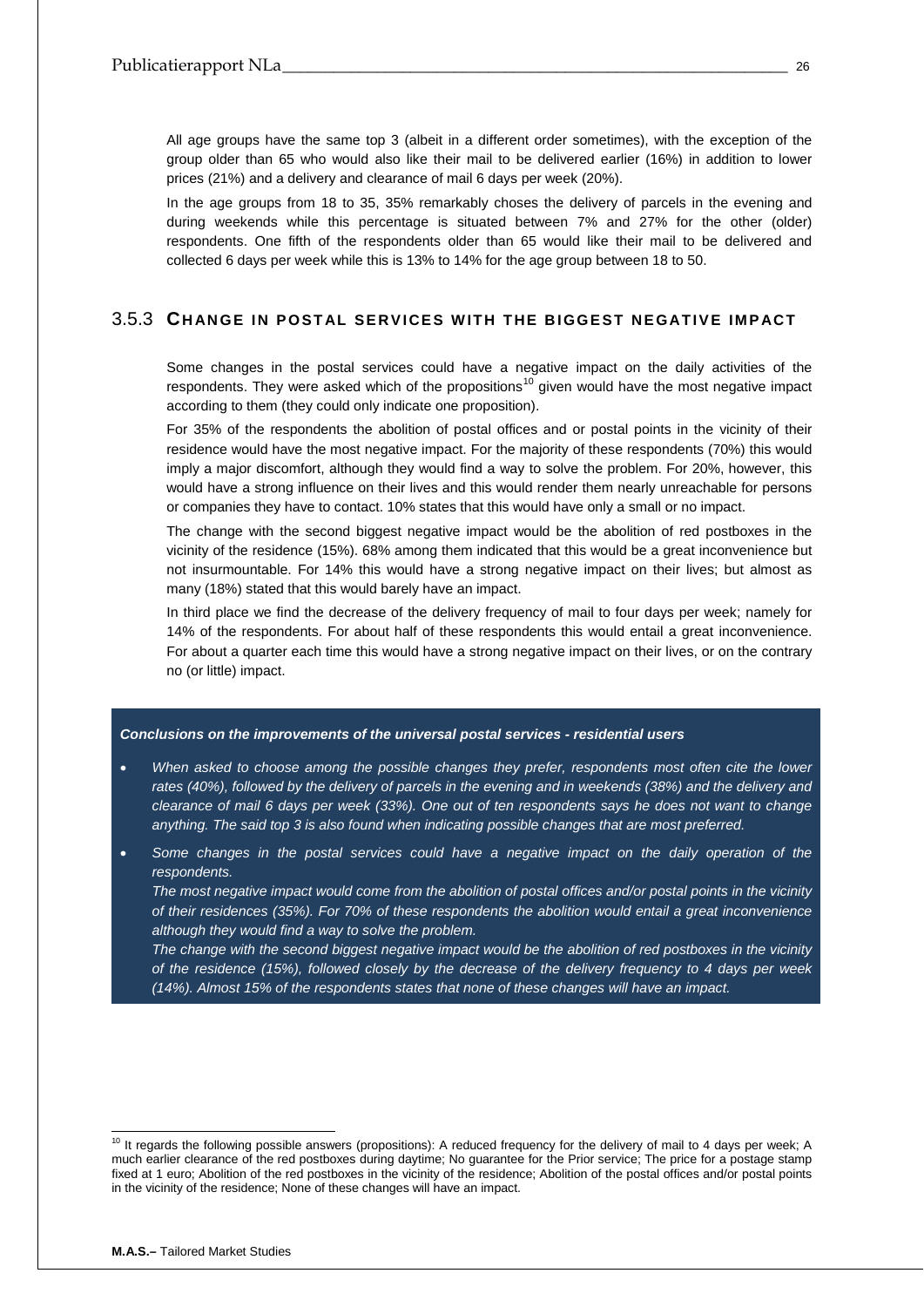## <span id="page-26-0"></span>3.6 Preferences, needs and willingness to pay

## <span id="page-26-1"></span>3.6.1 **RESIDENTIAL USERS' WILLINGNESS TO PAY FOR SENDING AND RECEIVING LETTERS**

In this section we verify the willingness to pay of the residential users following hypothetical changes in the service. Changes in the willingness to pay, that may encompass both an additional fee and a desired discount, shall be used to define the preferences and needs. Significant changes in the willingness to pay shall be interpreted as preferences or needs. This willingness to pay can be both positive and negative.

If it regards a significant increase in the willingness to pay, we can consider this to be a preference to change the service. In the case of significant changes in the willingness to pay we can even talk about needs.

In the case of a decrease of the willingness to pay we can conclude that there is a preference or need to maintain the current service or the acceptation of the alternative scenario provided that the rates are lowered.

Legal basis:

## **Tariffs:**

Article 3 of the Third Postal Directive (Directive 2008/6/EC) of the European Parliament stipulates *that the prices of the postal services that come under the universal service should be affordable for all users.*

## **Delivery term and trustworthiness**

Article 16 of the Third Postal Directive (Directive 2008/6/EC) of the European Parliament stipulates *that the Member States lay down the delivery term, the frequency and the reliability of the services falling within the universal service.*[11](#page-26-2)

From the analysis displayed in table 3 we can deduce that a short delivery term (D+1 as is the case today), is not an absolute necessity. For the willingness to pay for a longer delivery term, D+2 instead of D+1, is not significantly lower. However there is a strong aversion to a D+5 delivery term.

Residential users on the contrary do have a day-certain delivery and wish to have more certainty about the day on which their mail will arrive at its destination.

There is an explicit need to keep receiving mail at home, residential users are strongly opposed to the delivery of mail in a secured postbox at a postal point or a postal office. This observation is also a confirmation of the results of the general part of the survey: when asked how one would feel about a delivery of the mail in a secured, watertight postbox in a central point - instead of at home - 7 out of 10 people reply that they are opposed to the idea.

<span id="page-26-2"></span><sup>&</sup>lt;sup>11</sup> These numbers are published annually on BIPT's website.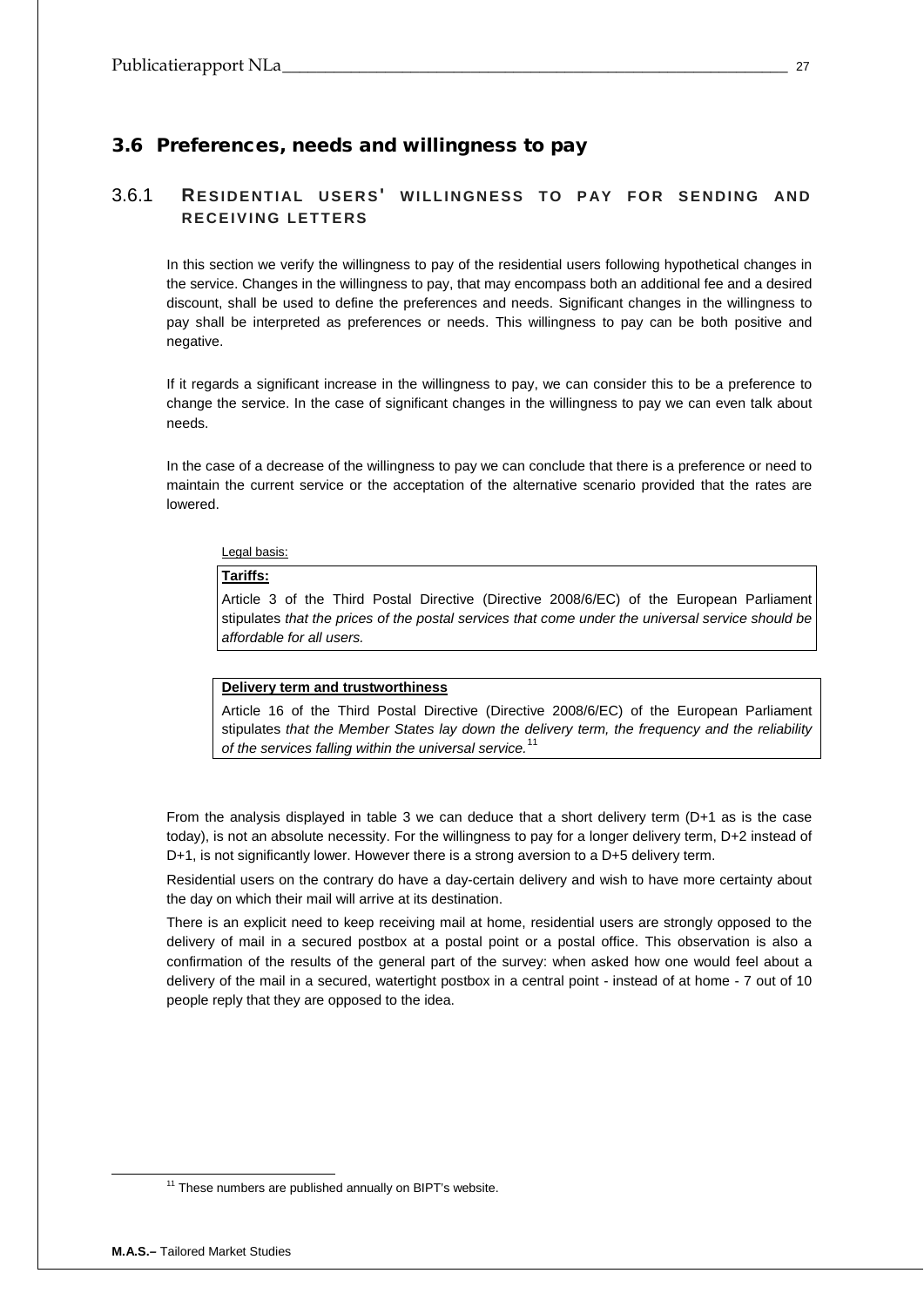#### Legal basis:

## **Clearance and delivery:**

Article 3 of the Third Postal Directive (Directive 2008/6/EC) of the European Parliament stipulates *that not less than five working days a week there is one clearance and one delivery of the postal services that are part of the universal service. In case of circumstances or geographical conditions deemed exceptional it is possible to derogate from this rule.*

As for the number of deliveries per week the residential users appear not to wish a decrease. The less deliveries per week, the lower the willingness to pay for the service.

<span id="page-27-1"></span>

| <b>Variables</b>                    | <b>Levels</b>                             | <b>Willingness to pay</b> | <b>Sig. ?</b> |
|-------------------------------------|-------------------------------------------|---------------------------|---------------|
| Delivery term / Delivery speed      | $D+1$ (basis)                             | 0.00                      |               |
|                                     | $D+2$                                     | $-0.03$                   | $(1^2)$       |
|                                     | $D+5$                                     | $-0.42$                   | $***$         |
| <b>Reliability of delivery time</b> | 95% (basis)                               | 0.00                      |               |
|                                     | 90%                                       | 0.04                      | $\star$       |
|                                     | 99%                                       | 0.15                      | $***$         |
| Place of delivery                   | Home (basis)                              | 0.00                      |               |
|                                     | In a secured postbox in a public<br>place | $-0.82$                   | ***           |
| Number of deliveries a week         | 5 days (basis)                            | 0.00                      |               |
|                                     | 3 days                                    | $-0.47$                   | ***           |
|                                     | 3 days + Saturday                         | $-0.29$                   | $***$         |
|                                     | 4 days                                    | $-0.29$                   | ***           |
|                                     | 4 days + Saturday                         | $-0.25$                   | $***$         |
| Number of clearances a week         | 5 days (basis)                            | 0.00                      |               |
|                                     | 3 days                                    | 0.17                      | ***           |
|                                     | 4 days                                    | 0.30                      | ***           |
|                                     | 6 days                                    | 0.13                      | $***$         |

*Legend level of reliability (Sig.): \* for 90%, \*\* for 95% and \*\*\* for 99%.*

# <span id="page-27-0"></span>3.6.2 **RESIDENTIAL USERS' WILLINGNESS TO PAY FOR SENDING AND RECEIVING PARCELS**

From the analysis of the results of the willingness to pay for sending and receiving parcels it would appear that a number of results are not significant or unequivocal. These will consequently not be discussed.

The analysis shows that the residential users are not opposed to a delivery term which is longer than a day than is the case today (D+2); however, they are not interested in a longer delivery term (D+5) considering the low willingness to pay. The reliability of the delivery term is an aspect of the service that is very important to the residential users.

<span id="page-27-2"></span><sup>&</sup>lt;sup>12</sup> P value: 0.177018; the significance level is 82.3%.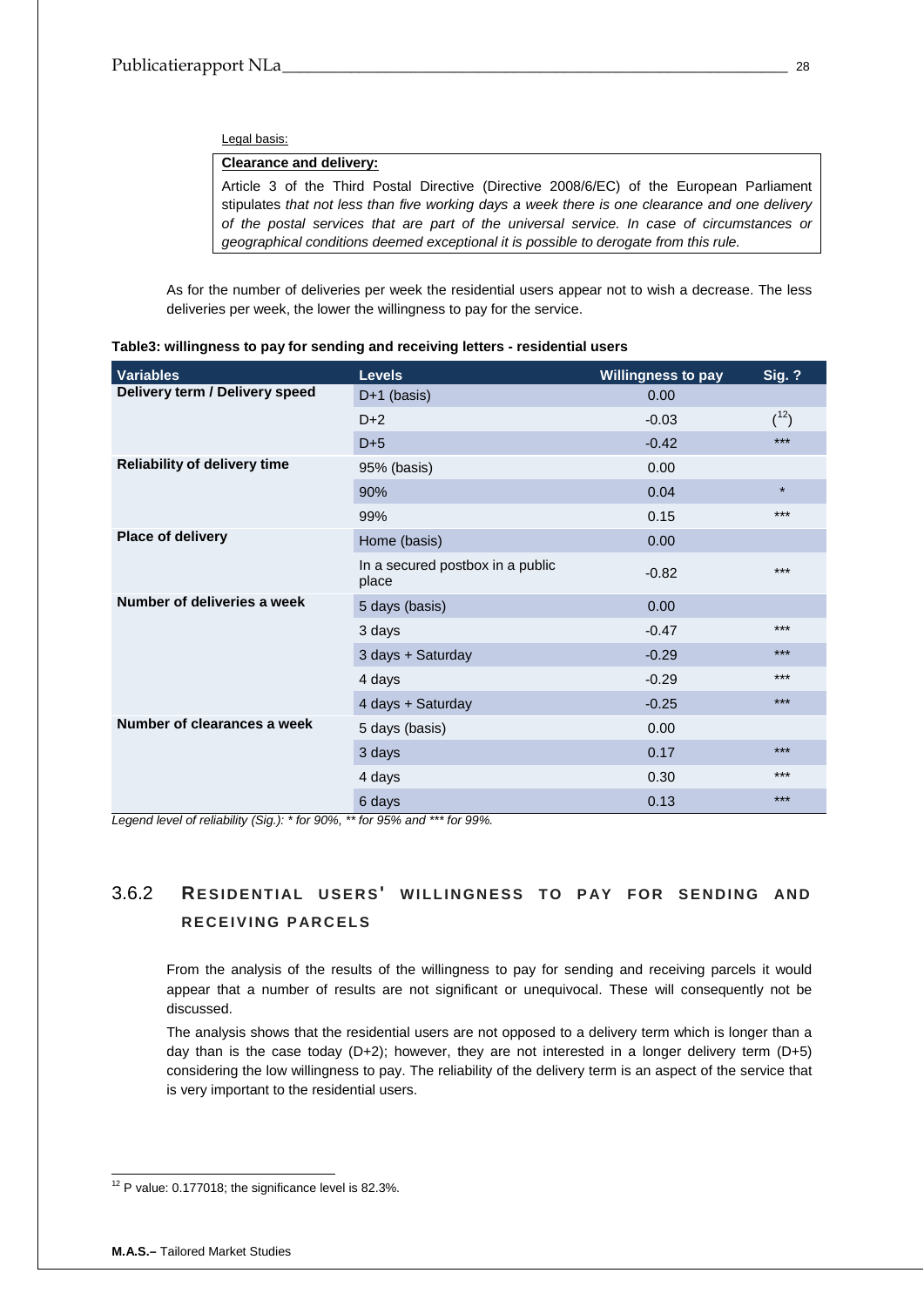It was also observed that the residential users attach great importance to the location for delivery of the parcels. They prefer a delivery at home in comparison with a delivery in a secured postbox.

Based on the data no unequivocal decisions can be made regarding the number of deliveries per week neither regarding the number of clearances per week.

| <b>Variables</b>                    | <b>Levels</b>                          | <b>Willingness to pay</b> | <b>Sig. ?</b> |
|-------------------------------------|----------------------------------------|---------------------------|---------------|
| Delivery term / Delivery speed      | $D+1$ (basis)                          | 0.00                      |               |
|                                     | $D+2$                                  | 3.83                      | $***$         |
|                                     | $D+5$                                  | $-6.18$                   | $***$         |
| <b>Reliability of delivery time</b> | 95% (basis)                            | 0.00                      |               |
|                                     | 90%                                    | $-8.36$                   | $***$         |
|                                     | 99%                                    | $-0.27$                   |               |
| Place of delivery                   | Home (basis)                           | 0.00                      |               |
|                                     | In a postal point or a postal office   | $-11.84$                  | $***$         |
|                                     | In a secured postbox in a public place | $-22.71$                  | $***$         |
| Number of deliveries a week         | 5 days (basis)                         | 0.00                      |               |
|                                     | 3 days                                 | $-3.07$                   | $***$         |
|                                     | 3 days + Saturday                      | 0.61                      |               |
|                                     | 4 days                                 | 4.72                      | $***$         |
|                                     | 4 days + Saturday                      | $-2.73$                   | $***$         |
| Number of clearances a week         | 5 days (basis)                         | 0.00                      |               |
|                                     | 3 days                                 | $-4.94$                   | $***$         |
|                                     | 4 days                                 | 7.75                      | $***$         |
|                                     | 6 days                                 | 7.39                      | $***$         |
| Last guaranteed time for clearance  | 5 p.m. (basic)                         | 0.00                      |               |
|                                     | 9 p.m.                                 | $-0.83$                   | $***$         |

<span id="page-28-1"></span>**Table4: willingness to pay for sending and receiving parcels - residential users**

*Legend level of reliability (Sig.): \* for 90%, \*\* for 95% and \*\*\* for 99%* 

## <span id="page-28-0"></span>3.6.3 **RESIDENTIAL USERS' WILLINGNESS TO PAY FOR THE POSTAL SERVICE POINTS**

Residential users were also asked to choose from different scenarios including information on a number of important aspects of the universal postal service regarding the postal service points.

The analysis shows that the residential users attach the greatest importance to the distance between their residence and the nearest service point. The greater the distance from the residence to the nearest service point, the lower the willingness to pay.

This observation is also a confirmation of the results of the general part of the survey: when asked what is the maximum distance one is willing to travel to deposit his mail in the nearest mail collection point, 75% of the respondents answers 'up to 1 kilometre'. In addition the abolition of postal offices and or postal points in the vicinity of their residence would have the most negative impact on the daily activities for 35% of the respondents.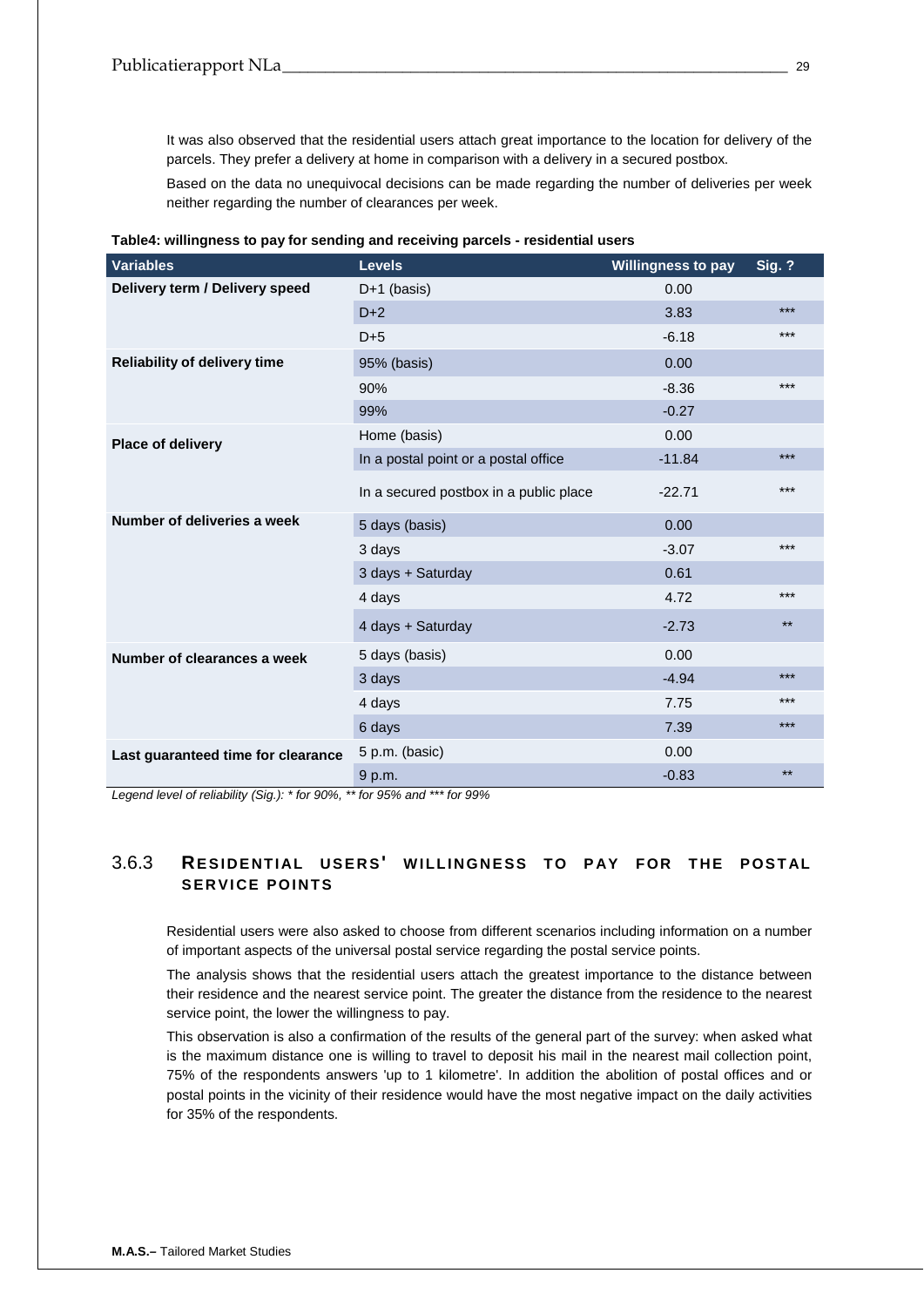Legal basis:

## **Network access:**

Article 3 of the Third Postal Directive (Directive 2008/6/EC) *of the European Parliament stipulates that the density of the points of contact and of the access points takes account of the needs of users of the universal service.*

Article 18 of the fifth management contract stipulates *moreover that at least 95% of the population should have access to a postal service point offering the basic assortment within a maximum distance of 5 kilometres and at least 98% within a 10 kilometres' distance (by road).* 

As regards the available services in the postal service point, the residential respondents wish that the service points provide a very large range of services; they prefer the total offer of postal services including financial and other services as well.

As regards the opening times the residential users prefer the current opening times (7 hours per day and 4 hours on Saturdays).

| Variables                                         | <b>Levels</b>                                                           | <b>Willingness to pay</b> | <b>Sig. ?</b> |
|---------------------------------------------------|-------------------------------------------------------------------------|---------------------------|---------------|
| Distance residence - the<br>nearest service point | Less than 1 km (basis)                                                  | 0.00                      |               |
|                                                   | 1 to 2.99 km                                                            | $-0.11$                   | ***           |
|                                                   | 3 to 5.99 km                                                            | $-0.45$                   | $***$         |
|                                                   | 6 to 9.99 km                                                            | $-0.79$                   | $***$         |
|                                                   | More than 10 km                                                         | $-1.21$                   | $***$         |
| <b>Available services</b>                         | Basic postal services (basis)                                           | 0.00                      |               |
|                                                   | Total offer of postal services + financial services                     | 0.09                      | $***$         |
|                                                   | Total offer of postal services + financial services<br>+ other services | 0.22                      | ***           |
| <b>Opening times</b>                              | 7 h/day Monday to Friday + 4 h/ Saturday<br>(basis)                     | 0.00                      |               |
|                                                   | 4 h/day Monday to Friday (alternately<br>morning/afternoon)             | $-0.33$                   | $***$         |
|                                                   | 7 h/day Monday to Friday                                                | $-0.08$                   | $***$         |
|                                                   | 9 h/day Monday to Friday                                                | $-0.09$                   | $***$         |
|                                                   | 9 h/day Monday to Friday + 6 h/Saturday                                 | $0.00^{13}$               |               |

## <span id="page-29-0"></span>**Table5: willingness to pay for the postal service points - residential users**

*Legend level of reliability (Sig.): \* for 90%, \*\* for 95% and \*\*\* for 99%* 

<span id="page-29-1"></span><sup>&</sup>lt;sup>13</sup> The coefficient that is not rounded down, is 0.004394.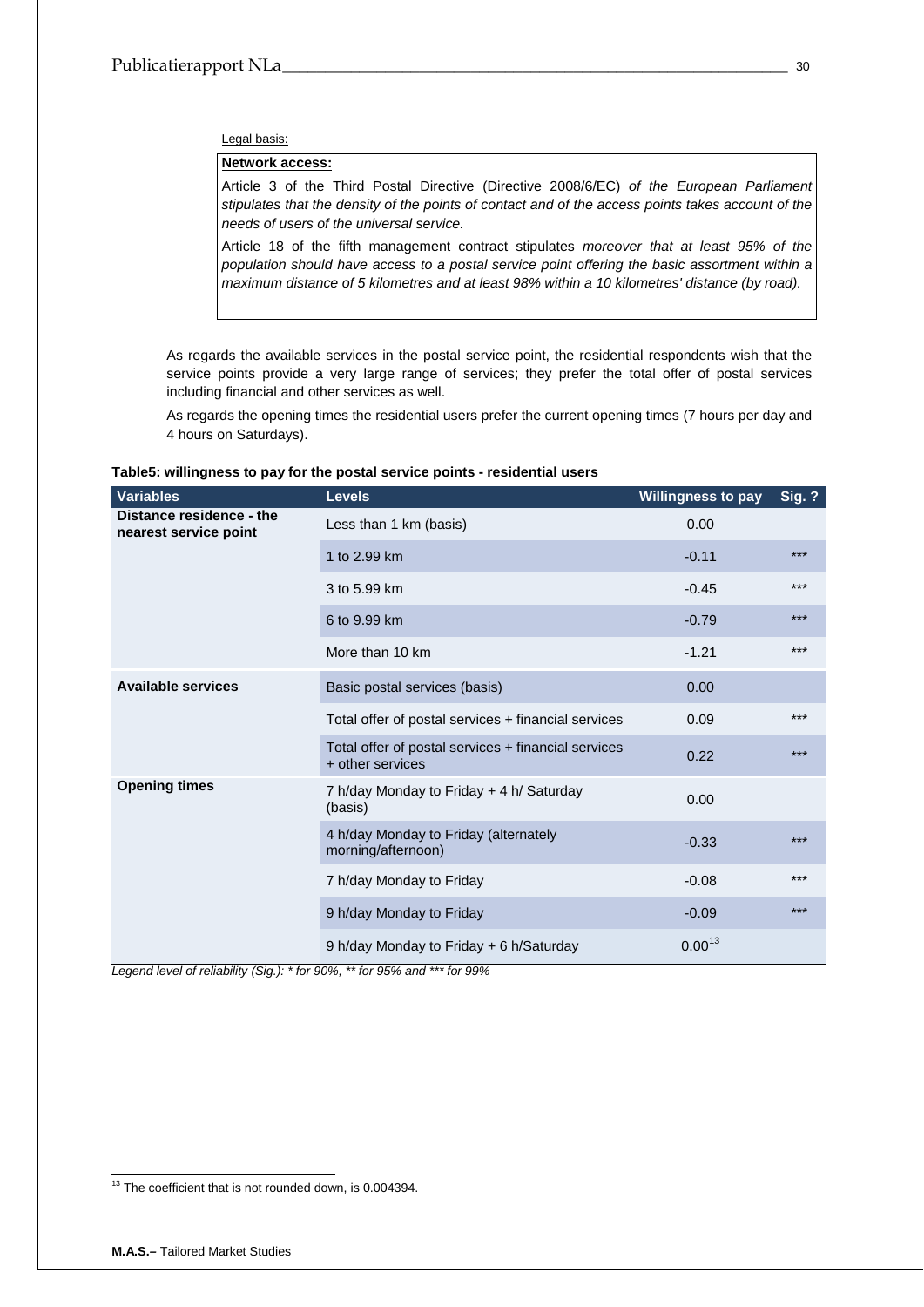## <span id="page-30-0"></span>3.6.4 **CONCLUSION WILLINGNESS TO PAY OF RESIDENTIAL USERS**

In the annexed table the various aspects of the universal postal services are mentioned in function of the degree of willingness to pay for them. In the columns it is indicated each time which postal service is important to whom. Example: there is a very high willingness to pay (a high degree of need or importance) as regards the distance to the sender's nearest postal service point.

The table gives a survey of the importance of the various aspects. A ranking has been established based on the weight of the calculated willingness to pay (see coefficients willingness to pay previous tables).

A moderate willingness to pay means that it is situated between the values of 0.01 and 0.5. If the willingness to pay is situated between 0.6 and 1 there is a high willingness to pay and in case of a very high willingness to pay the value is higher than 1.

As mentioned before, in the columns it is indicated which aspect of the universal postal service is important to whom - i.e. the sender, the postal service or the addressee.

That way it can be established that the variables distance to the nearest service point, opening times and available services are important to the 'Sender' but the distance to the nearest service point is the most important (cf. the very high willingness to pay).

As to the postal service itself, the biggest need is noted for the variables regarding the sending and receiving of parcels. Finally, for the addressee, the location of the delivery is the most important aspect.

<span id="page-30-1"></span>

|  |                                        |  |  |  | Table6: ranking of the various aspects of the universal postal service according to the degree of |  |  |
|--|----------------------------------------|--|--|--|---------------------------------------------------------------------------------------------------|--|--|
|  | willingness to pay - residential users |  |  |  |                                                                                                   |  |  |

|                                       | <b>Sender</b>                                                                 | <b>Postal service</b>                                                                                                                                                   | <b>Addressee</b>                                                              |
|---------------------------------------|-------------------------------------------------------------------------------|-------------------------------------------------------------------------------------------------------------------------------------------------------------------------|-------------------------------------------------------------------------------|
| Very high willingness to<br>pay       | Distance to nearest postal<br>service point                                   | Speed of delivery<br>(parcels)<br>Reliability of the delivery<br>time (parcels)<br>Number of deliveries a<br>week (parcels)<br>Number of clearances a<br>week (parcels) | Place of delivery (parcels)                                                   |
| High willingness to pay               |                                                                               |                                                                                                                                                                         | Place of delivery (letters)<br>Last guaranteed time for<br>delivery (parcels) |
| <b>Moderate willingness to</b><br>pay | Available services postal<br>service points<br>Opening hours service<br>point | Reliability of the delivery<br>time (letters)<br>Speed of delivery (letters)<br>Number of deliveries a<br>week (letters)<br>Number of clearances a<br>week (letters)    |                                                                               |
| No willingness to pay                 |                                                                               |                                                                                                                                                                         |                                                                               |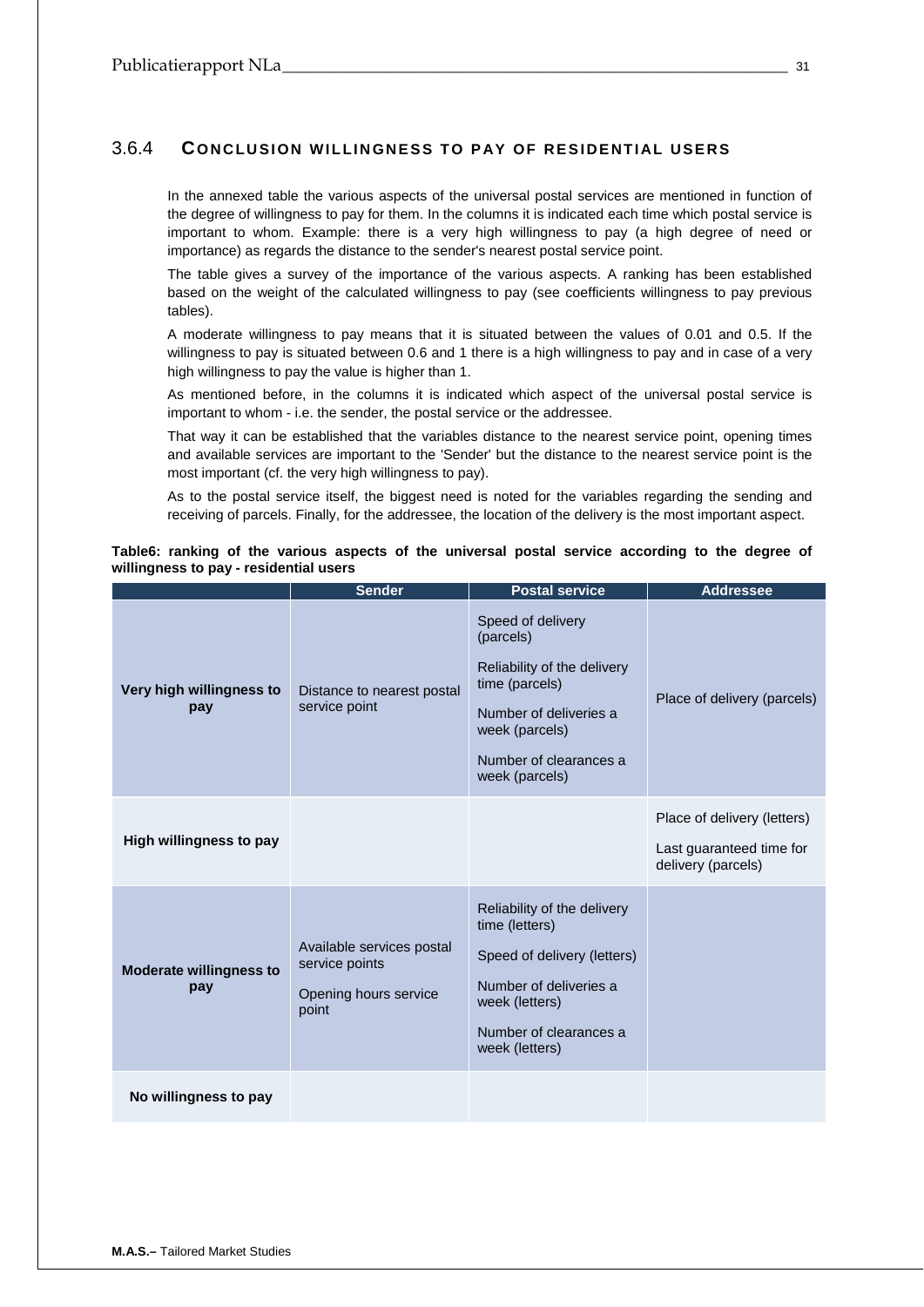## *Conclusions willingness to pay residential users*

- *As to sending and receiving letters:* 
	- *The respondents hold to the delivery of mail at home (and nowhere else). Consequently there is a high willingness to pay for this aspect.*
	- *A D+1 delivery time is not an absolute necessity for the residential customer; the latter is however strongly opposed to a D+5 delivery term.*
	- *Residential users wish to have more certainty about the day on which their mail shall arrive at its destination (99% reliability) in spite of the average willingness to pay for this aspect.*
	- *The residential customer seems to prefer to maintain the number of deliveries per week (5 days per week).*
- *As to sending and receiving parcels:* 
	- *As regards the delivery of parcels, a delivery at home is preferred. This aspect also obtains a very high willingness to pay.*
	- *Residential users are not opposed to a D+2 delivery time.*
	- *Residential users want to know with a 95% reliability when their parcel shall arrive at its destination. The willingness to pay for this aspect is very high.*
- *As for postal service points:* 
	- *Residential users attach the greatest importance to the distance between their residence and the nearest service point. A service point nearest to the place of residence is preferred. The degree of importance attached is consequently translated into a very high willingness to pay.*
	- *They also prefer an availability of a comprehensive offer of postal services as well as the financial and other services. The willingness to pay for this however is not so high; rather average.*
	- *The current opening hours seem to meet the needs of the respondents; they do wish to have opening times on Saturdays.*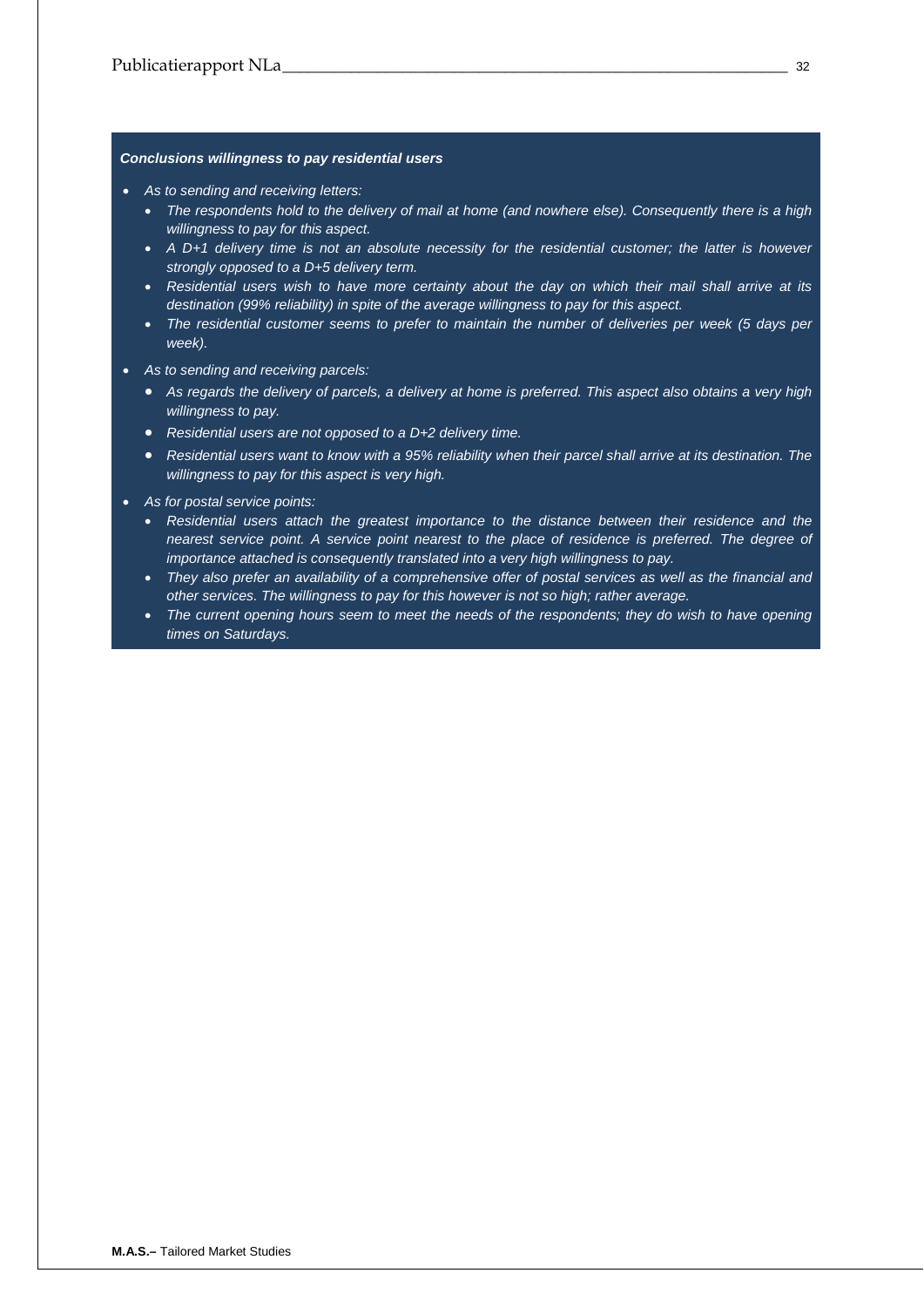# <span id="page-32-0"></span>4. **RESULTS SURVEY PRIVATE AND PUBLIC BUSINESS USERS**

## <span id="page-32-1"></span>4.1 Respondents' profile

## <span id="page-32-2"></span>4.1.1 **PRIVATE COMPANIES (N=1,674)**

Eight out of ten of the private companies interviewed (82%) are self-employed (without employees). 12.4% regards a small company with 2 to 4 employees, 5% an average company with 5 to 49 employees, and 1% a large company with 50 or more employees.

Seven out of ten private companies declare to be self-employed (a one-man business), 14% practices a profession and finally 16% regards a private company such as an NV, BVBA, etc.

6% of the companies in our weighted sample belongs to the primary sector.<sup>[14](#page-32-4)</sup> 20% falls under the secondary sector<sup>[15](#page-32-5)</sup> and the activities of 74% of the companies constitute the tertiary sector<sup>16</sup>. Companies of the quaternary sector (being in this case the private companies exercising activities in the social and socio-cultural service) are categorised within the service sector.<sup>[17](#page-32-7)</sup>

## <span id="page-32-3"></span>4.1.2 **GOVERNMENT (N=517)**

Almost half (46%) of the government bodies interviewed has 2 to 4 employees, a third (34%) declares having 5 to 49 employees and finally 21% is a government body with 50 employees or more.

Almost two thirds of the government bodies interviewed has its seat in Flanders, 20% in Wallonia and 15% in the Brussels Capital Region.

The large government companies (50+ employees) have their seat in the Brussels Capital Region significantly more often than in Flanders and Wallonia (respectively 36% compared to 8% and 13%).

Seven out of ten government bodies are a public administrations body. Furthermore 13% belongs to the education sector, 7% to the healthcare sector, 9% provides social services and finally 1% states being active in the art, entertainment and recreation sector.

<span id="page-32-5"></span><span id="page-32-4"></span><sup>&</sup>lt;sup>14</sup> Primary sector: agriculture, hunting, forestry and fishery.<br><sup>15</sup> Secondary sector: extracting minerals, industrial sector/manufacturing of products, production and distribution of electricity, gas, ... and construction.

<span id="page-32-6"></span>Tertiary sector: wholesale and retail, hotel and catering, transport and storage, financial services (insurances, credits, banks, ...), services to companies (among other things HR, consultancy, IT, interim, ...), services to private persons (among others hairdressers, care, travel agencies, ...), social services, art, recreation, etc.

<span id="page-32-7"></span><sup>17</sup>Quota are laid down based on the population divided over three sectors: primary, secondary and tertiary. The weighting was consequently based on these three sectors. In the questionnaire the respondent had to indicate which sector the company belongs to, distinguishing between the primary, secondary, tertiary and quaternary sector; the quaternary sector was included because government services were also interviewed (and the quaternary sector mainly refers to the public service).The activities of the quaternary sector that actually fall under the 'government', are therefore categorised with the 'public companies'; the activities of the quaternary sector that are private by nature with 'social and socio-cultural services', are ranged under the tertiary sector of the private companies, as in terms of activities (services) they relate to this and the population is composed in this manner (quota/weight) as well.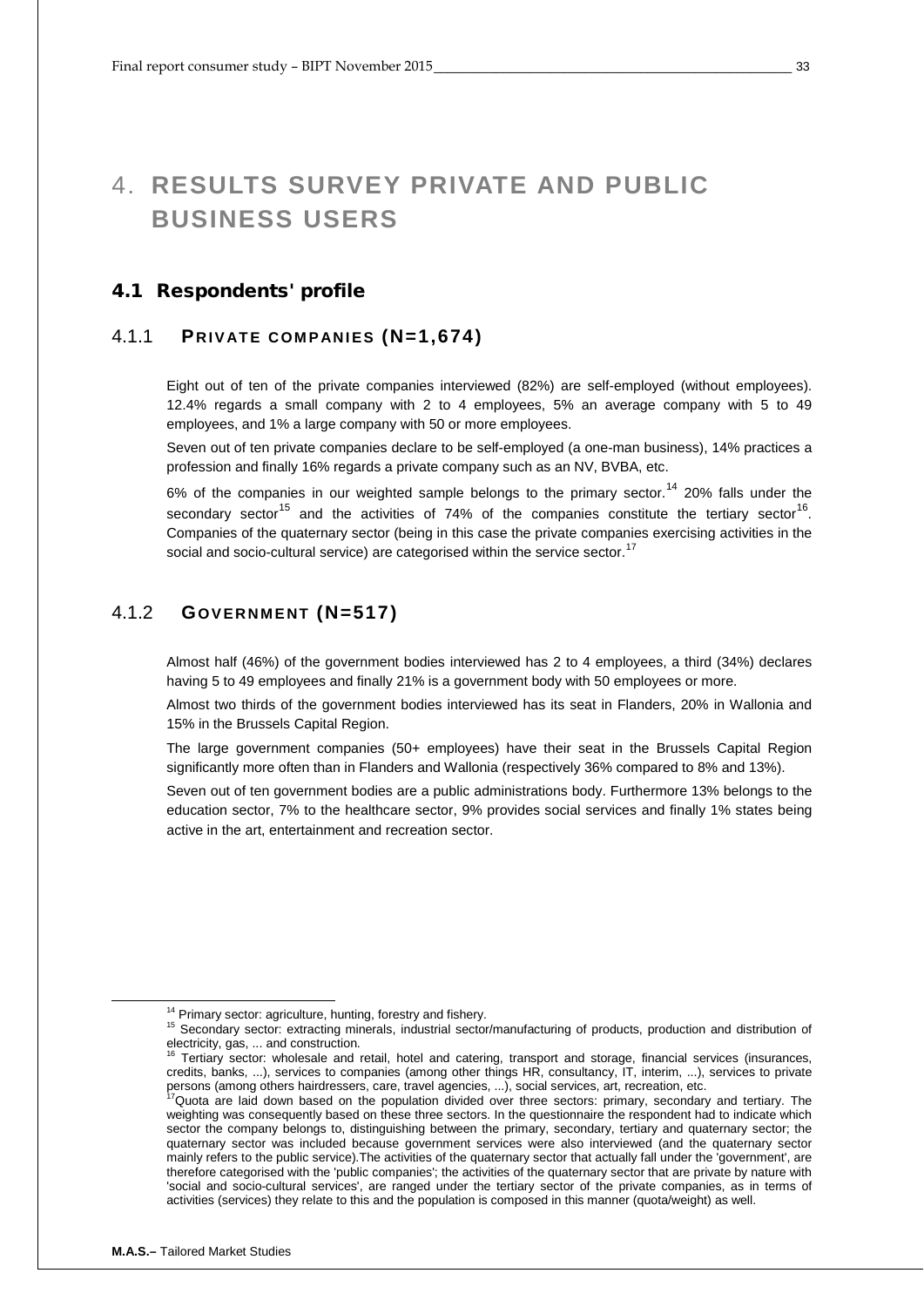## <span id="page-33-0"></span>4.2 Importance of sending and receiving postal items for companies

## <span id="page-33-1"></span>4.2.1 **PRIVATE COMPANIES**

#### **Administrative mail**

To respectively 60% and 70% of the private companies sending and receiving administrative mail is (very) important for their activities. Administrative mail means any administrative correspondence to customers, suppliers, employees and public services, such as tenders, invoices, claims, contracts, etc.

A quarter of the private companies states that sending administrative mail is not important for their operation, and to 13% the same applies for receiving administrative mail. Finally, 16% to 17% takes a neutral position.

## **Direct mail**

Sending and receiving direct mail (brochures, catalogues, publicity material, etc.) is quite a lot less important for the private companies who have participated in the survey; respectively 16% and 13% find it important, 21% and 26% take a neutral position, and 63% and 62% find it not important.

#### **Parcels (up to 10 kg)**

Three out of ten companies (32%) find sending parcels (up to 10 kg) to be important to their activities. Receiving parcels is important to four out of ten companies (42%).



## **Figure 16: importance of administrative mail, direct mail, parcels (private)**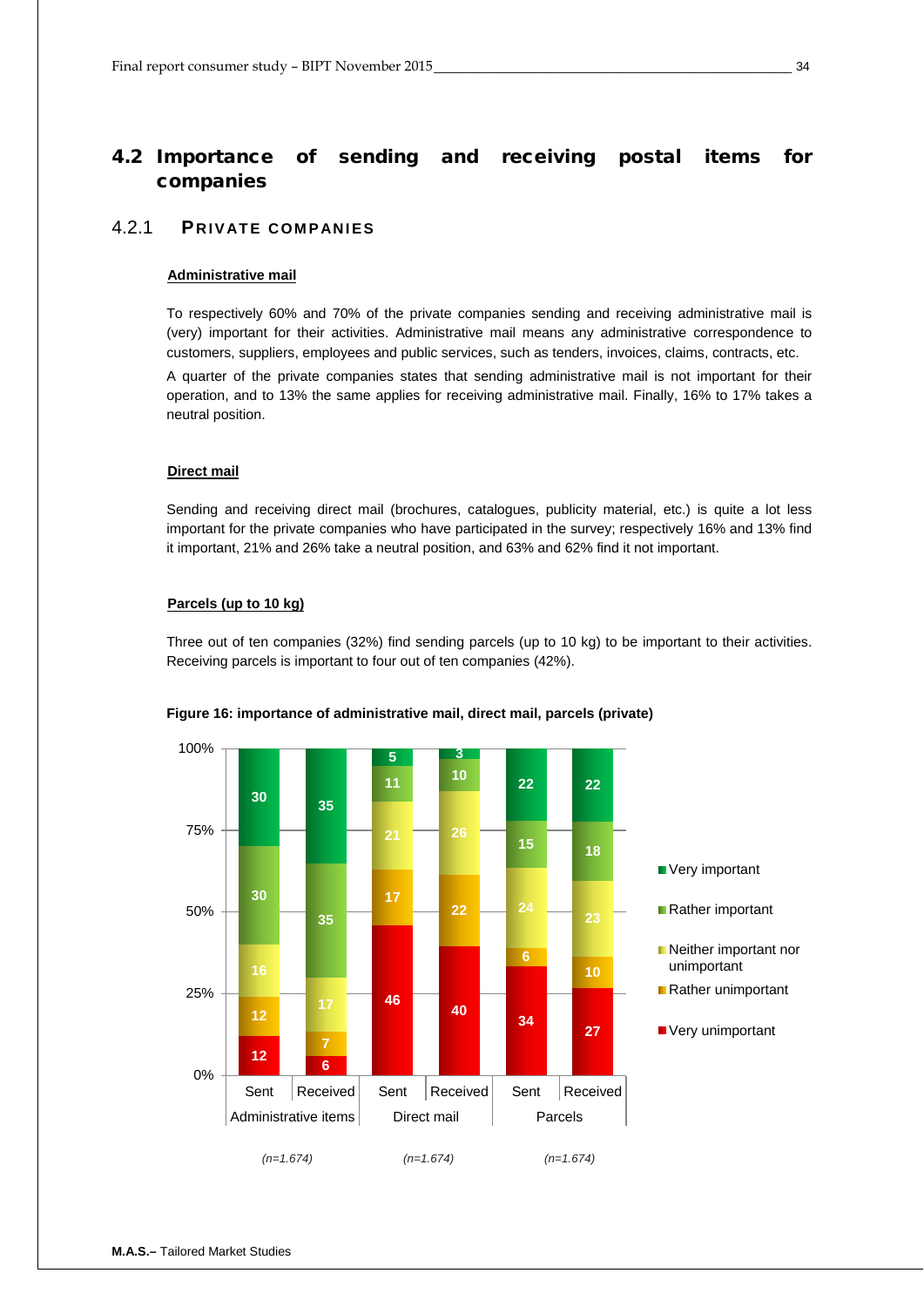## <span id="page-34-0"></span>4.2.2 **PUBLIC AUTHORITIES**

#### **Administrative mail**

The vast majority of public companies interviewed (89%) reports that both sending and receiving administrative mail is important for their operation; for two thirds this is even highly important.

#### **Direct mail**

For the activities of the public bodies too sending and receiving direct mail proves to be far less important. 57% states that sending direct mail is not important for their activities and 22% reports that it is neither important, nor unimportant. To about a fifth of the public companies interviewed (22%) sending direct mail is important. The same proportion is noted for receiving direct mail: 55% reports that this is not important, 26% takes a neutral position and for 18% it is important to their operation.

#### **Parcels (up to 10 kg)**

The importance of sending and receiving parcels up to 10 kg is situated between that of administrative mail and of direct mail: to half of the public bodies interviewed (49%) sending parcel is important for their activities and to 57% receiving parcels is important for their activities. About a quarter (23% to 25%) takes a neutral position as to both sending and receiving parcels, and to 20% to 28% respectively receiving and sending parcels is not important for their activities.



#### **Figure 17: importance of administrative mail, direct mail, parcels (public)**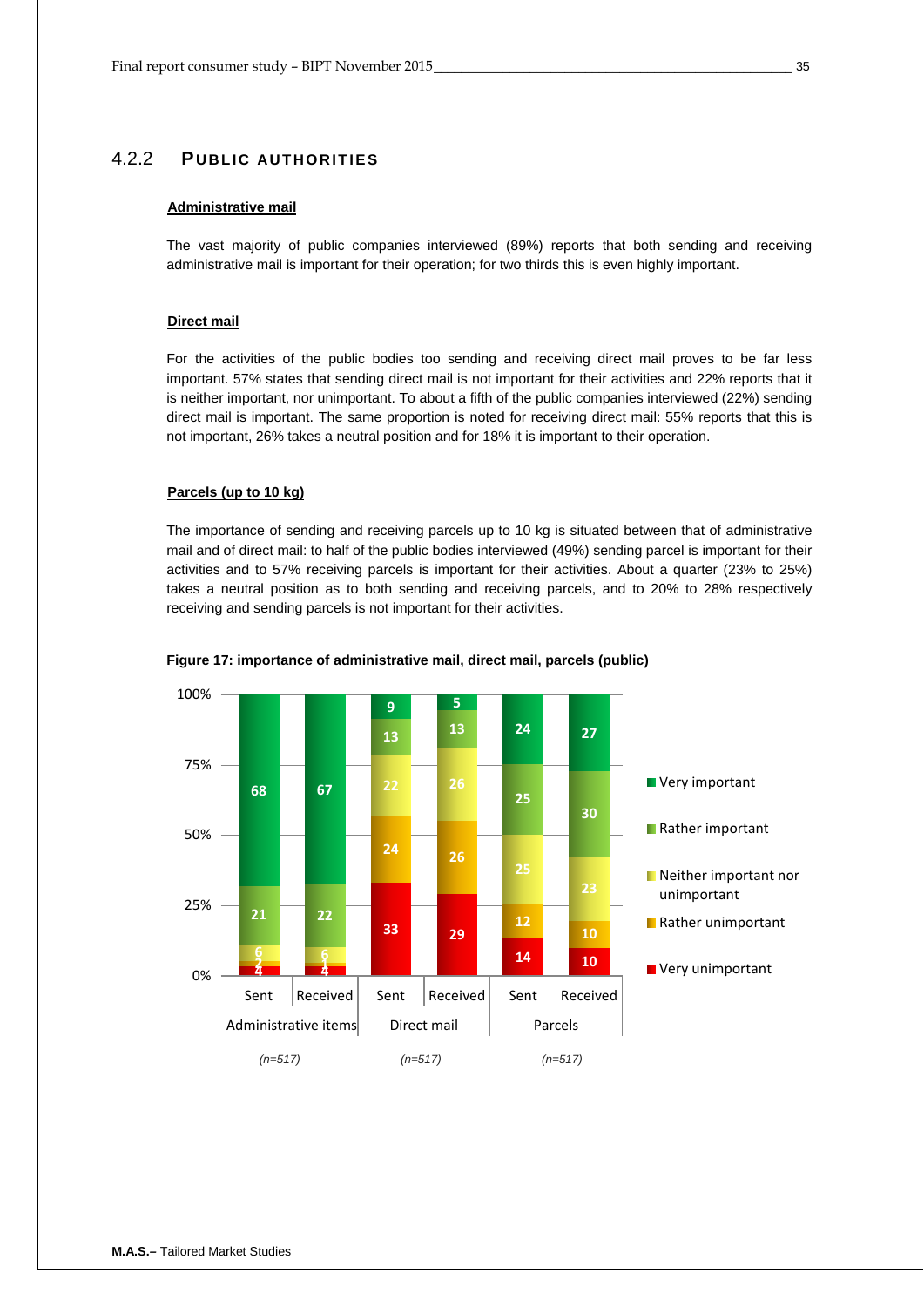#### *Conclusions importance sending and receiving postal items for professional users:*

- *As to administrative mail (i.e. any administrative correspondence to customers, suppliers, employees and public services, such as tenders, invoices, claims, contracts):* 
	- Sending and receiving administrative mail is (very) important to respectively 60% and 70% of the *private companies for their activities. A quarter of the private companies states that sending administrative mail is not important for their operation, and to 13% the same applies for receiving administrative mail.*
	- *Every time nine out of ten public services interviewed report that both sending and receiving administrative mail is important for their operation; for two thirds this is even highly important.*
- *As to direct mail (i.e. brochures, catalogues, publicity material, etc.) :* 
	- *Sending and receiving such items is far less important for the private companies than administrative mail: respectively 16% and 13% find it important, 63% and 62% find it unimportant.*
	- *This finding also applies to public bodies: to 57% of the services sending is not important for their activities and for 21% it is. The same proportion is noted for receiving direct mail: 55% reports that this is not important to their operation, and for 18% it is.*
- *As to parcels (up to 10 kilo):* 
	- *Three out of ten private companies find sending parcels to be important to their activities. Receiving parcels is important to four out of ten companies.*
	- *Each time for half of the public companies interviewed both sending and receiving parcels is important for their activities and to a quarter of the public bodies respectively receiving and sending parcels is not important for their activities.*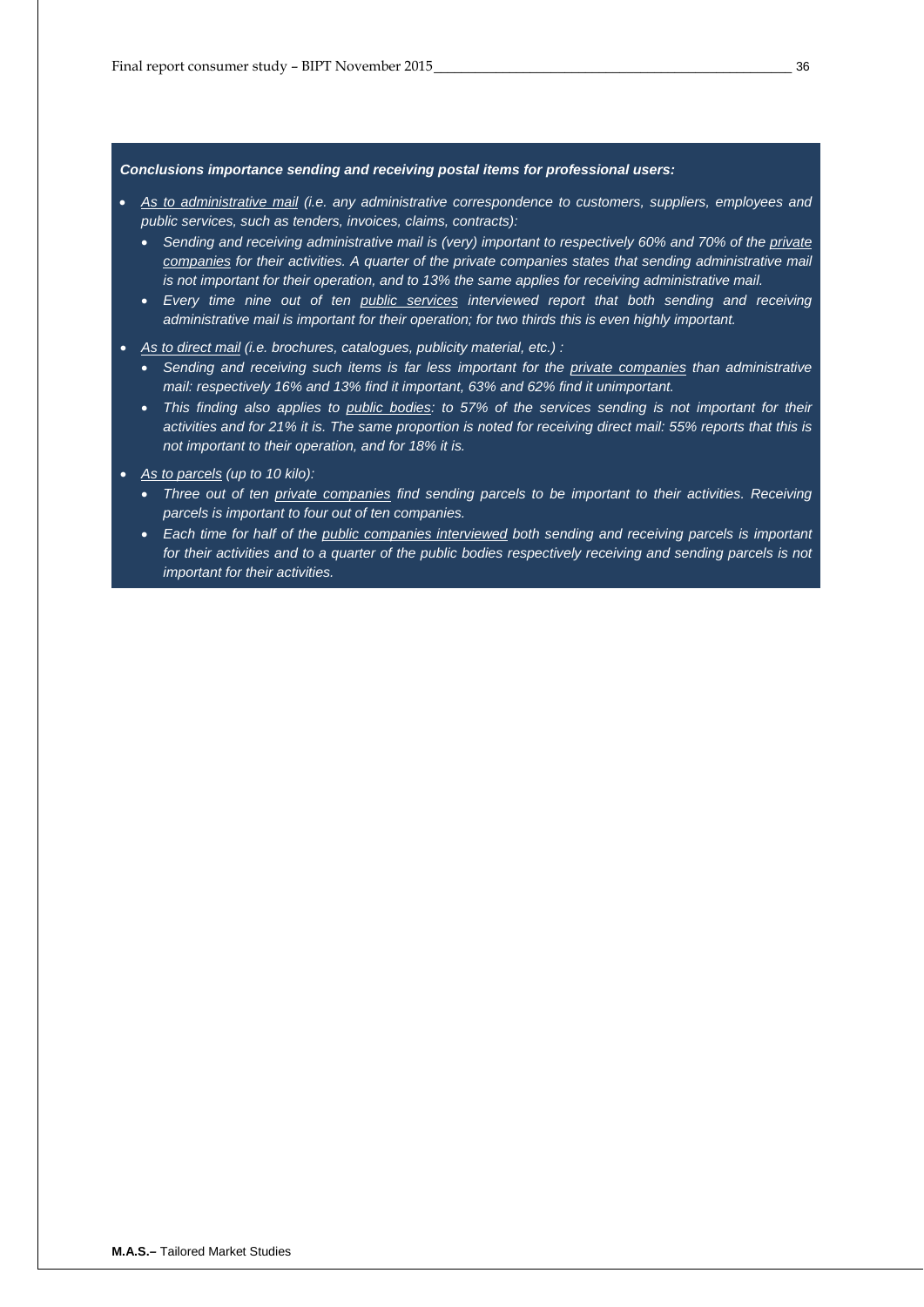## <span id="page-36-0"></span>4.3 Use of postal services

## <span id="page-36-1"></span>4.3.1 **PRIVATE COMPANIES**

#### **Average number of postal items received and sent per week**

The results show that for all companies more mail (administrative, parcels, addressed items) is received than sent: on average for all companies interviewed together 89 administrative items are received per week against 53 items sent. For parcels this is an average of 84 receptions and 58 shipments a week and finally for direct mail we note 117 receptions against 81 shipments.

#### **Average frequency mailing of postal items per week**

72% of the companies never sends direct mail, 59% of the companies never sends parcels and 23% never sends administrative mail.

The frequency most often reported proportionally by the companies regarding sending administrative mail, advertising mail and parcels is once to twice a week (49%, 17% and 26% respectively).

#### <span id="page-36-2"></span>**Table7: frequency mail items sent (private) - total**

|                     | <b>Never</b>  | once or<br>twice a week | 3 to 4 times<br>a week | <b>Every day</b> | <b>Other</b> |
|---------------------|---------------|-------------------------|------------------------|------------------|--------------|
|                     | $\frac{9}{6}$ | $\%$                    | %                      | $\%$             | %            |
| Administrative mail | 23%           | 49%                     | 11%                    | 11%              | 6%           |
| Direct mail         | 72%           | 17%                     | 5%                     | 3%               | 4%           |
| Parcels             | 59%           | 26%                     | 4%                     | 3%               | 9%           |

*Basis: all respondents (N=1,674)*

## **Franking method** (more than one method possible)

Almost 9 out of 10 companies interviewed (89%) uses postage stamps as a franking method and 6% has a franking machine. Furthermore, 6% uses postage paid (either by contract 3% or not by contract 3%).

#### **Use of companies other than bpost for postal items**

92% of the companies only use bpost to send administrative mail, 94% does it for direct mail. For sending parcels 24% of the companies use other enterprises/companies than bpost.

#### **Manner in which the Internet is used within the company**

72% of the companies uses the Internet to spread information about themselves and their activities. 7% sells products/services by way of an e-shop, which are delivered by mail.

One in five private companies (21%) uses the Internet in the company for other purposes, e.g. for administrative business, banking, reservations, orders, etc.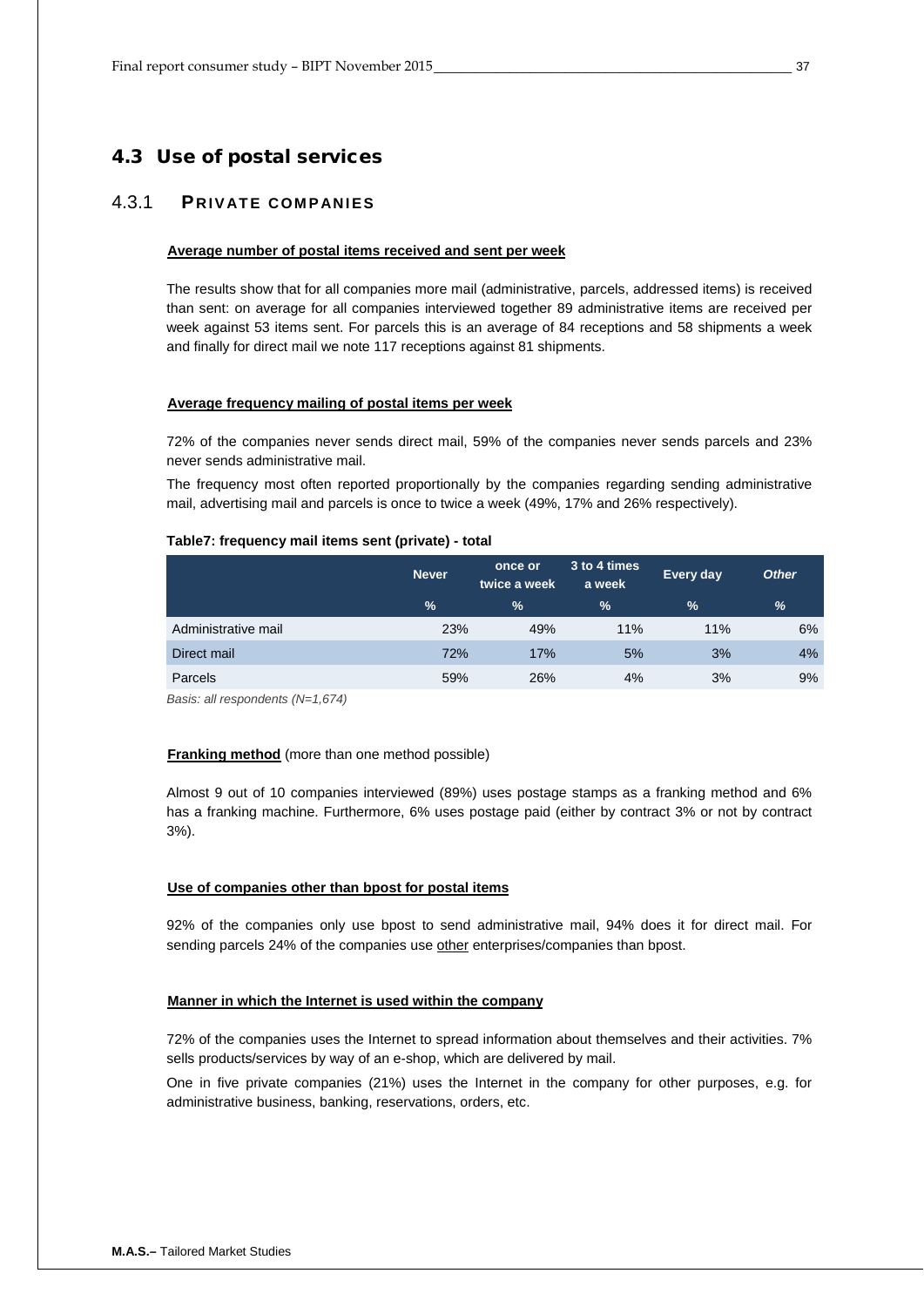## **Statements most applicable concerning the degree of the company's dependency on the Internet as a sales channel**

A little more than half of the companies interviewed does not use the Internet as a sales channel. 20% uses the Internet as a sales channel, but also uses other channels within the company. To 14% the use of the Internet as a sales channel is very important and another 14% is very dependent on the Internet because they use it as a sales channel.

## <span id="page-37-0"></span>4.3.2 **PUBLIC AUTHORITIES**

#### **Average number of postal items received and sent per week**

The public authorities interviewed say they send in an average week about 728 administrative mail letters, 38 parcels up to 10 kilo and 190 direct mail items. They receive in an average week some 548 administrative mail letters, 36 parcels up to 10 kilo and 47 direct mail items.

#### **Average frequency mailing of postal items per week**

95% of the public bodies sends administrative mail every week (79% every day), 66% sends parcels every week (18% every day), and 35% sends direct mail every week (16% every day).

#### <span id="page-37-1"></span>**Table8: frequency mail items sent (public) - total**

|                     | <b>Never</b>  | once or<br>twice a week | 3 to 4 times<br>a week | <b>Every day</b> | <b>Other</b> |
|---------------------|---------------|-------------------------|------------------------|------------------|--------------|
|                     | $\frac{9}{6}$ | $\frac{9}{6}$           | $\frac{9}{6}$          | $\%$             | %            |
| Administrative mail | 5%            | 8%                      | 6%                     | 79%              | 2%           |
| Direct mail         | 54%           | 16%                     | 3%                     | 16%              | 12%          |
| Parcels             | 25%           | 37%                     | 11%                    | 18%              | 10%          |

*Basis: all respondents (N=517)*

## **Franking method** (more than one method possible)

Half of the public bodies (52%) say they use a franking machine. The most used franking method but one is the use of postage stamps, i.e. by 27% of the public bodies. Furthermore, 16% applies "deferred payment" and 16% postage paid (either by contract 11% or not by contract 5%).

## **Use of companies other than bpost for postal items**

Nine out of ten public companies interviewed indicate to appeal exclusively to bpost for sending administrative mail (89%) and direct mail (90%). A bit less, but still eight out of ten (81%) only use bpost to send parcels.

## **Manner in which the Internet is used within the public service**

The public bodies were also asked to indicate in what manner they use the Internet. The results show that 86% of the public companies uses the Internet to spread information. 4% has a web shop with products/services that are then distributed by mail.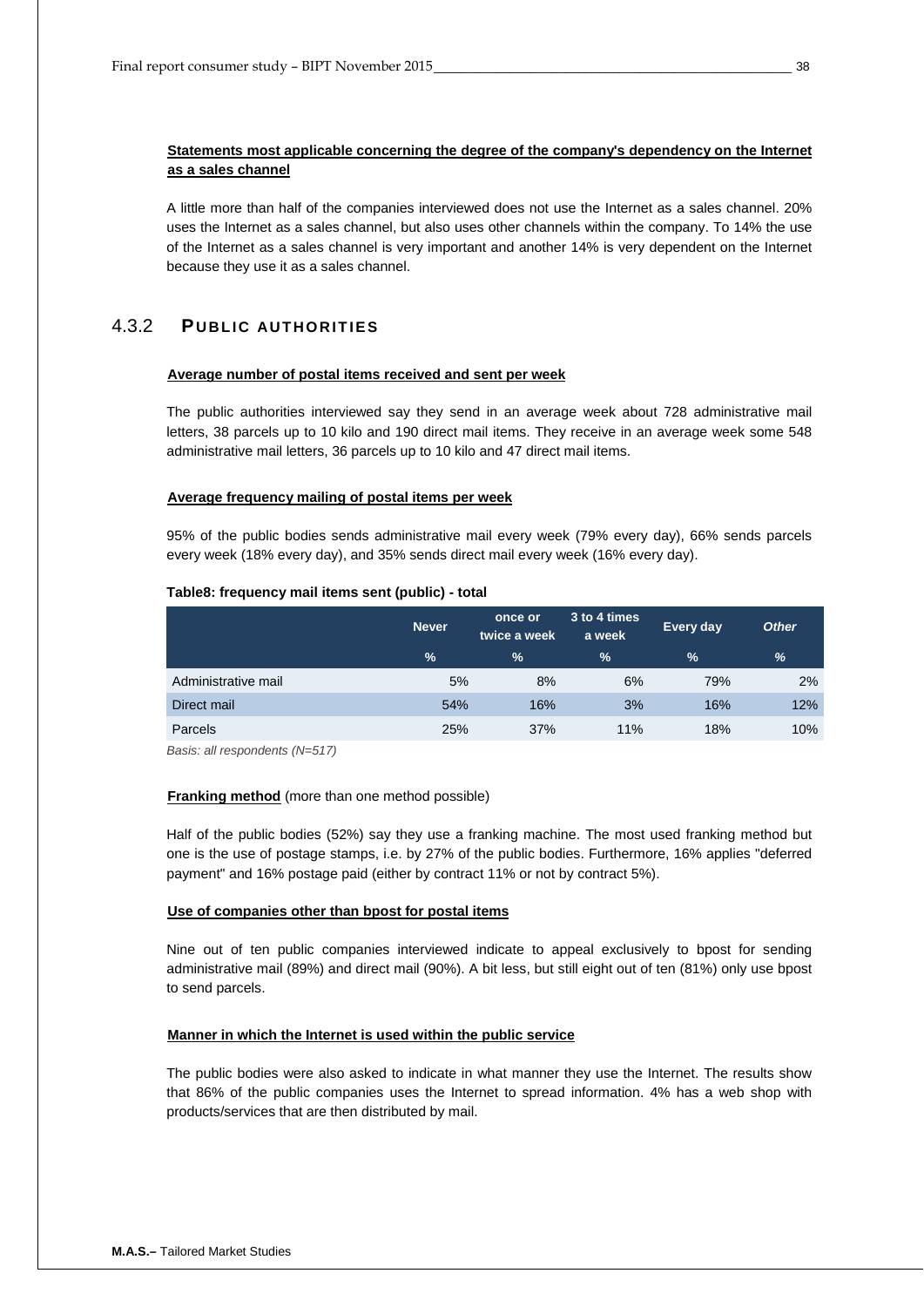## **Statements most applicable concerning the degree of the company's dependency on the Internet as a sales channel**

Seven out of ten public companies do not use the Internet as a sales channel. 17% uses the Internet as a sales channel, but also uses other channels within the public company. Finally, to 7% the Internet is very important as a sales channel and 6% says it's highly dependent on the Internet, because it is used as a sales channel.

#### *Conclusions about use of postal services professional users:*

- *Concerning the average number of postal items received and sent per week:*
	- *The private companies receive more mail (administrative, parcels, addressed items) than sent by them.*
	- *However, in an average week the public services send more postal items than they receive.*
- *Concerning average frequency mailing of postal items per week:*
	- *72% of the private companies never sends direct mail, 59% of the companies never sends parcels and 23% never sends administrative mail. The mailing frequency most mentioned is one or twice a week.*
	- *95% of the public bodies sends administrative mail every week (79% every day), 66% sends parcels every week (18% every day), and 35% sends direct mail every week (16% every day).*
- *Concerning use of companies other than bpost for postal items:*
	- *92% of the private companies only use bpost to send administrative mail, 94% does it for direct mail. However, for sending parcels 24% of the companies use other enterprises/companies than bpost.*
	- *Practically an equal share of public services indicates to appeal exclusively to bpost for sending administrative mail (89%) and direct mail (90%). Here too, a bit more than eight out of ten (81%) only use bpost to send parcels.*
- *Concerning the manner in which the Internet is used within the company:*
	- *72% of the private companies uses the Internet to spread information about themselves and their activities. 7% of the private companies sell products/services by way of an e-shop, which are delivered by mail.*
	- *In the case of public bodies a higher share is noted as regards providing information over the Internet, i.e. 86%. 4% of the public authorities has a web shop with products/services that are then distributed by mail.*
- *Concerning the degree of the company's dependency on the Internet as a sales channel:*
	- *A little more than half of the companies interviewed does not use the Internet as a sales channel. To 14% the use of the Internet as a sales channel is very important and another 14% is very dependent on the Internet because they use it as a sales channel.*
	- *Seven out of ten public authorities do not use the Internet as a sales channel. 17% uses the Internet as a sales channel, but also uses other channels within the company. To 7% the Internet is very important as a sales channel and 6% says it's highly dependent on the Internet, because they use it as a sales channel.*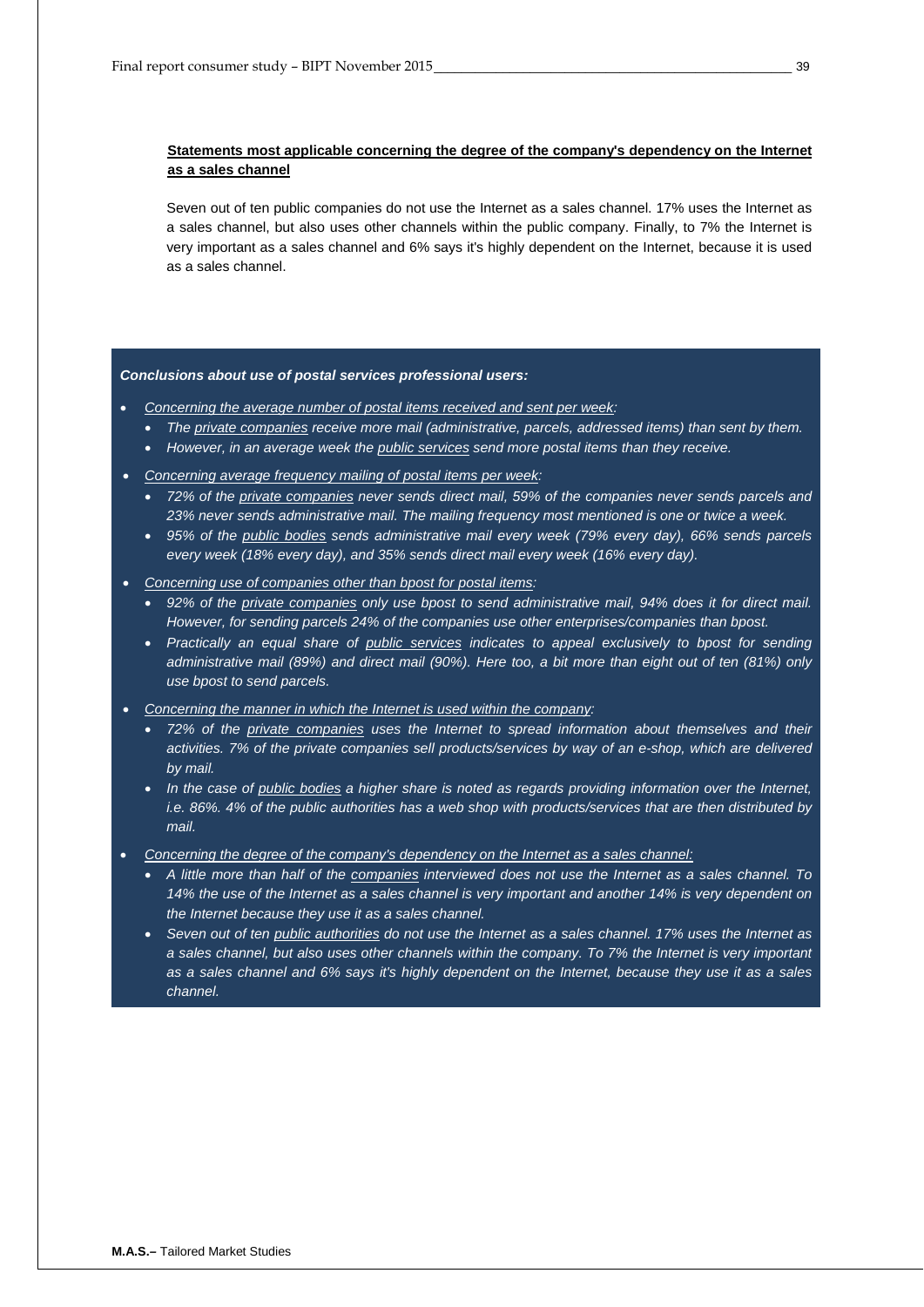## <span id="page-39-0"></span>4.4 Accessibility of postal services

#### Legal basis:

Article 3 of the Third Postal Directive (Directive 2008/6/EC) of the European Parliament stipulates *that the density of the points of contact and of the access points takes account of the needs of users.*

Article 16 of the fifth management contract concluded between the State and bpost stipulates *that bpost's retail network should consist of at least 1,300 postal service points with a minimum of 650 postal offices, of which at least one in every municipality.*

Article 18 of the same management contract stipulates *moreover that at least 95% of the population should have access to a postal service point offering the basic assortment within a 5 kilometres' distance and at least 98% within a 10 kilometres' distance (by road).*

## <span id="page-39-1"></span>4.4.1 **PRIVATE COMPANIES**

#### **Method of sending postal items**

In order to send their postal items the companies interviewed mainly use a red postbox (68%) or a postal office or postal point (46%). Only 6% makes use of mail collecting services and 2% takes their mail to a distribution centre.

However, these figures differ (significantly) according to the size of the company: the more workers a company has, the more often it uses mail collecting services, and the less frequently the mail is deposited in a red postbox.





#### **Post collection point most frequently used to send postal items**

The companies that use a post collection point to send their postal items (94%) most frequently use a red postbox situated closest to the company (63%); to a lesser extent use is made of a red postbox in a post office or postal point (25%) or another postbox in the neighbourhood (9%). Only 1% uses a MassPost centre in the neighbourhood of the company.

*Basis: all respondents (N=1,674)*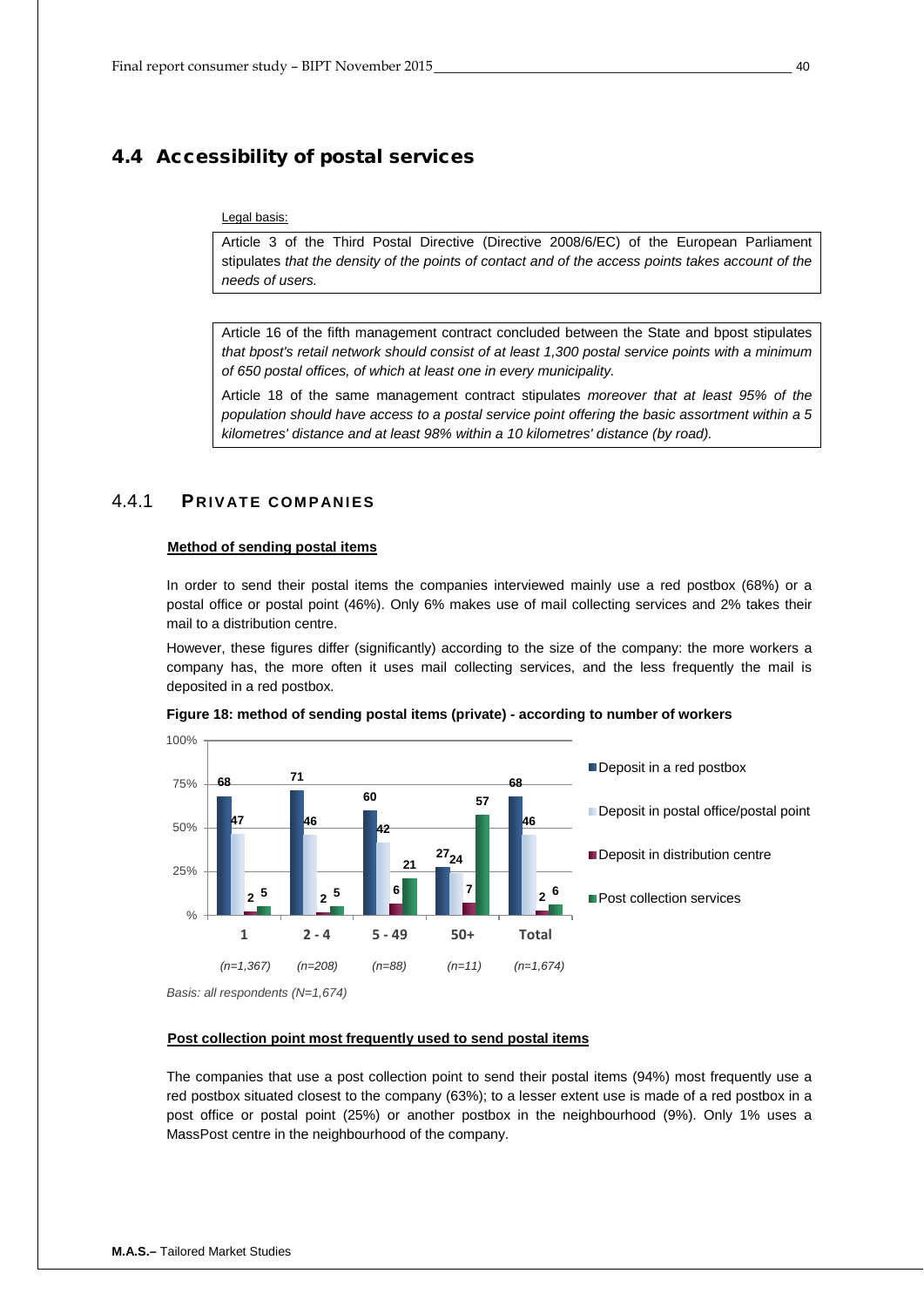Of all the interviewed companies saying that they deposited their postal items to be sent in a post collection point (94%), eight out of ten (80%) indicated that the choice of the post collection point is determined by the location of the post collection point (close by and easily available), rather than by a later time of collection (20%).

#### **Frequency of use of post collection services**

Earlier we have seen that 103 out of 1,674 companies interviewed has the postal items to be sent collected by a post collection service, i.e.  $6\%$ . For half of these companies this is done daily (N= 49), for 9 companies 3 to 4 times a week, for 19 companies once or twice a week and for 26 companies less than that.

#### **Maximum acceptable distance to post collection point**

More than half of the companies wants to have a post collection point within 1 km from the company: 43% of the companies is prepared to go up to 500 metres to get to a post collection point, and for 24% it is OK for the post collection point to be at a distance between 500 metres and 1 km from the company. Furthermore, a quarter of the companies (26%) sees no problem in having to travel between 1 and 3 km to the closest post collection point. For 7% it is acceptable for the closest post collection point to be located more than 3 km from the company.

#### **Satisfaction about the location of the post collection point**

Six out of ten companies interviewed (63%) say they are satisfied with the location of the post collection point in their neighbourhood: 22% is very satisfied, 41% is rather satisfied 14% of the companies interviewed is dissatisfied with the location (6% very dissatisfied and 8% rather dissatisfied), and 23% is neither satisfied, nor dissatisfied.

## <span id="page-40-0"></span>4.4.2 **PUBLIC AUTHORITIES**

#### **Method of sending postal items**

Four out of ten of the public companies interviewed (41%) appeal to a post collection service to send their mail. Those who don't, mostly deposit the mail in a post office or postal point (49%), in a red postbox (21%), and/or take the mail to a distribution centre (8%).

The size of the public company plays an important role in the way mail is sent: the smallest public companies (2 to 4 employees) use a post collection service the least and also take their mail less often to a distribution centre, compared to bigger ones. Therefore the smallest public companies make more often use of a red postbox to send their mail than the bigger companies.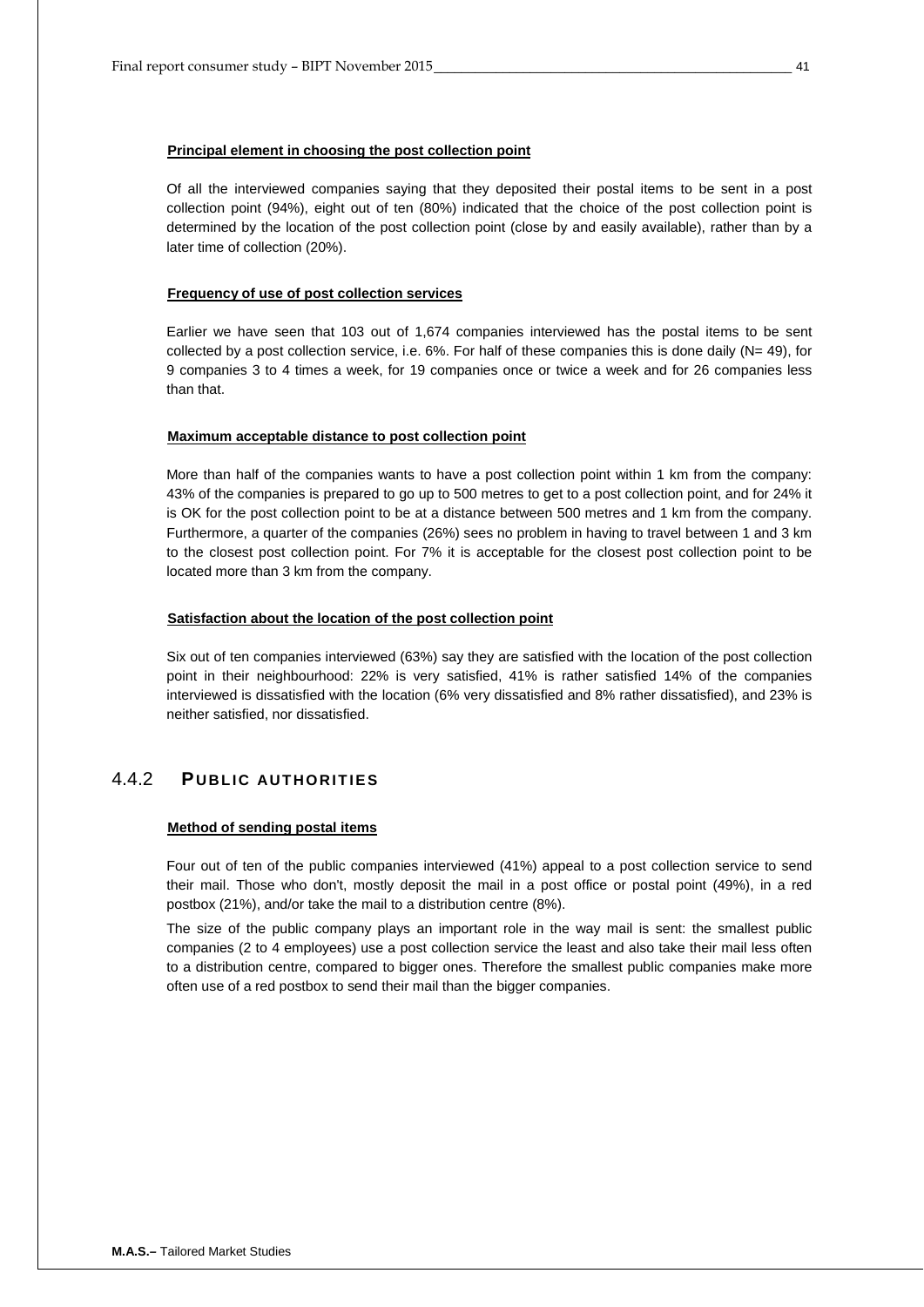



#### **Post collection point most frequently used to send postal items**

The public services who take their mail to a post collection point, use in the first place a postbox in a post office or postal point (45%). 34% uses the nearest postbox. To a lesser extent use is made of yet another postbox in the neighbourhood (5%) or MassPost centre close by (4%).

### **Principal element in choosing the post collection point**

Public companies that (sometimes) take their mail to a post collection point, let their choice mainly depend on the location (close by and easily reachable) (85%), rather than on a later time of collection (15%).

#### **Frequency of use of post collection services**

Most public companies that have their mail collected by a collection service, use this system every day (94%) or at least once a week (6%). Only one company makes even less use of the collection service, namely once every two weeks.

#### **Maximum acceptable distance to post collection point**

To the question what the maximum distance is which one is prepared to go to the nearest post collection point, slightly over half of the public companies interviewed (57%) replies that the post collection point should be within a 500 metre radius. 22% is prepared to go a distance of 500 metres to 1 kilometre to deposit mail, 16% wants to have a post collection point within a radius of maximum 1 to 3 kilometres, and 5% is willing to travel more than 3 kilometres to get to the nearest post collection point.

#### **Satisfaction about the location of the post collection point**

Seven out of ten public companies interviewed are satisfied (35% even very satisfied) with the location of a post collection point in their vicinity. A little more than 1 in ten (12%) is dissatisfied; 18% takes a neutral position.

*Basis: all respondents (N=517)*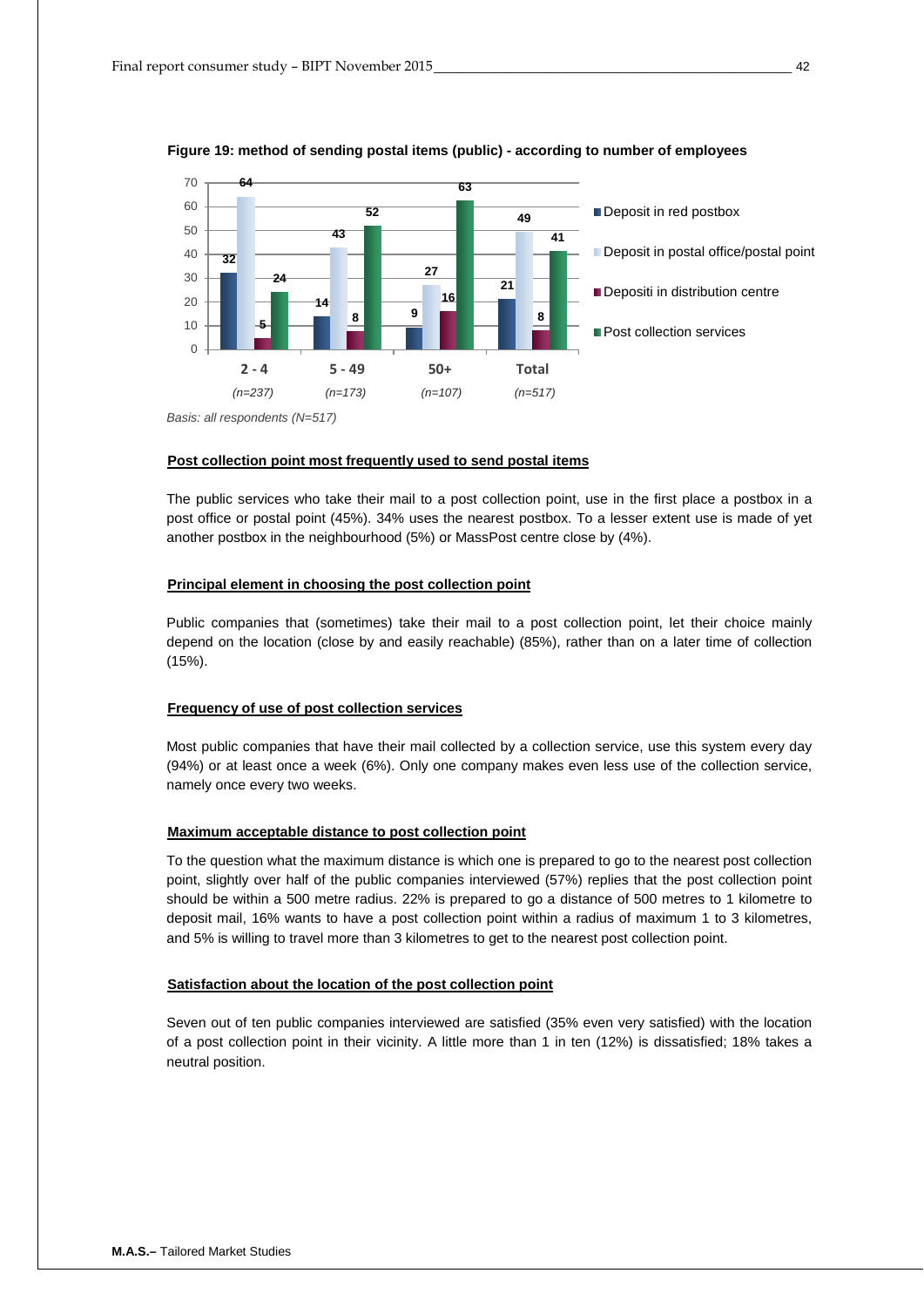#### *Conclusions accessibility of the postal services for professional users:*

- *As to the method of sending postal items:*
	- *In this context the private companies mainly use a red postbox (68%) or a postal office or postal point (46%). Only 6% makes use of mail collecting services and 2% takes its mail to a distribution centre (such as a MassPost centre in the vicinity of the company)..*
	- *Of the public bodies 41% makes us of a mail collecting service. Those who don't, deposit the mail in a post office or postal point (49%), in a red postbox (21%), and/or take the mail to a distribution centre (8%).*
- *As to the post collection point most frequently used to send postal items:*
	- *The private companies that use a post collection point to send their postal items (94%) most frequently use a red postbox situated closest to the company (63%).*
	- *The public service that takes its mail to a post collection point, uses in the first place a postbox in a post office or postal point (45%) and 34% uses the nearest postbox.*
- *As to the principal element in choosing a post collection point:*
	- *For eight out of ten private companies using a post collection point to send their mail the choice of the post collection point is determined by the location of that point (close by and easily available), rather than by a later time of collection (20%).*
	- *Public services that take their mail to a post collection point, let their choice also mainly depend on the location (close by and easily reachable) (85%), rather than on a later time of collection (15%).*
- *As to the maximum acceptable distance to a post collection point:*
	- *Almost seven out of ten private companies want a post collection point within a maximum distance of 1 km from the company: 43% of the companies is prepared to go up to 500 metres, and for 24% it is OK for the post collection point to be at a distance between 500 metres and 1 km from the company.*
	- *Among the public bodies eight out of ten companies want to have a post collection point within a maximum distance of 1 km: 57% wants this within a 500 metre radius and 22% is prepared to deposit mail at a distance between 500 metres and 1 kilometre.*
- *As to satisfaction with the location of a post collection point:*
	- *63% of the private companies interviewed says they are satisfied with the location of the post collection point in their vicinity; 14% is dissatisfied with the location.*
	- *In the case of public bodies 70% is satisfied with the location of a post collection point in the neighbourhood. 12% is dissatisfied.*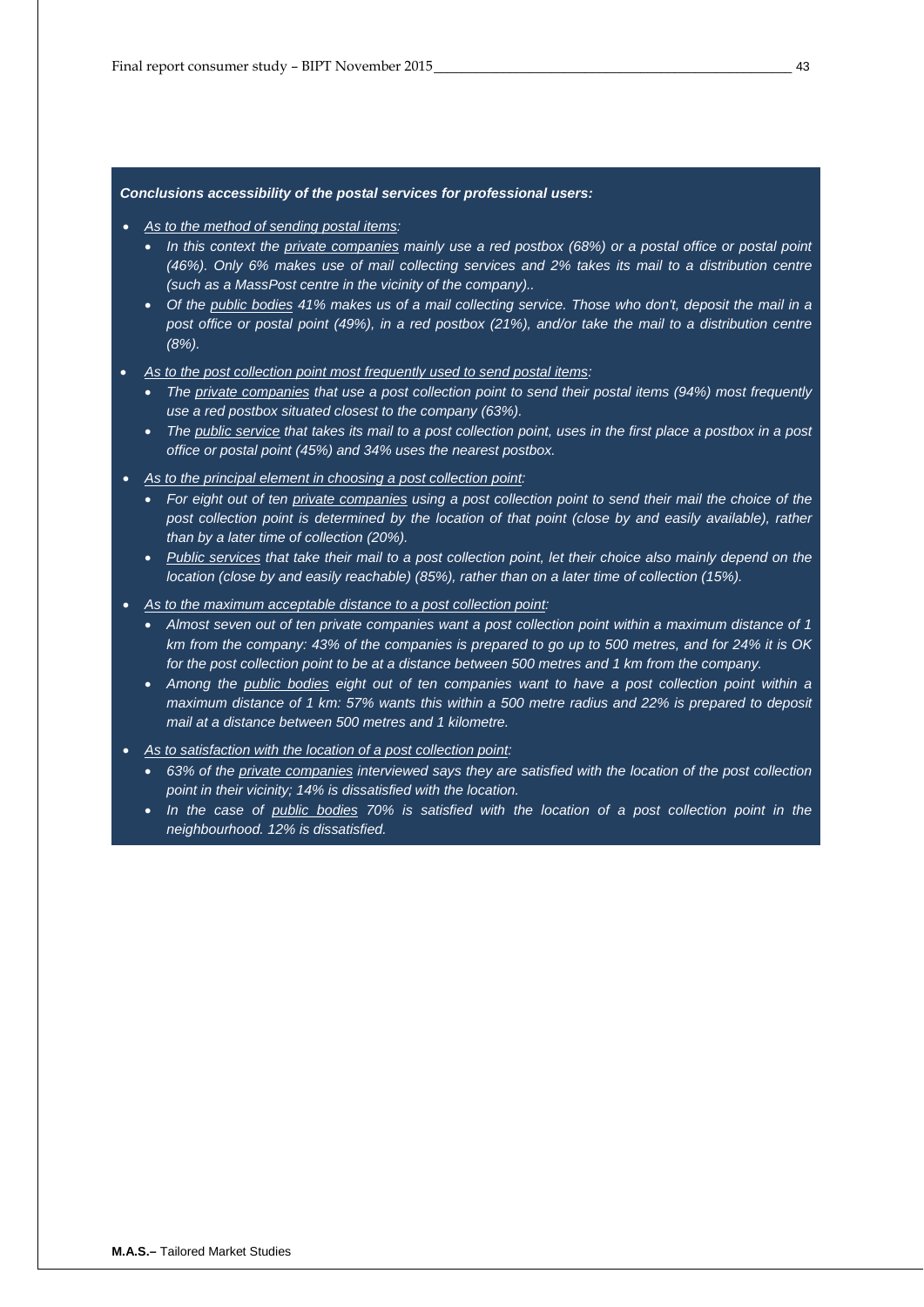## <span id="page-43-0"></span>4.5 Change of behaviour

## <span id="page-43-1"></span>4.5.1 **PRIVATE COMPANIES**

#### **Evolution of sending administrative post in the next 3 years**

A bit more than half of the companies interviewed expect to send in the next 3 years about the same amount of administrative post as today. Three out of ten companies (29%) expect a decrease (12% even a strong decrease). 14% expects to send more administrative post in the next 3 years than today.

#### **Evolution of sending direct mail in the next 3 years**

As for direct mail too, six out of ten companies (62%) expect to send in the 3 years to come about the same amount as today. Three out of ten companies (31%) expect a decrease (23% even a strong decrease). Only 8% expects to send more direct mail in the next 3 years than today.

#### **Evolution of sending parcels in the next 3 years**

Finally, also the expected number of parcels to be sent is comparable: 66% expects to send in the 3 years to come about as many parcels as today, 20% of the companies expect a decrease and 15% expects to send more parcels in the next 3 years compared to today.

#### **Attitude towards 'Our company will always have to send things by mail'**

Six out of ten of the companies interviewed (64%) agrees with the statement that their company will always have to send certain things by mail; 21% takes a neutral position and 15% indicates not to agree.

## <span id="page-43-2"></span>4.5.2 **PUBLIC AUTHORITIES**

#### **Evolution of sending administrative post in the next 3 years**

64% of the public organisations interviewed expects to send in the next 3 years about the same amount of administrative post as today. One in five (22%) expects a decrease (only 5% a strong decrease). 15% expects to send more administrative post in the next 3 years than today.

### **Evolution of sending direct mail in the next 3 years**

As for direct mail too, the majority of interviewees (70%) expects to send in the 3 years to come about the same amount as today. One quarter of the organisations (24%) expects a decrease. Only 6% expects to send more direct mail in the next 3 years than today.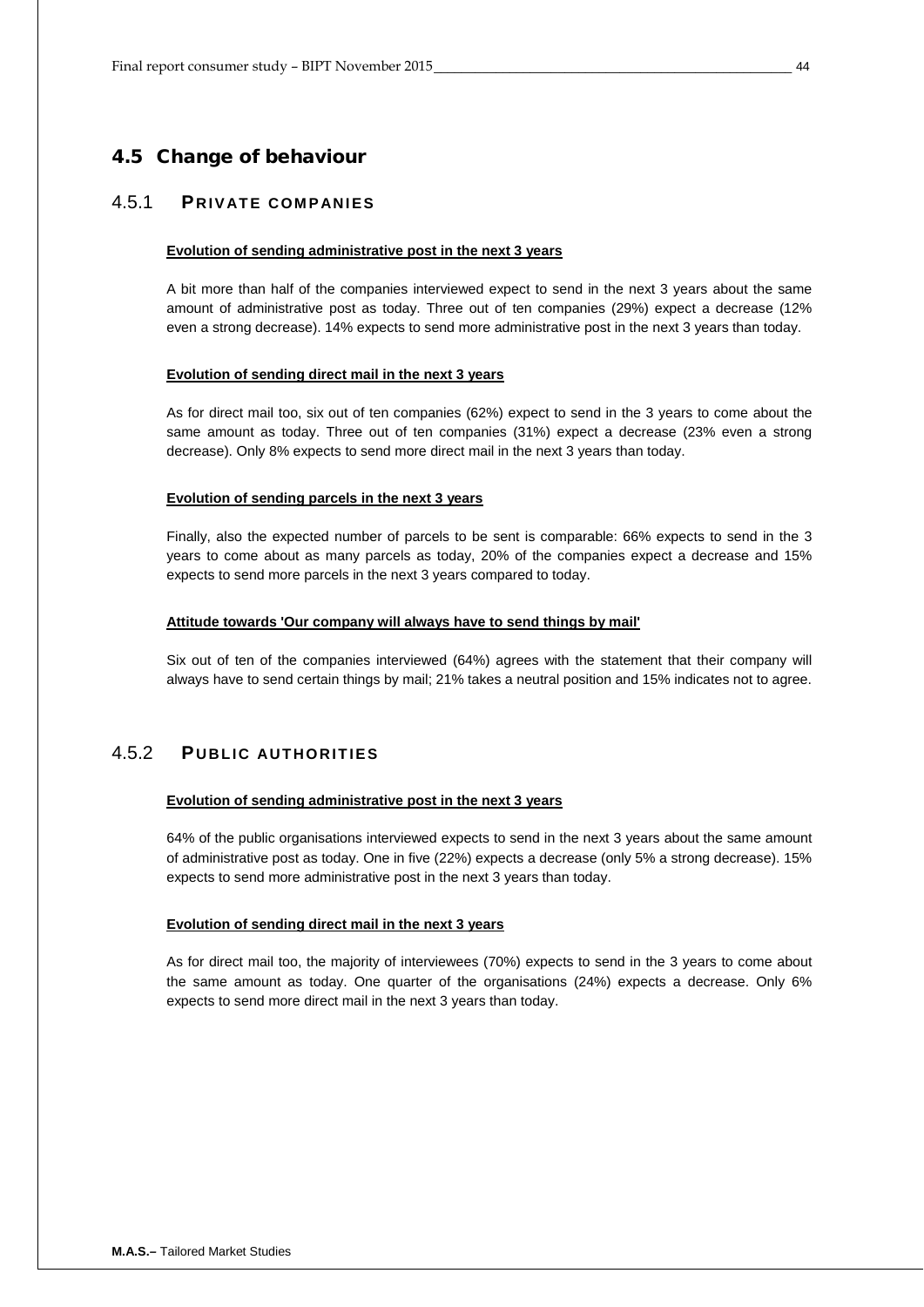## **Evolution of sending parcels in the next 3 years**

80% of the respondents think they will send more parcels in the next 3 years than today. 13% of the public organisations expects a decrease and 7% expects to send more parcels in the next 3 years than today.

#### **Attitude towards 'Our company will always have to send certain things by mail'**

86% of the public bodies interviewed agrees with the statement that their organisation will always have to send certain things by mail; 10% takes a neutral position and 4% indicates not to agree.

#### *Conclusions change of behaviour for professional users:*

- *As to expected evolution of sending administrative post in the next 3 years:*
	- *57% of the private companies interviewed expects to send in the next 3 years about the same amount of administrative post as today (July 2015). 29% expects a decrease and 14% expects to send more administrative post in the next 3 years than today.*
	- *64% of the public organisations interviewed expects to send in the next 3 years about the same amount of administrative post as today. 21% expects a decrease and 15% an increase.*
- *As to expected evolution of sending direct mail in the next 3 years:*
	- *62% of the private companies expects to send in the next 3 years about the same amount as today. 31% expects a decrease and 8% expects to send more direct mail in the next 3 years than today.*
	- *70% of the public authorities interviewed expects to send in the next 3 years about the same amount as today. 24% expects a decrease and 6% expects in the next 3 years an increase compared to today.*
- *As to expected evolution of sending parcels in the next 3 years:*
	- *66% of the private companies say they will send in the next 3 years about as many parcels as today, 20% of the companies expect a decrease and 15% expects an increase.*
	- *80% of the public bodies expect to send in the next 3 years about as many parcels as today. 13% of the public organisations expects a decrease and 7% expects to send more parcels in the next 3 years than today.*
- *The statement that certain things will always have to be sent by mail is endorsed by 64% of the private companies and 86% of the public organisations. 21% of the private companies takes a neutral position against 10% of the public bodies.*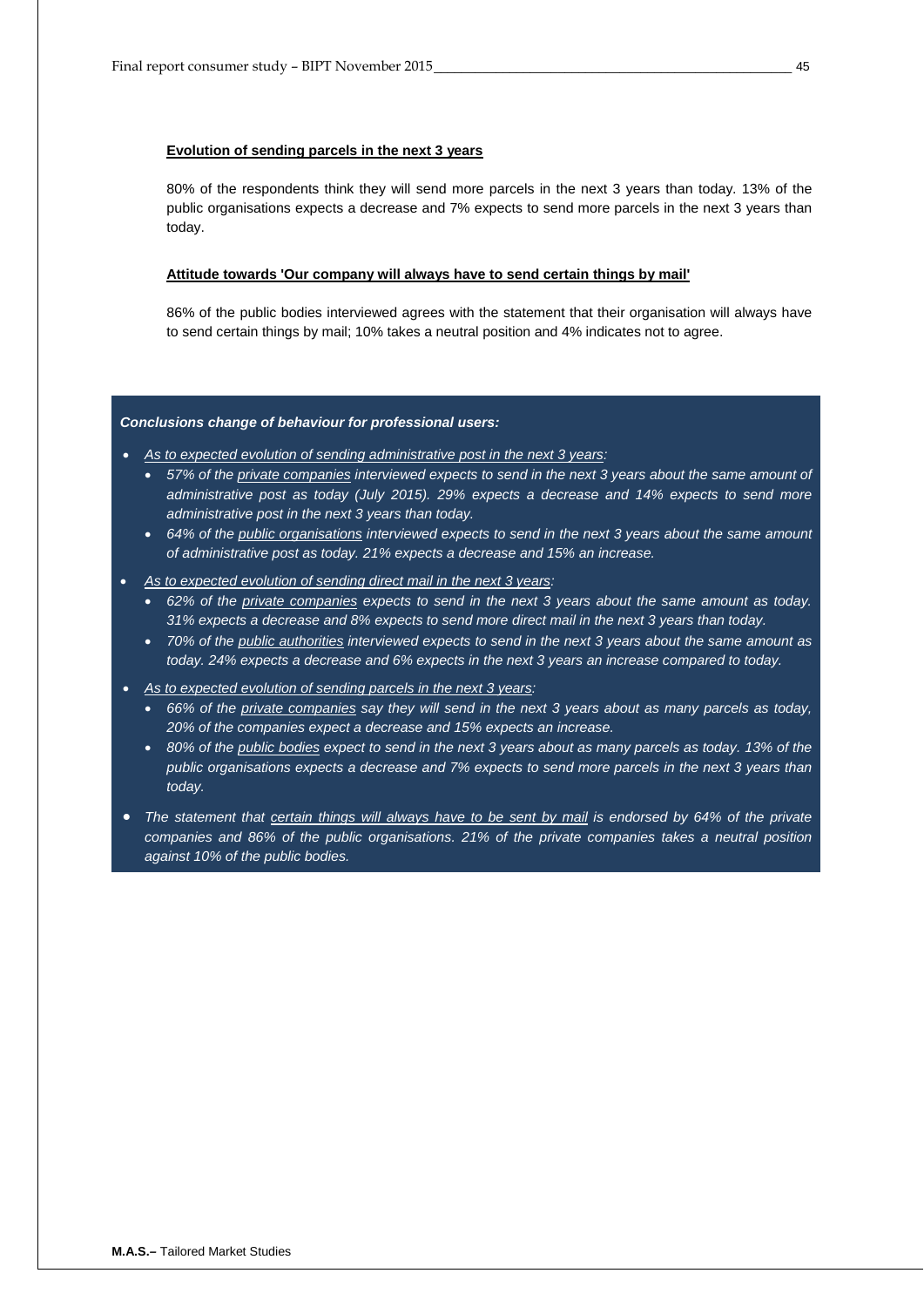## <span id="page-45-0"></span>4.6 Improvements

Legal basis:

#### **Clearance and delivery**

Article 3 of the Third Postal Directive (Directive 2008/6/EC) of the European Parliament stipulates *that not less than five working days a week there is one clearance and one delivery of the postal services that are part of the universal service. In case of circumstances or geographical conditions deemed exceptional it is possible to derogate from this rule.*

## <span id="page-45-1"></span>4.6.1 **PRIVATE COMPANIES**

#### **Preference regarding possible changes in postal services**

If companies are allowed to choose what elements they would change in postal service, they opt in the first place for lower rates (37%), in equal proportion followed by a later time of collection in the post collection points (24%), delivery and clearance of mail 6 days a week (21%) and delivery of mail at an earlier time (19%). Only 8% would like to have a post collection point situated closer to the company. One fifth of the companies (20%) would change nothing at all and indicates to be satisfied with elements mentioned above.

## **Most preferred change in postal services**

If from all possible changes the one which is most preferred by the company has to be chosen, it is lower rates (31%). In a shared second place we find a much later time of collection of the post collection points (18%) and a clearance and delivery of mail 6 days a week (17%). The top three is closed by mail delivery at an earlier time (13%).

## **Change in postal services with the biggest negative impact**

The companies were also asked to indicate on a list of possible changes the one that would have the most negative impact on their company. The negative change most selected (by 16% of the companies) is the limitation of mail delivery to 4 days a week, closely followed by the removal of post collection points in the vicinity of the company (15%) and the price of a stamp set at 1 euro (13%).

Definitely noteworthy is that for a third of the companies interviewed (34%) not a single one of the possible changes listed would have a negative impact on the operation / activities of the company.

#### **Degree of negative impact regarding changes in postal services**

The most mentioned possible change that would have the most negative impact is **limiting the frequency of delivery** of mail to four days a week; i.e. by 16% of the respondents or 244 out of 1,674 companies. For 18% of them this lower frequency would have a strong impact on the company's activities and render them practically unreachable. Apart from that a little more than half of them (55%) indicates that this would mean a great discomfort. To 28% of the companies (i.e. 68 companies) this discomfort would remain limited or even have no impact at all.

We have already read that for 15% of the companies, i.e. 230 out of 1,674 companies, the **removal of post collection points** in the vicinity of the company would constitute the most negative change. For a little over half of these companies (56%) this would imply a major discomfort, although they would find a way to solve the problem. To 5% it would even have a very strong impact on the company's activities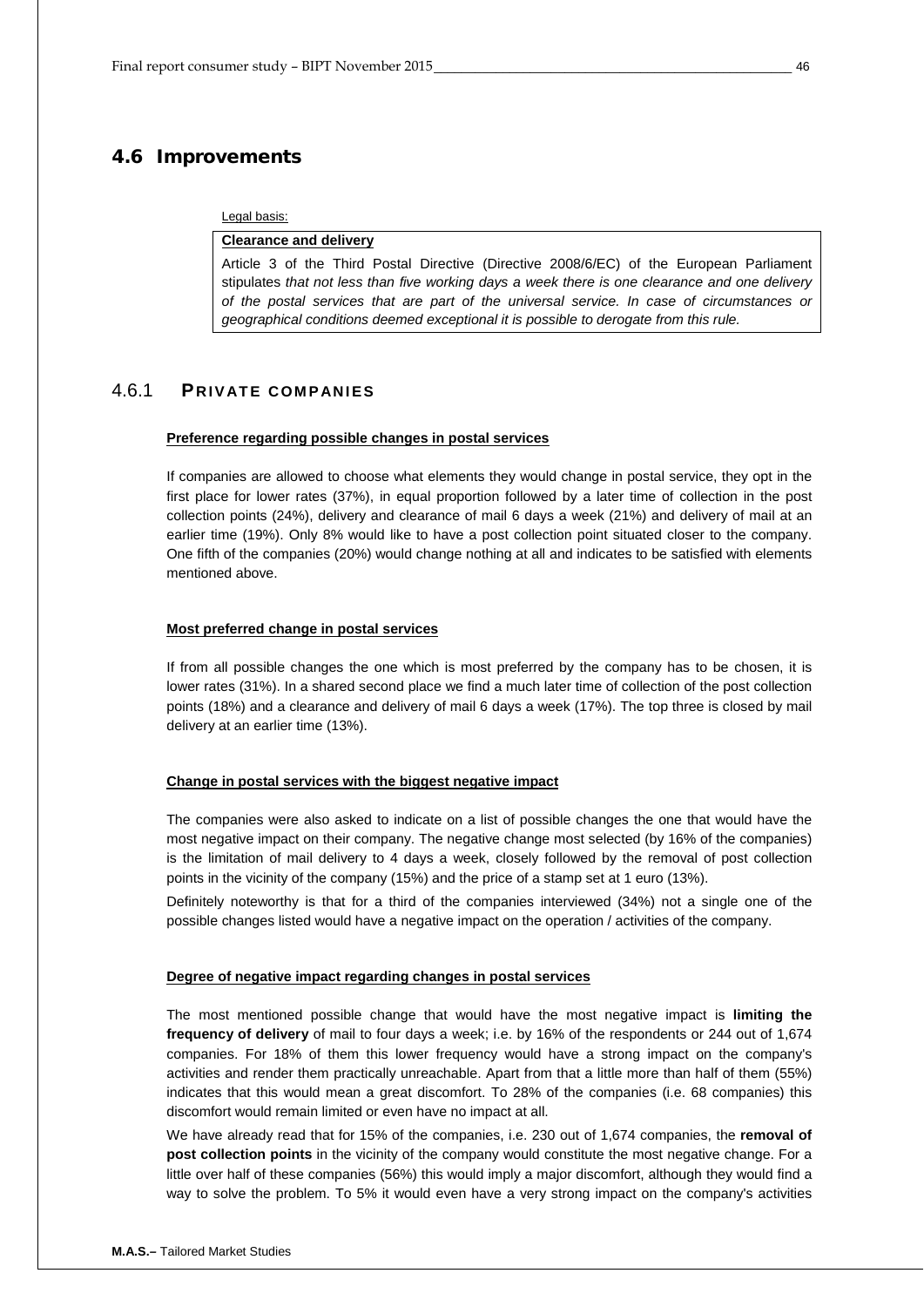and mean that they would be unreachable for persons or companies they have to contact. For 36% this would rather mean a small inconvenience and 4% would experience little or no impact.

The third most mentioned possible change that would have the most negative impact is **setting the price of a postage stamp at 1 euro**, namely by 13% of the companies (i.e. 203 out of 1,674 companies). 12% of them indicates that the price setting would have a very strong negative impact on their company's activities and for 35% this would mean a great inconvenience. However, for half of them (53%) this would imply a rather small discomfort or even have little or no impact.

## <span id="page-46-0"></span>4.6.2 **PUBLIC AUTHORITIES**

#### **Preference regarding possible changes in postal services**

Lower rates is the change concerning postal services most mentioned by the various public users (44%). A much later time of collection in the post collection points is mentioned by 17% of the respondents and 15% opts for mail delivery at an earlier time than the current one. A quarter of the respondents says it does not want to change anything.

#### **Most preferred change in postal services**

If from all possible changes the one which is most preferred had to be chosen, it is lower rates (34%). In second place we find mail delivery and collection 6 days a week. Mail delivery at an earlier time and a much later time of collection of the post collection points is preferred by 10% of the respondents.

A post collection point much closer to the company comes in first place for only 4% of the interviewees.

19% of the public respondents prefers "nothing / no change".

#### **Change in postal services with the biggest negative impact**

The public bodies were also asked to indicate on a list of possible changes the one that would have the most negative impact on them. The negative change most indicated (by 30% of the interviewees) is the limitation of mail delivery to 4 days a week. 16% mentions in the first place the removal of post collection points in the neighbourhood of the company and to 10% of the interviewees the price of a stamp set at 1 euro has the most negative impact.

One in five respondents says that none of the changes listed will have an impact on the body's activities.

## **Degree of negative impact regarding changes in postal services**

The most mentioned possible change that would have the most negative impact is **limiting the frequency of delivery of mail to four days a week**; i.e. by 30% of the respondents or 114 out of 517 public bodies. For almost half (48%) of them this limitation of the frequency would have a strong impact on the body's activities and render them practically unreachable. Furthermore, 39% also indicates that this would mean a great discomfort but that it would find an alternative (to solve the problem).

To 23% of the public authorities ( $N = 20$ ) this discomfort would remain limited or even have no impact at all.

We have already established that for 16% of the public users, i.e. 78 out of 517 organisations, the **removal of post collection points in the vicinity of the organisation** would constitute the most negative change. For nearly three quarters of these bodies (72%) this would imply a major discomfort, although they would find a way to solve the problem. To 18% it would even have a very strong impact on the company's activities and mean that they would be unreachable for persons or companies they have to contact.

For 9% this would rather mean a small inconvenience and 1% would experience little or no impact.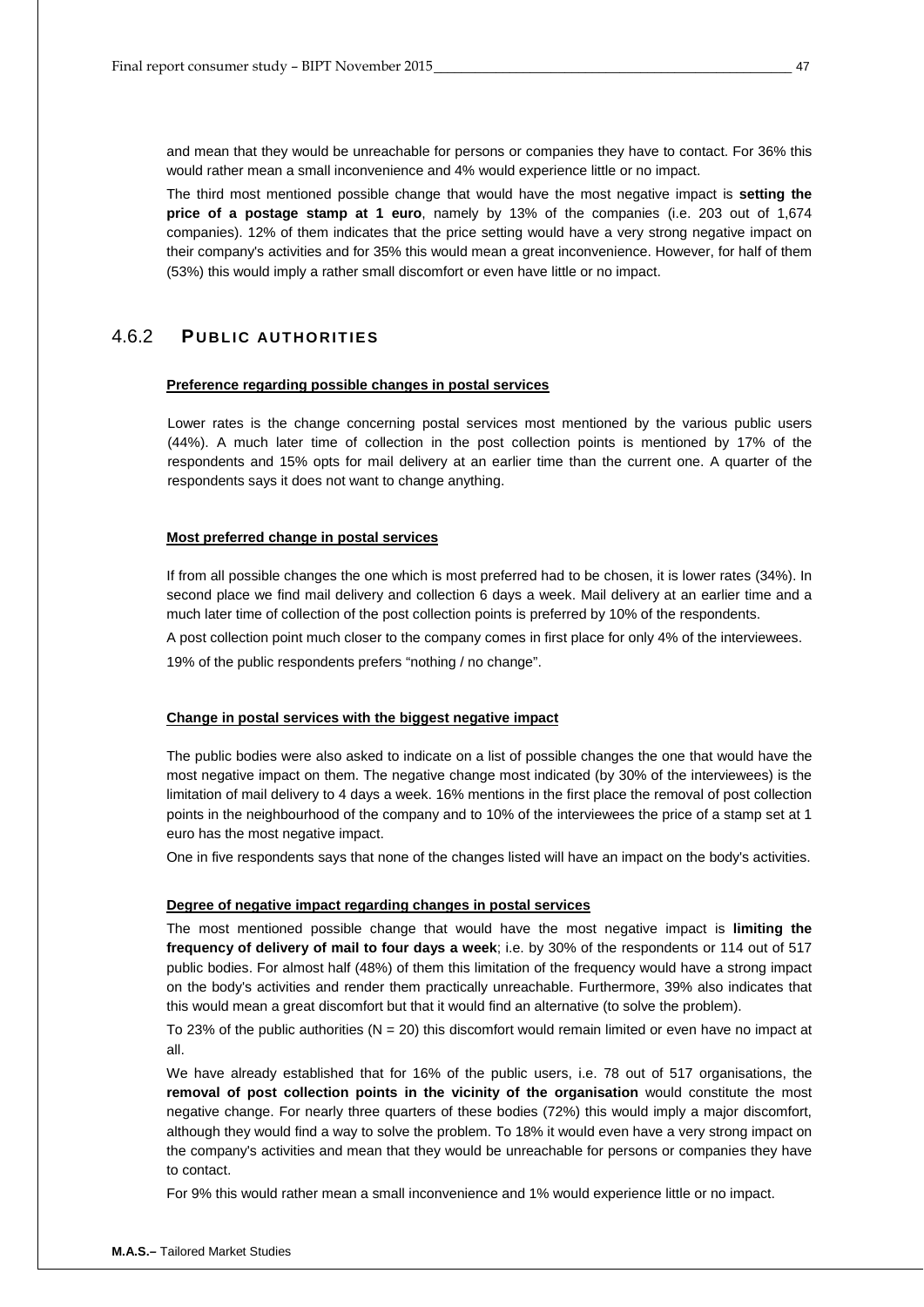#### *Conclusions improvements postal services for professional users:*

- *As to preference regarding possible changes in postal services:*
	- *37% of private companies opt in the first place for lower rates, in equal proportion followed by a later time of collection in the post collection points (24%), delivery and clearance of mail 6 days a week (21%) and delivery of mail at an earlier time (19%). Only 8% would like to have a post collection point situated closer to the company. One fifth of the companies (20%) would change nothing at all and appears to be satisfied with elements mentioned above.*
	- *Lower rates is the change concerning postal services also most mentioned by the various public users (44%). A much later time of collection in the post collection points is mentioned by 17% of the respondents and 15% opts for mail delivery at an earlier time than the current one. A quarter of the respondents says it does not want to change anything.*
- *As to most preferred change in postal services:*
	- *If from all possible changes one has to choose the change which is most preferred by the company, we see the same top 3 in the same order of preference as above: lower rates (31%), a much later time of collection of the post collection points (18%) and delivery and clearance of mail 6 days a week (17%).*
	- *The same applies to public bodies: lower rates (34%), delivery and clearance of mail 6 days a week (25%), mail delivery at an earlier time (10%) and a much later time of collection of the post collection points (10%).*
- *As to change in postal services with the biggest negative impact:*
	- *The change in postal services that would have the biggest negative impact for the company is the limitation of mail delivery to 4 days a week (indicated by 16% of the companies), followed by the removal of post collection points in the vicinity of the company (15%) and the price of a stamp set at 1 euro (13%).*
	- *The negative change most indicated by the public bodies is the limitation of mail delivery to 4 days a week (indicated by 30% of the respective interviewees). 16% mentions in the first place the removal of post collection points in the neighbourhood of the company and to 10% of the public authorities interviewed the price of a stamp set at 1 euro has the most negative impact.*

## <span id="page-47-0"></span>4.7 Preferences, needs and willingness to pay

## <span id="page-47-1"></span>4.7.1 **PRIVATE COMPANIES**

## 4.7.1.1. PRIVATE COMPANIES' WILLINGNESS TO PAY FOR SENDING AND RECEIVING ADMINISTRATIVE POST

By analogy with the analysis for residential users we discuss hereafter the private companies' willingness to pay regarding postal services and the resulting preferences and needs.

In the tables below the willingness to pay is represented in percentages, because the price of the universal postal service is not uniform for all companies, but depends on the volume of postal items per company.

If the results are not significant or unequivocal, they are not discussed.

## Legal basis:

#### **Tariffs:**

Article 3 of the Third Postal Directive (Directive 2008/6/EC) of the European Parliament stipulates that the prices of the postal services that come under the universal service should be affordable for all users.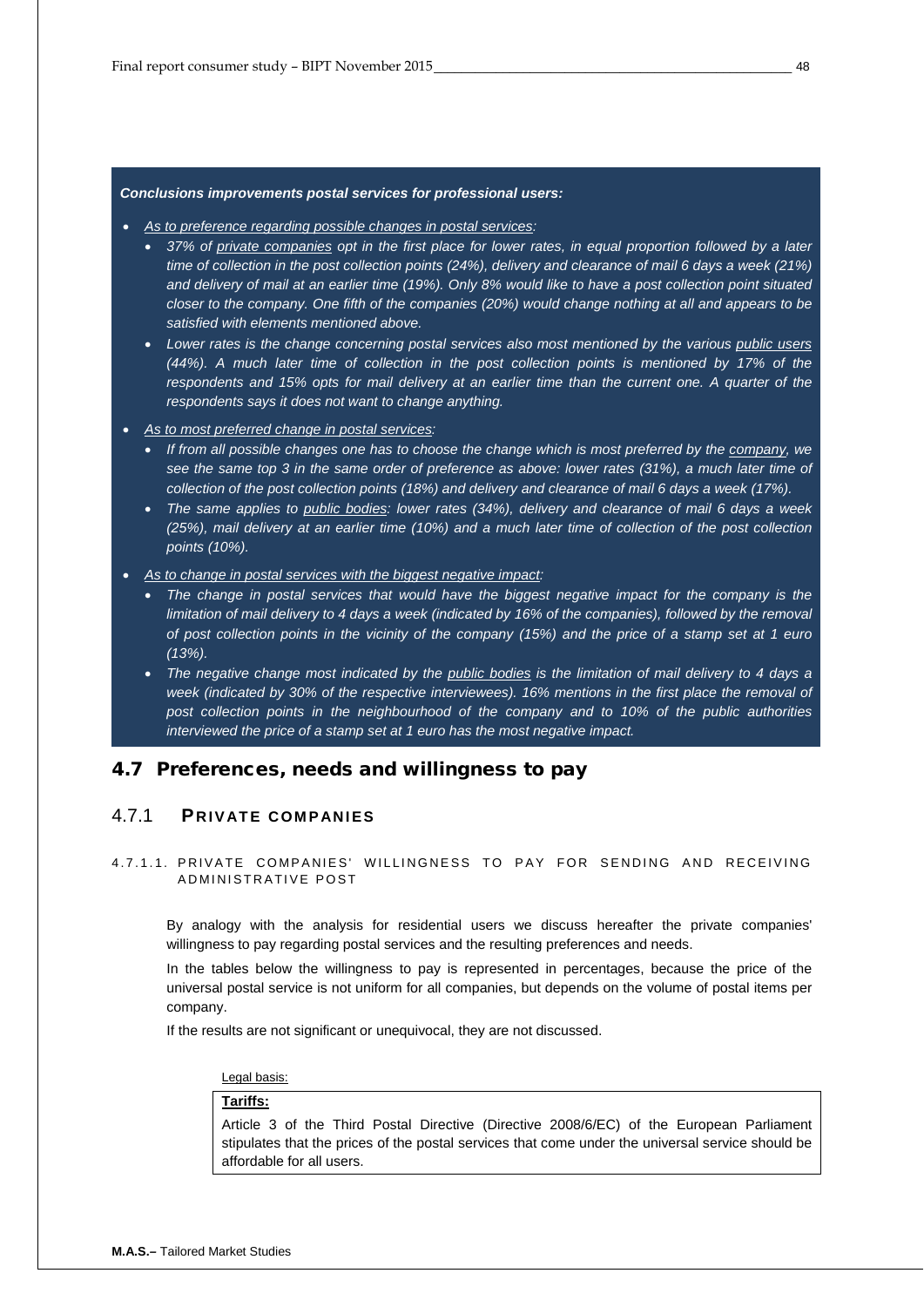The analysis shows that the companies need more certainty about the day when their mail will reach the addressee.<sup>[18](#page-48-0)</sup>

The preference of the location where the company deposits its mail, goes to a postal office of a postal point. An important price compensation is asked when the company has to deposit its mail in a MassPost centre or a national sorting centre. This already exists: a bpost customer can indeed enjoy preferential rates if a certain volume is deposited in a MassPost centre or a national sorting centre.

As for the number of deliveries per week the companies appear not to wish a decrease. The less deliveries per week, the lower the willingness to pay.

#### Legal basis:

## **Clearance and delivery:**

Article 3 of the Third Postal Directive (Directive 2008/6/EC) of the European Parliament stipulates *that not less than five working days a week there is one clearance and one delivery of the postal services that are part of the universal service. In case of circumstances or geographical conditions deemed exceptional it is possible to derogate from this rule.*

<span id="page-48-0"></span><sup>&</sup>lt;sup>18</sup> A 99% reliability of delivery times - 99% day-certain delivery - means that one has 99% certainty about which day the sent mail will reach the addressee.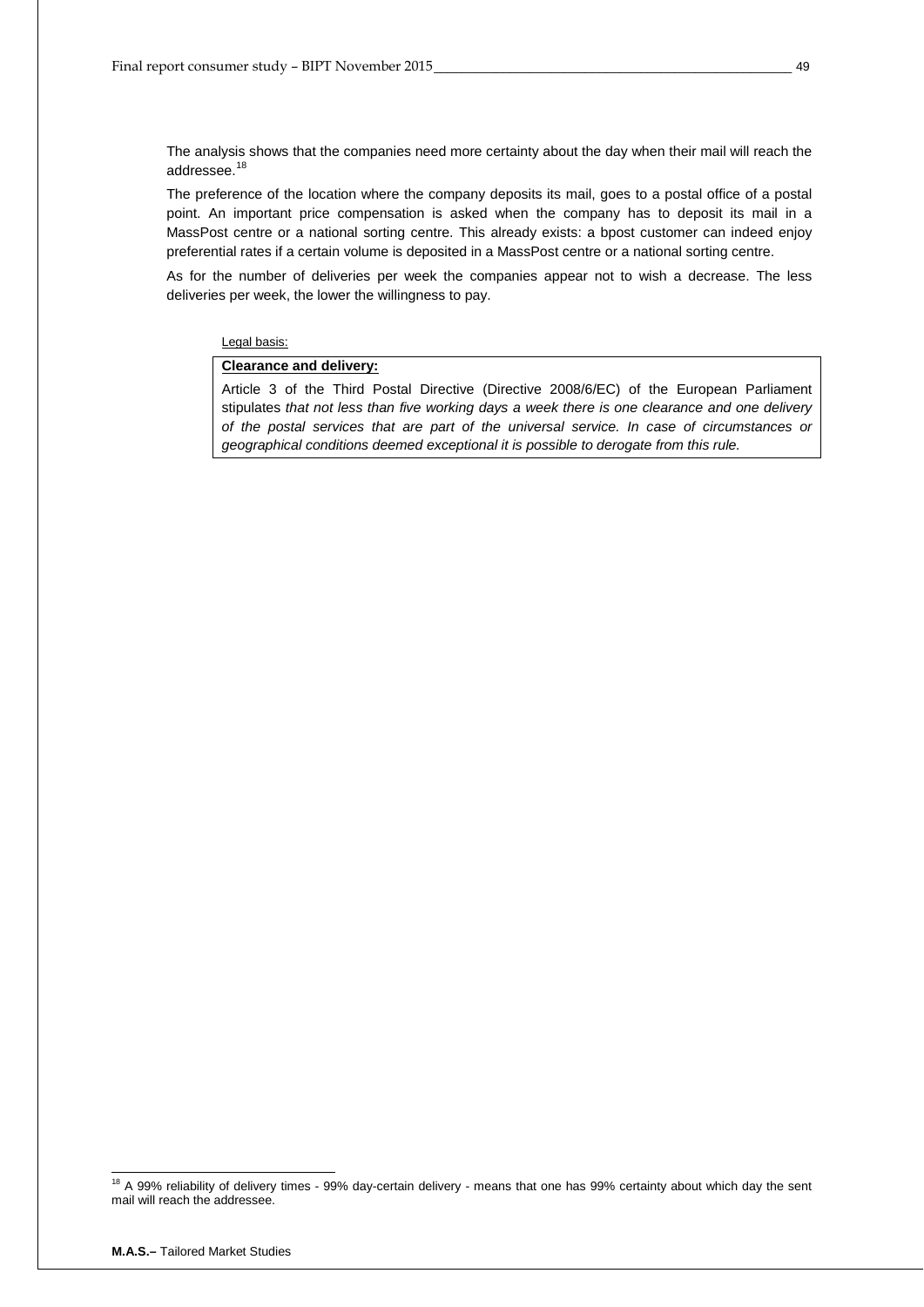| <b>Variables</b>                    | <b>Levels</b>                            | <b>Willingness to pay</b><br>(%) | <b>Sig. ?</b> |
|-------------------------------------|------------------------------------------|----------------------------------|---------------|
| Delivery time                       | D+1 (basis)                              | 0.00                             |               |
|                                     | $D+2$                                    | 2.16                             |               |
|                                     | $D+5$                                    | $-9.16$                          | $\star$       |
| <b>Reliability of delivery time</b> | 95% (basis)                              | 0.00                             |               |
|                                     | 90%                                      | 12.42                            | ***           |
|                                     | 99%                                      | 15.47                            | $***$         |
| Place of delivery to addressee      | Home (basis)                             | 0.00                             |               |
|                                     | Postbox in a public place                | $-1.96$                          |               |
| Place of mail delivery for the      | Company location (basis)                 | 0.00                             |               |
| company itself                      | Postbox in a public place                | $-3.35$                          |               |
| Place where company deposits its    | In a post office or postal point (basis) | 0.00                             |               |
| mail                                | In a MassPost centre                     | $-87.48$                         | $***$         |
|                                     | In a national sorting centre             | $-75.87$                         | $***$         |
|                                     | Direct collection at the company site    | $-38.47$                         | ***           |
| Number of deliveries a week         | 5 days (basis)                           | 0.00                             |               |
|                                     | 3 days                                   | $-18.27$                         | ***           |
|                                     | 3 days + Saturday                        | $-23.71$                         | $***$         |
|                                     | 4 days                                   | $-12.23$                         |               |
|                                     | 4 days + Saturday                        | $-31.38$                         | $***$         |
| Number of clearances a week         | 5 days (basis)                           | 0.00                             |               |
|                                     | 3 days                                   | 3.44                             |               |
|                                     | 4 days                                   | $-2.96$                          |               |
|                                     | 6 days                                   | $-2.51$                          |               |

#### <span id="page-49-0"></span>**Table9: willingness to pay for sending and receiving administrative post - private companies (in %)**

*Legend level of reliability (Sig.): \* for 90%, \*\* for 95% and \*\*\* for 99%* 

## 4.7.1.2. PRIVATE COMPANIES' WILLINGNESS TO PAY FOR SENDING AND RECEIVING DIRECT MAIL

The results show that the companies attach utmost importance to day-certain delivery.

When sending direct mail the companies wish for the addressees to receive it at home or at the company site.

The private companies show the strong need to deposit their advertising mail at the current rates in the post office or a postal point, or to deliver it in a MassPost centre or national sorting centre, if price compensations are granted (which is already the case).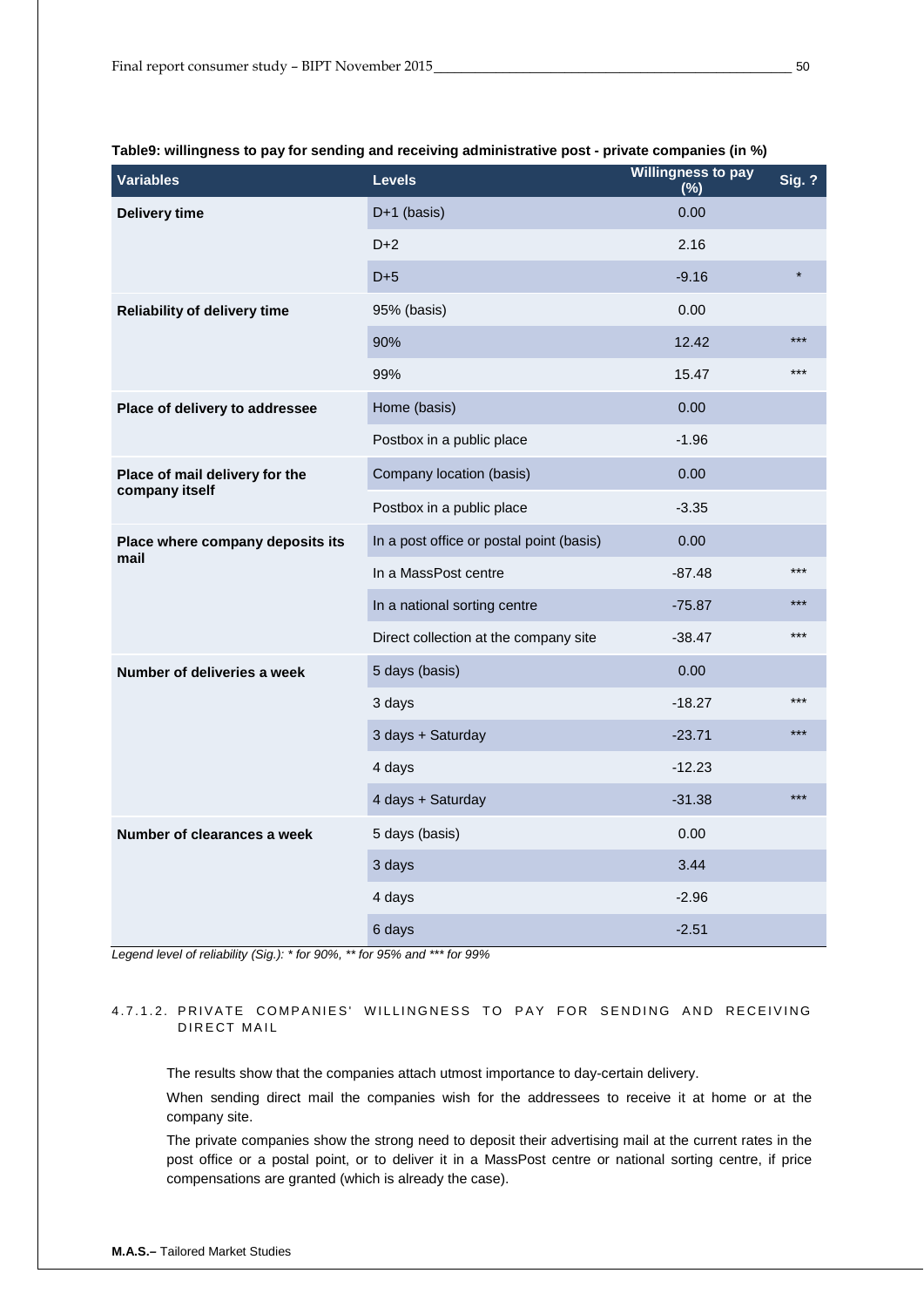As for the number of deliveries per week, 3 deliveries per week appear to be sufficient for the companies (with one delivery on Saturdays).

| rapic ro. willinghedd to pay for denamg ana receiving aneet mair -private companied (in 70) |                                             | <b>Willingness to pay</b> |               |
|---------------------------------------------------------------------------------------------|---------------------------------------------|---------------------------|---------------|
| <b>Variables</b>                                                                            | <b>Levels</b>                               | (%)                       | <b>Sig. ?</b> |
| Delivery time                                                                               | D+1 (basis)                                 | 0.00                      |               |
|                                                                                             | $D+2$                                       | 4.35                      |               |
|                                                                                             | $D+5$                                       | $-25.37$                  | $***$         |
| <b>Reliability of delivery time</b>                                                         | 95% (basis)                                 | 0.00                      |               |
|                                                                                             | 90%                                         | 28.89                     | $***$         |
|                                                                                             | 99%                                         | 51.61                     | ***           |
| Place of delivery to addressee                                                              | At home or HQ of addressee<br>(basis)       | 0.00                      |               |
|                                                                                             | Postbox in a public place                   | $-15.41$                  | $***$         |
| Place of mail delivery for the<br>company itself                                            | Company location (basis)                    | 0.00                      |               |
|                                                                                             | Postbox in a public place                   | 5.42                      |               |
| Place where company deposits its<br>mail                                                    | In a post office or postal point<br>(basis) | 0.00                      |               |
|                                                                                             | In a MassPost centre                        | $-70.41$                  | ***           |
|                                                                                             | In a national sorting centre                | $-41.16$                  | ***           |
|                                                                                             | Direct collection at the company<br>site    | $-28.21$                  | ***           |
| Number of deliveries a week                                                                 | 5 days (basis)                              | 0.00                      |               |
|                                                                                             | 3 days                                      | 20.45                     | $***$         |
|                                                                                             | 3 days + Saturday                           | 25.14                     | $***$         |
|                                                                                             | 4 days                                      | 15.87                     | ***           |
|                                                                                             | 4 days + Saturday                           | 4.89                      |               |
| Number of clearances a week                                                                 | 5 days (basis)                              | 0.00                      |               |
|                                                                                             | 3 days                                      | 6.92                      |               |
|                                                                                             | 4 days                                      | $-26.43$                  | ***           |
|                                                                                             | 6 days                                      | 0.18                      |               |

<span id="page-50-0"></span>**Table10: willingness to pay for sending and receiving direct mail - private companies (in %)**

*Legend level of reliability (Sig.): \* for 90%, \*\* for 95% and \*\*\* for 99%*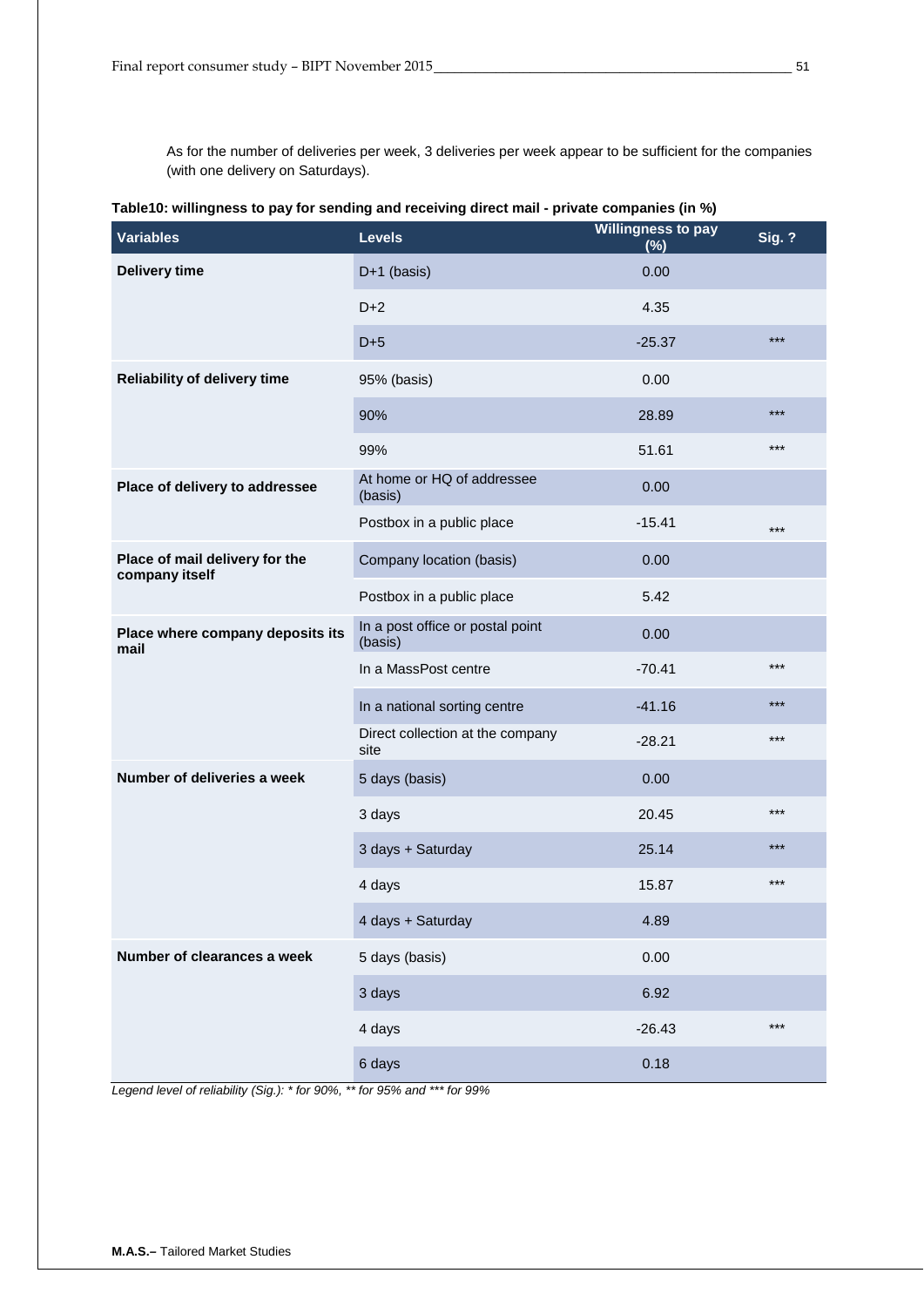## 4.7.1.3. PRIVATE COMPANIES' WILLINGNESS TO PAY FOR SENDING AND RECEIVING PARCELS

The analysis of the willingness to pay for sending and receiving parcels shows that the private companies have a great need for a D+1 delivery time.

As for parcels sent it can be said that the preference goes to delivery at the home address or company site of the addressee; parcels destined for the company itself are preferably received at the company site.

The companies want to deposit their parcels at a MassPost centre or to have them collected at the company site.

The analysis further shows that three to four deliveries a week meet the needs of the companies and no decrease of the number of clearances of parcels per week is wished for.

| <b>Variables</b>                    | <b>Levels</b>                            | <b>Willingness to pay</b><br>(%) | <b>Sig. ?</b> |
|-------------------------------------|------------------------------------------|----------------------------------|---------------|
| <b>Delivery time</b>                | $D+1$ (basis)                            | 0.00                             |               |
|                                     | $D+2$                                    | $-71.41$                         | $***$         |
|                                     | $D+5$                                    | $-97.87$                         | $***$         |
| <b>Reliability of delivery time</b> | 95% (basis)                              | 0.00                             |               |
|                                     | 90%                                      | $-13.11$                         |               |
|                                     | 99%                                      | $-12.14$                         | $\star$       |
| Place of delivery to addressee      | At home or HQ of addressee (basis)       | 0.00                             |               |
|                                     | Postbox in a public place                | $-32.02$                         | $***$         |
| Place of mail delivery for the      | Company location (basis)                 | 0.00                             |               |
| company itself                      | Postbox in a public place                | $-20.03$                         | ***           |
| Place where company deposits its    | In a post office or postal point (basis) | 0.00                             |               |
| mail                                | In a MassPost centre                     | 52.72                            | $***$         |
|                                     | In a national sorting centre             | 6.81                             |               |
|                                     | Direct collection at the company site    | 67.38                            | $***$         |
| Number of deliveries a week         | 5 days (basis)                           | 0.00                             |               |
|                                     | 3 days                                   | 29.00                            | $***$         |
|                                     | 3 days + Saturday                        | 28.58                            | $***$         |
|                                     | 4 days                                   | $-2.71$                          |               |
|                                     | 4 days + Saturday                        | $-6.73$                          |               |

#### <span id="page-51-0"></span>**Table11: willingness to pay for sending and receiving parcels - private companies (in %)**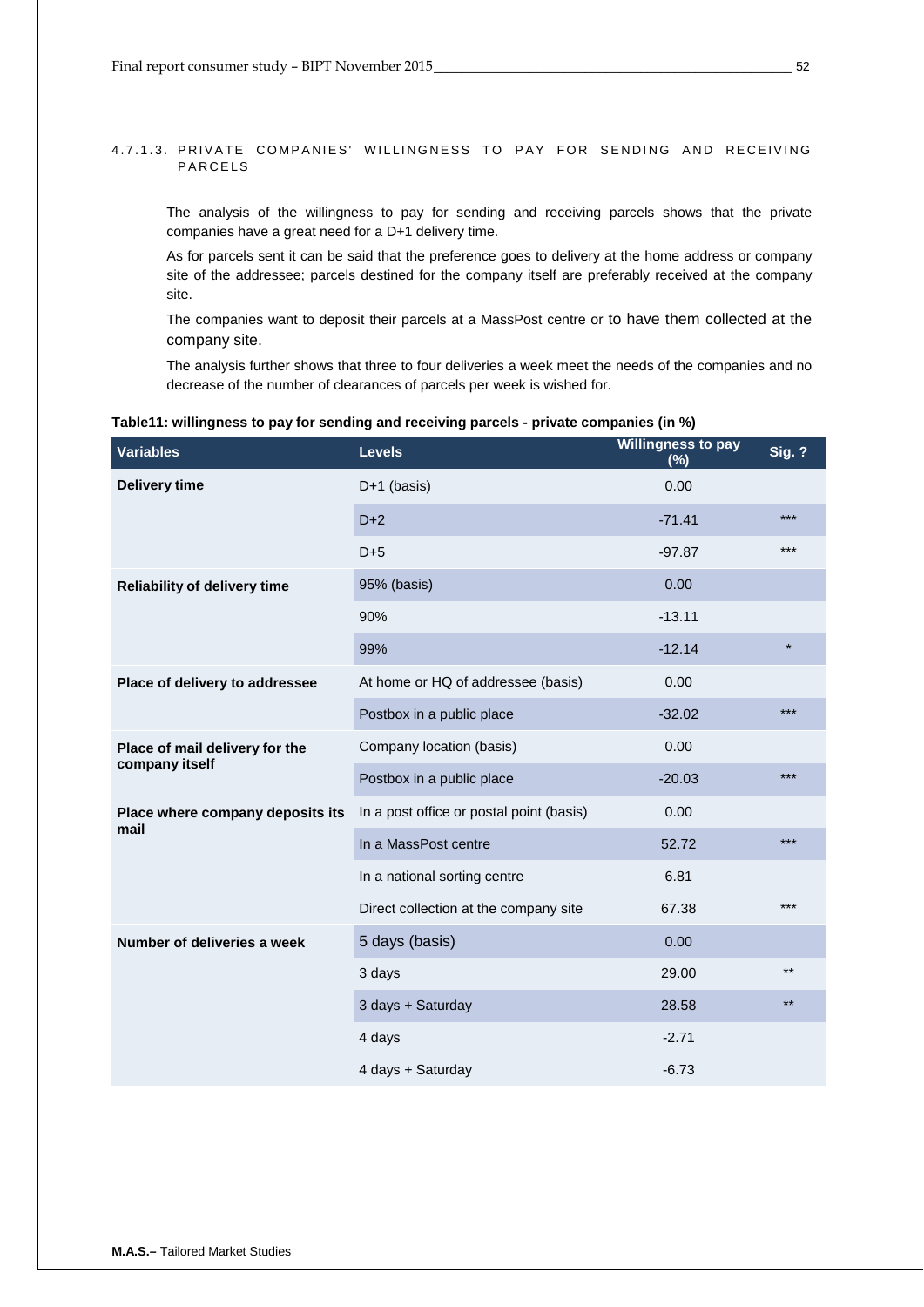| <b>Variables</b>            | <b>Levels</b>       | <b>Willingness to pay</b><br>(%) | <b>Sig. ?</b> |
|-----------------------------|---------------------|----------------------------------|---------------|
| Number of clearances a week | 5 days (basis)      | 0.00                             |               |
|                             | 3 days              | $-86.21$                         | $***$         |
|                             | 4 days              | $-81.30$                         | $***$         |
|                             | 6 days              | $-88.36$                         | $***$         |
| Time of delivery            | 9 AM - 5 PM (basis) | 0.00                             |               |
|                             | 7 AM - 9 PM         | $-2.98$                          |               |

## 4.7.1.4. PRIVATE COMPANIES' W ILLINGNESS TO PAY FOR THE POSTAL SERVICE POINTS

## Legal basis:

## **Network access:**

Article 3 of the Third Postal Directive (Directive 2008/6/EC) of the European Parliament stipulates *that the density of the points of contact and of the access points takes account of the needs of users.*

Article 18 of the fifth management contract stipulates moreover that at least 95% of the population should have access to a postal service point offering the basic assortment within a maximum distance of 5 kilometres and at least 98% within a 10 kilometres' distance (by road).

The companies appear to be satisfied with the basic assortment of services in the postal service points, as well as with the current opening hours of the postal service point.

More importance is attached to the nearness of the service point (distance between the company and the service point); from 3 kilometres the rule is: the longer the distance, the lower the willingness to pay.

| <b>Variables</b>                                           | <b>Levels</b>                                                 | <b>Willingness to pay</b> | <b>Sig. ?</b> |
|------------------------------------------------------------|---------------------------------------------------------------|---------------------------|---------------|
| Distance between company site<br>and nearest service point | Less than 1 km (basis)                                        | 0.00                      |               |
|                                                            | 1 to 2.99 km                                                  | $-1.86$                   |               |
|                                                            | 3 to 5.99 km                                                  | $-17.32$                  | ***           |
|                                                            | 6 to 9.99 km                                                  | -77.68                    | ***           |
|                                                            | More than 10 km                                               | $-89.80$                  | ***           |
| <b>Available services</b>                                  | Basic postal services (basis)                                 | 0.00                      |               |
|                                                            | Full postal services + financial<br>services                  | $-2.51$                   |               |
|                                                            | Full postal services + financial<br>services + other services | $-14.65$                  | $***$         |

<span id="page-52-0"></span>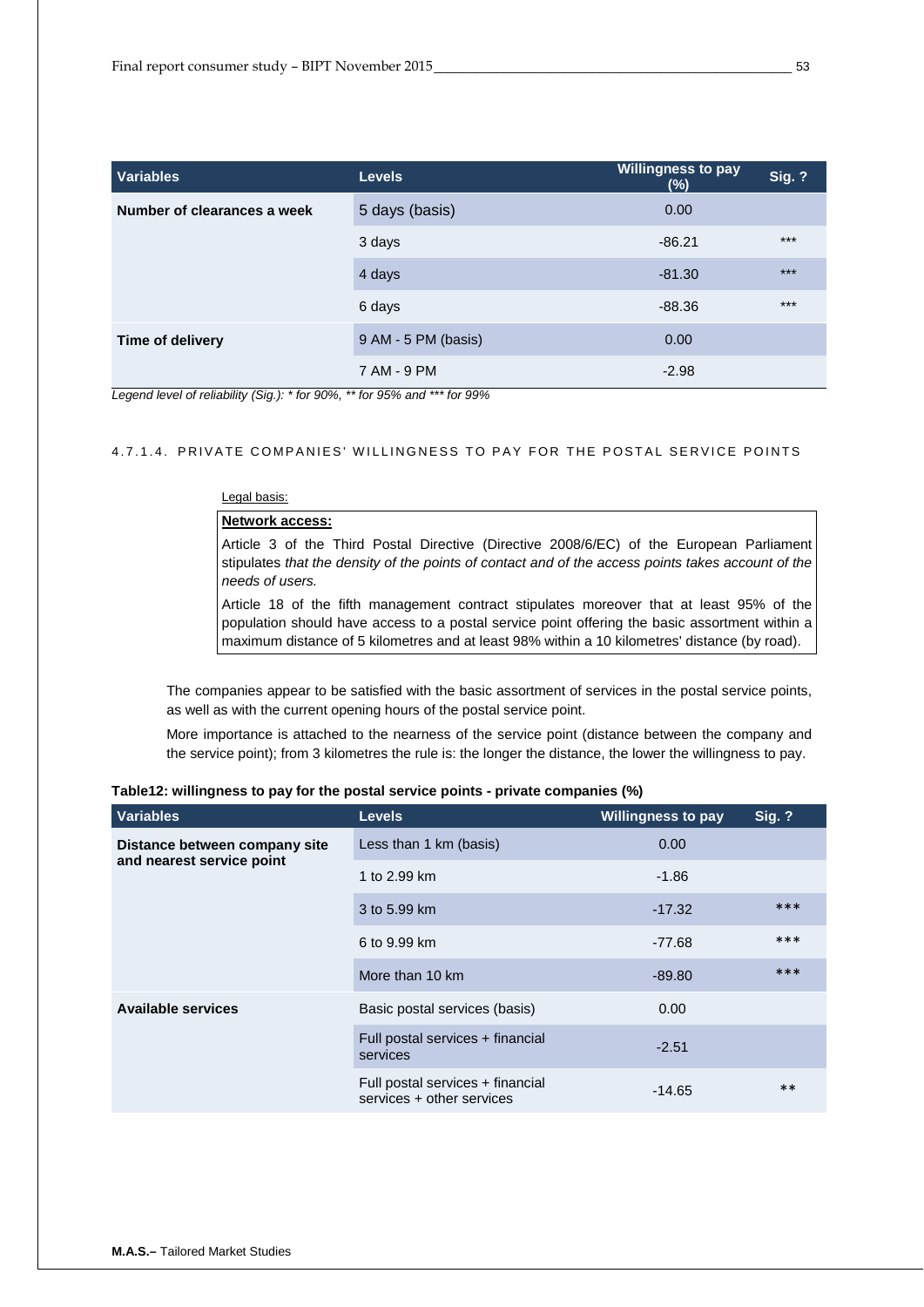| <b>Variables</b>                | <b>Levels</b>                                               | <b>Willingness to pay</b> | <b>Sig. ?</b> |
|---------------------------------|-------------------------------------------------------------|---------------------------|---------------|
| Opening hours of service points | 7 h/day Monday to Friday $+$ 4 h/<br>Saturday (basis)       | 0.00                      |               |
|                                 | 4 h/day Monday to Friday (alternately<br>morning/afternoon) | $-44.76$                  | ***           |
|                                 | 7 h/day Monday to Friday                                    | $-24.99$                  | ***           |
|                                 | 9 h/day Monday to Friday                                    | $-3.82$                   |               |
|                                 | 9 h/day Monday to Friday $+ 6$<br>h/Saturday                | $-9.78$                   |               |

## 4.7.1.5. CONCLUSION PRIVATE C OMPANIES' WILLINGNES S TO PAY

In the annexed table the various aspects of the universal postal service are mentioned in function of the degree of willingness to pay for them. In the columns it is indicated each time which postal service is important to whom. Example: there is a high willingness to pay (a high degree of importance) among the companies as regards the distance to the sender's nearest postal service point.

The table gives a survey of the importance of the various aspects. A ranking has been established based on the weight of the calculated willingness to pay (see coefficients willingness to pay previous tables).

A moderate willingness to pay means that it is situated between the values of 0.01 and 0.5. If the willingness to pay is situated between 0.6 and 1 there is a high willingness to pay and in case of a very high willingness to pay the value is higher than 1.

As mentioned before, in the columns it is indicated which aspect of the universal postal service is important to whom - i.e. the sender, the postal service or the addressee.

This way it can be noted that the variables distance to the nearest service point, place where the company deposits its letters & parcels & direct mail are important to the 'Sender', but the highest importance (see high willingness to pay) goes to the distance to nearest service point and place where the company deposits its letters and parcels.

As for the postal service itself, the biggest need is noted for the number of clearances a week for parcels and the delivery time for parcels and so the willingness to pay is high in this instance.

As for the addressee importance is attached to the place of delivery for the addressee, but also for the company itself and the times of delivery for parcels. However, this importance is not that big considering the moderate willingness to pay for that.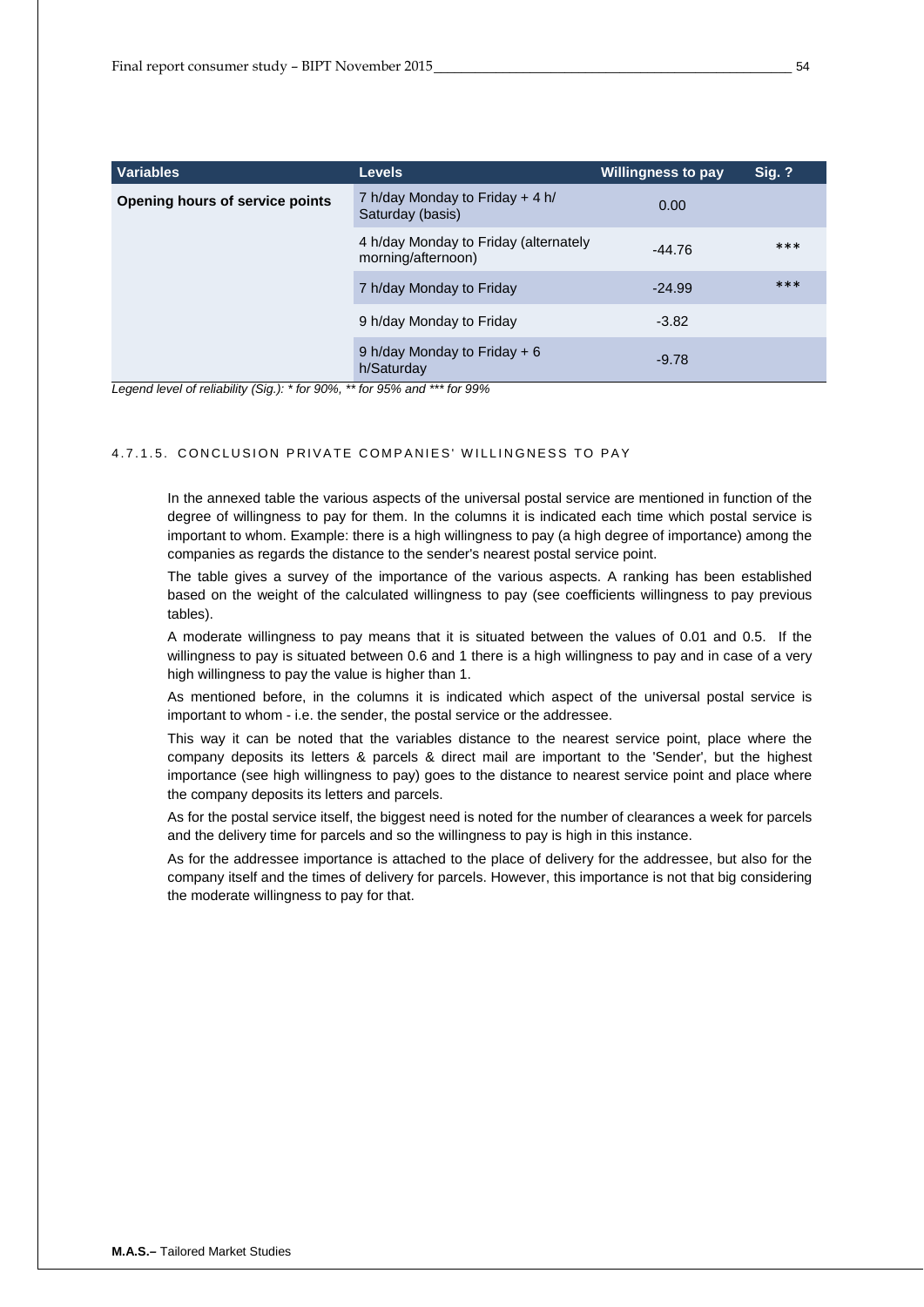|                                       | <b>Sender</b>                                                                                                  | <b>Postal service</b>                                                                                                                                                                                                                       | <b>Addressee</b>                                                                                                                                                                                   |
|---------------------------------------|----------------------------------------------------------------------------------------------------------------|---------------------------------------------------------------------------------------------------------------------------------------------------------------------------------------------------------------------------------------------|----------------------------------------------------------------------------------------------------------------------------------------------------------------------------------------------------|
| Very high willingness to<br>pay       |                                                                                                                |                                                                                                                                                                                                                                             |                                                                                                                                                                                                    |
| High willingness to pay               | Distance to nearest postal<br>service point<br>Place where company<br>deposits its mail (letters &<br>parcels) | Number of clearances a<br>week (parcels)<br>Delivery time (parcels)                                                                                                                                                                         |                                                                                                                                                                                                    |
| <b>Moderate willingness to</b><br>pay | Place where company<br>deposits its mail (direct<br>mail)                                                      | Number of deliveries a<br>week (letters, direct mail,<br>parcels)<br>Delivery time (letters,<br>direct mail)<br>Reliability of delivery time<br>(letters, direct mail,<br>parcels)<br>Number of clearances a<br>week (letters, direct mail) | Place of mail delivery for<br>addressee (letters, direct<br>mail, parcels)<br>Place of mail delivery for<br>the company itself<br>(letters, direct mail,<br>parcels)<br>Time of delivery (parcels) |
| No willingness to pay                 |                                                                                                                |                                                                                                                                                                                                                                             |                                                                                                                                                                                                    |

<span id="page-54-0"></span>**Table13: ranking of the various aspects of the universal postal service according to the degree of willingness to pay - private professional users**

#### *Conclusions private companies' willingness to pay*

- *As to sending and receiving administrative post:* 
	- *Companies have a need to know with greater certainty when their mail will reach its destination but the willingness to pay for the delivery time is moderate.*
	- *The companies prefer their mail to be delivered at the company site 5 days a week.*
	- *The place where the company deposits its mail does not need to change; in this case the companies prefer a post office or a postal point. A high willingness to pay is also noted for this aspect of the postal service.*
- *As to sending and receiving direct mail:* 
	- *The companies attach very great importance to a day-certain delivery.*
	- *As for the place of delivery to the addressee the companies want a delivery at the home/HQ of the addressee.*
	- *The place where the company prefers to deposit its mail appears to be the post office or postal point or else a MassPost centre or national sorting centre provided that discounts are offered (as is now the case).*
	- *Apparently three deliveries a week are sufficient for the private companies.*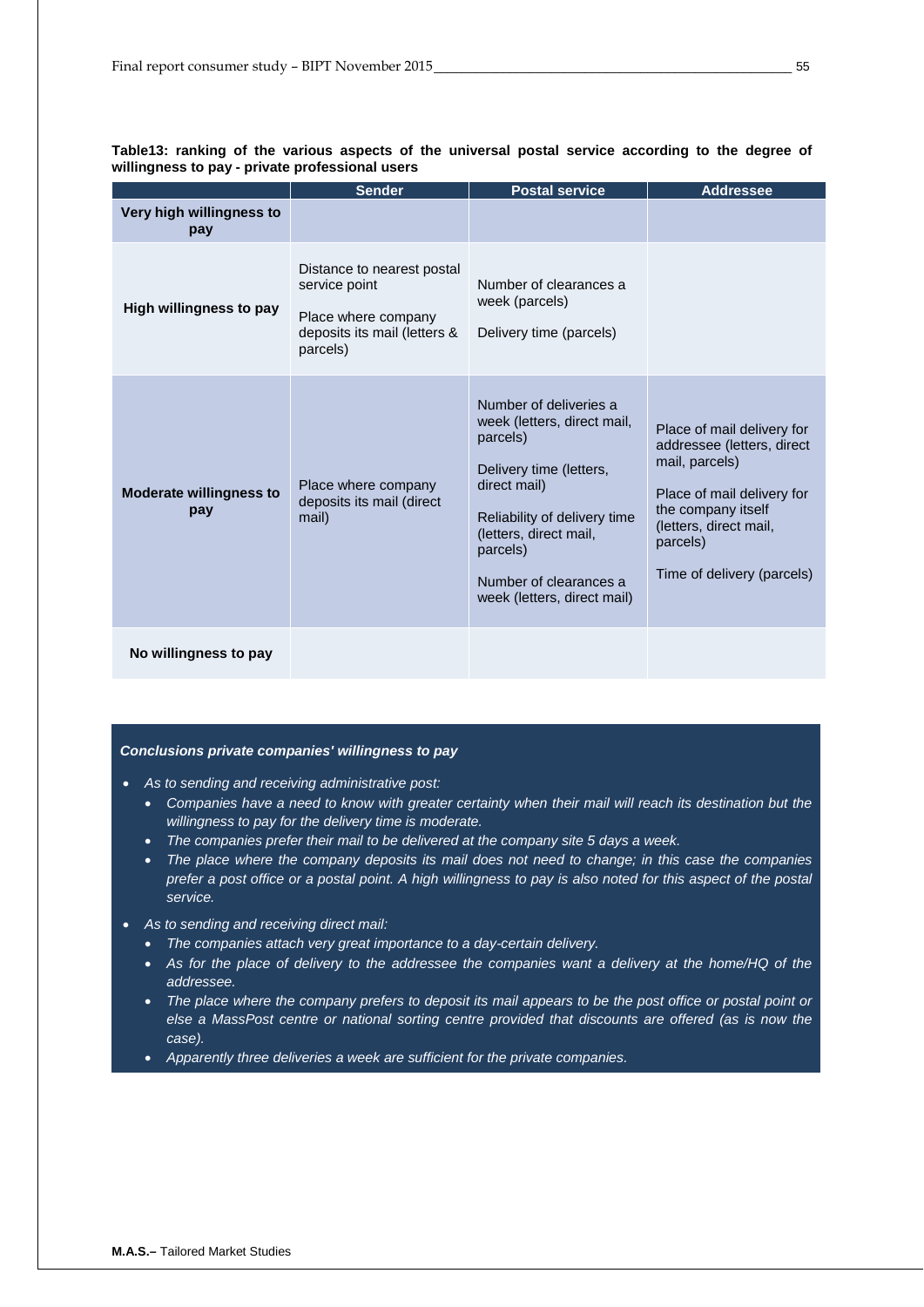- *As to sending and receiving parcels:* 
	- *The companies have a great need for a D+1 delivery time. The delivery time for parcels also has a high willingness to pay.*
	- *Parcels received by the companies need to be delivered at the company site.*
	- *The companies want to deposit their parcels at a MassPost centre or to have them collected at the company site. Here too, a high willingness to pay is noted for this aspect of the postal service.*
	- *Three to four deliveries a week are sufficient to meet the needs of the companies.*
	- *The companies do not want the current number of clearances fixed per week to diminish. The companies show a high willingness to pay for this aspect.*
- *As for postal service points:* 
	- *The companies appear to attach great importance to the distance to the nearest service point. This great importance is also translated into a high willingness to pay.*
	- *They are satisfied with the basic offer of services.*
	- *Furthermore, the companies also appear to be satisfied with the current opening hours of the service point.*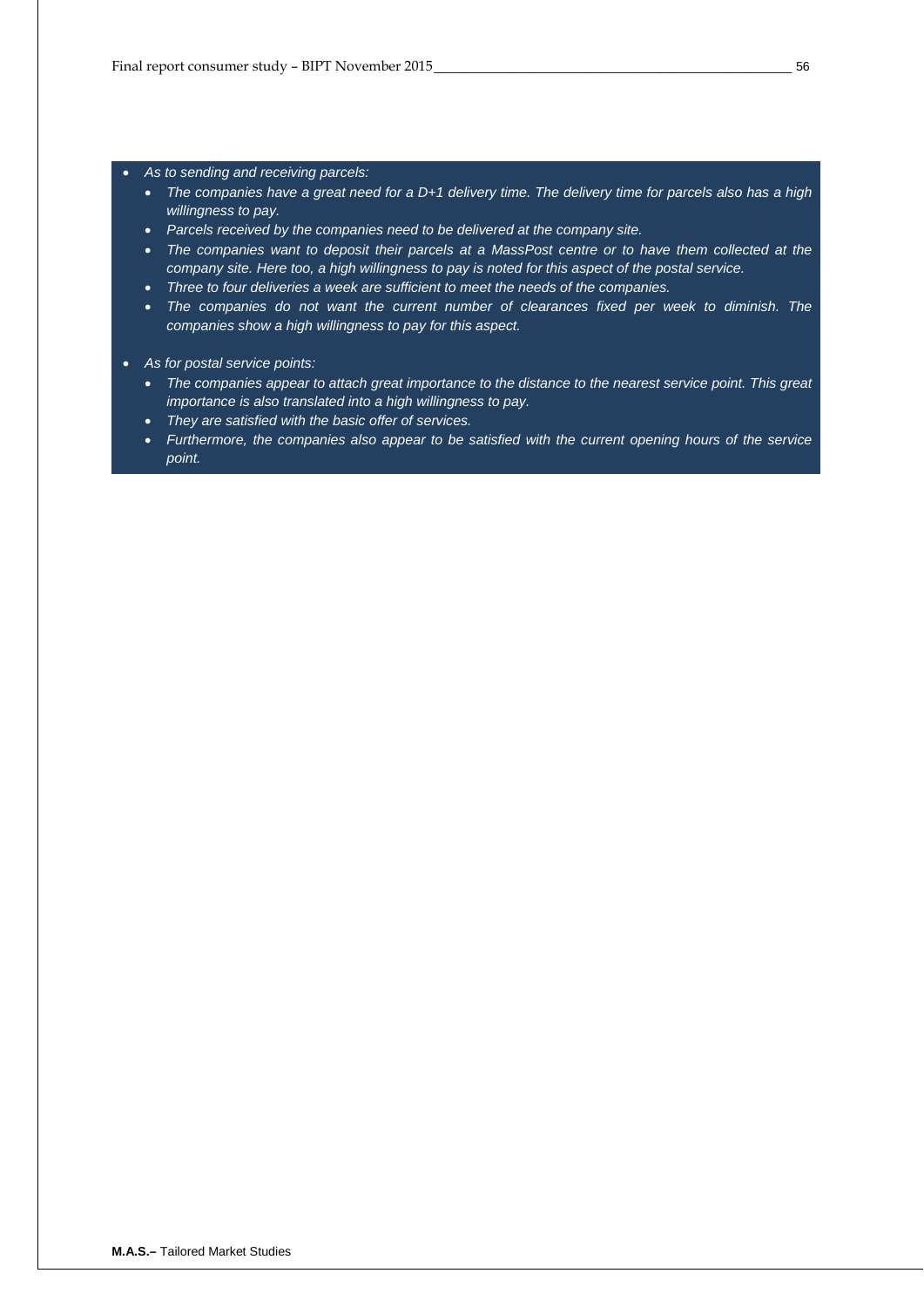## <span id="page-56-0"></span>4.7.2 **PUBLIC AUTHORITIES**

## 4.7.2.1. THE PUBLIC BODIES' WILLINGNESS TO PAY FOR SENDING AND RECEIVING ADMINISTRATIVE POST

As in the case of the companies in the annexed table the public bodies' willingness to pay is represented in percentages, because the price of the universal postal service is not uniform for all public bodies, but depends on the volume of postal items per public authority.

If the results are not significant or unequivocal, they are not discussed.

Legal basis: **Tariffs:**  Article 3 of the Third Postal Directive (Directive 2008/6/EC) of the European Parliament stipulates *that the prices of the postal services that come under the universal service should be affordable for all users.*

The public services appear to be willing to receive their mail in a secured postbox in a public place. As also noted with the private companies the preference as to place for depositing the mail goes to the post office or a postal point. If the mail has to be delivered to a MassPost centre or a national sorting centre, discounts have to be offered.

| <b>Variables</b>                                 | <b>Levels</b>                            | <b>Willingness to pay</b><br>(%) | <b>Sig. ?</b> |
|--------------------------------------------------|------------------------------------------|----------------------------------|---------------|
| <b>Delivery time</b>                             | $D+1$ (basis)                            | 0.00                             |               |
|                                                  | $D+2$                                    | 8.93                             |               |
|                                                  | $D+5$                                    | $-19.26$                         |               |
| <b>Reliability of delivery time</b>              | 95% (basis)                              | 0.00                             |               |
|                                                  | 90%                                      | 0.14                             |               |
|                                                  | 99%                                      | 9.41                             |               |
| Place of delivery to addressee                   | Home (basis)                             | 0.00                             |               |
|                                                  | Postbox in a public place                | $-15.10$                         |               |
| Place of mail delivery for the<br>company itself | Company location (basis)                 | 0.00                             |               |
|                                                  | Postbox in a public place                | 27.55                            | $***$         |
| Place where company deposits its                 | In a post office or postal point (basis) | 0.00                             |               |
| mail                                             | In a MassPost centre                     | $-112.04$                        | $***$         |
|                                                  | In a national sorting centre             | $-103.85$                        | $***$         |
|                                                  | Direct collection at the company site    | $-38.22$                         | $***$         |

<span id="page-56-1"></span>

| Table14: willingness to pay for sending and receiving administrative post - public bodies (in %) |  |  |
|--------------------------------------------------------------------------------------------------|--|--|
|--------------------------------------------------------------------------------------------------|--|--|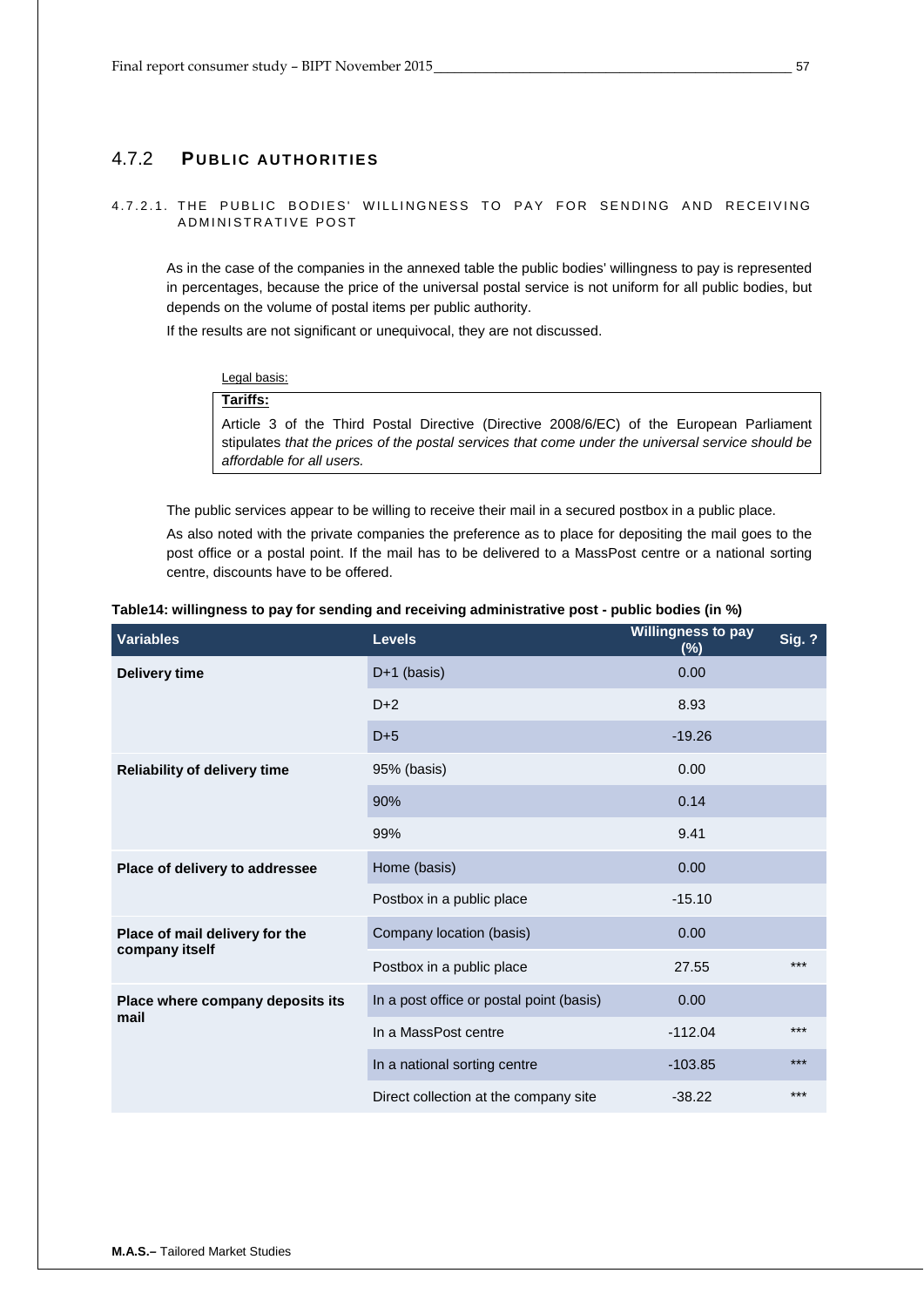| <b>Variables</b>            | <b>Levels</b>     | <b>Willingness to pay</b> | <b>Sig. ?</b> |
|-----------------------------|-------------------|---------------------------|---------------|
| Number of deliveries a week | 5 days (basis)    | 0.00                      |               |
|                             | 3 days            | $-25.21$                  | $***$         |
|                             | 3 days + Saturday | $-32.62$                  | $***$         |
|                             | 4 days            | 7.68                      |               |
|                             | 4 days + Saturday | $-61.02$                  | $***$         |
| Number of clearances a week | 5 days (basis)    | 0.00                      |               |
|                             | 3 days            | $-10.25$                  |               |
|                             | 4 days            | $-6.64$                   |               |
|                             | 6 days            | $-12.63$                  |               |

## 4.7.2.2. PUBLIC BODIES' WILLINGNESS TO PAY FOR SENDING AND RECEIVING DIRECT MAIL

The public services attach no importance to the delivery time for sending and receiving direct mail. In contrast, the public services deem day-certain delivery important.

The public services prefer to deliver the direct mail at people's homes or at the addressee's HQ over delivery in a postbox in a public place.

The post office or postal point being the place where the company preferably deposits its mail, unless there is a discount.

A frequency of delivery limited to 4 deliveries a week seems to be acceptable to the public services.

| <b>Variables</b>                    | <b>Levels</b>                         | Willingness to pay<br>$(\%)$ | <b>Sig. ?</b> |
|-------------------------------------|---------------------------------------|------------------------------|---------------|
| Delivery time                       | $D+1$ (basis)                         | 0.00                         |               |
|                                     | $D+2$                                 | 16.58                        |               |
|                                     | $D+5$                                 | $-21.83$                     |               |
| <b>Reliability of delivery time</b> | 95% (basis)                           | 0.00                         |               |
|                                     | 90%                                   | 20.04                        |               |
|                                     | 99%                                   | 36.92                        | $\star$       |
| Place of delivery to addressee      | At home or HQ of addressee<br>(basis) | 0.00                         |               |
|                                     | Postbox in a public place             | $-25.50$                     | $***$         |

## <span id="page-57-0"></span>**Table15: willingness to pay for sending and receiving direct mail - public bodies (in %)**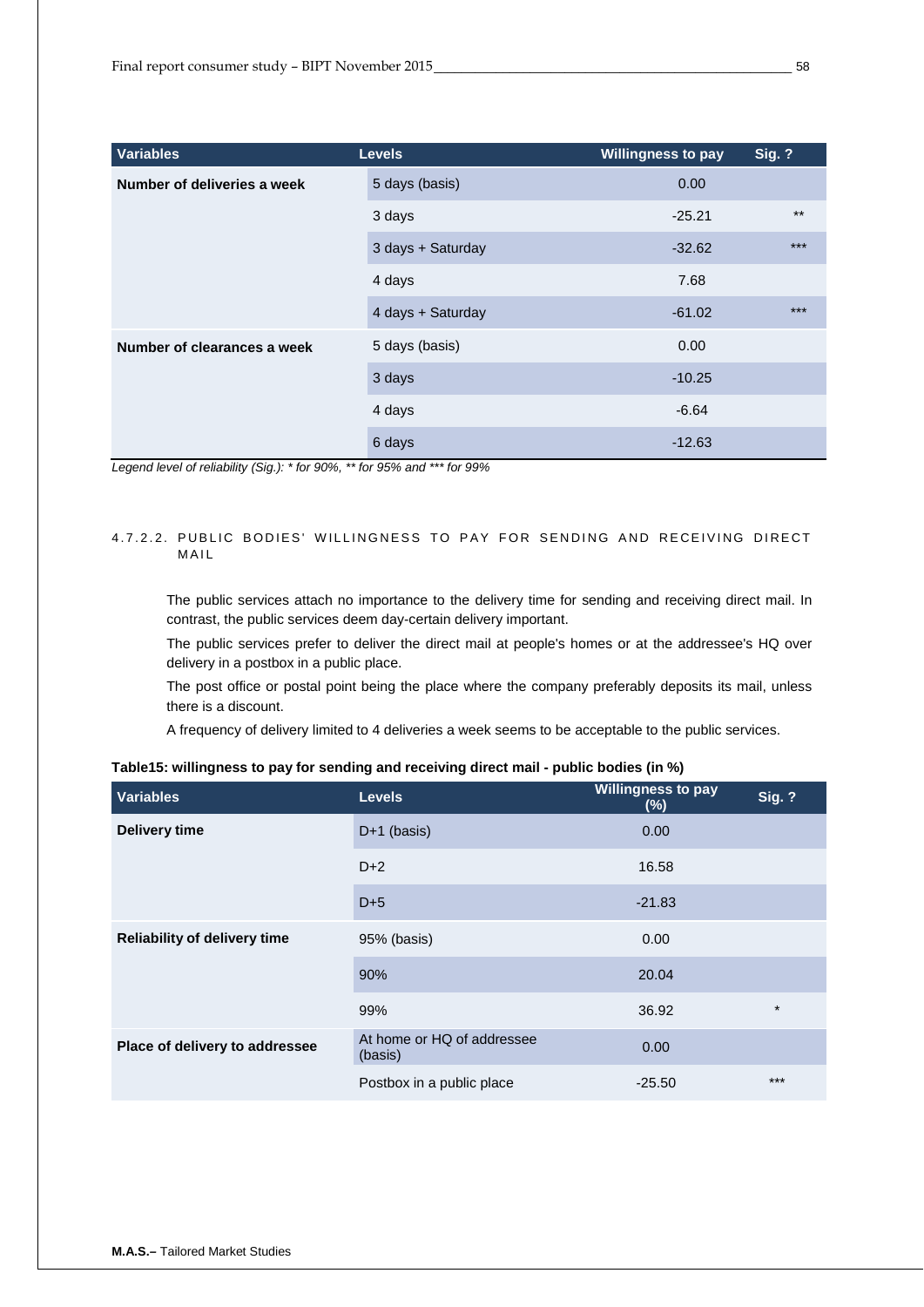| <b>Variables</b>                                 | <b>Levels</b>                               | <b>Willingness to pay</b> | <b>Sig. ?</b> |
|--------------------------------------------------|---------------------------------------------|---------------------------|---------------|
| Place of mail delivery for the<br>company itself | Company location (basis)                    | 0.00                      |               |
|                                                  | Postbox in a public place                   | 11.23                     |               |
| Place where company deposits its<br>mail         | In a post office or postal point<br>(basis) | 0.00                      |               |
|                                                  | In a MassPost centre                        | $-62.82$                  | ***           |
|                                                  | In a national sorting centre                | $-56.71$                  | ***           |
|                                                  | Direct collection at the company<br>site    | $-23.55$                  | $\star$       |
| Number of deliveries a week                      | 5 days (basis)                              | 0.00                      |               |
|                                                  | 3 days                                      | 15.67                     |               |
|                                                  | 3 days + Saturday                           | 10.96                     |               |
|                                                  | 4 days                                      | 33.74                     | ***           |
|                                                  | 4 days + Saturday                           | $-6.56$                   |               |
| Number of clearances a week                      | 5 days (basis)                              | 0.00                      |               |
|                                                  | 3 days                                      | $-18.07$                  | $\star$       |
|                                                  | 4 days                                      | $-8.67$                   |               |
|                                                  | 6 days                                      | $-15.68$                  |               |

## 4.7.2.3. PUBLIC BODIES' WILLINGNESS TO PAY FOR SENDING AND RECEIVING PARCELS

The public services interviewed attach great importance to a D+1 delivery time.

Contrary to the point of clearance preferred for administrative post and direct mail - i.e. the post office or a postal point - the public bodies prefer direct collection from the service itself.

The analysis further shows that regarding the number of deliveries a week, the public bodies are not opposed to lowering the current frequency fixed.

On the other hand the public authorities want the current number of clearances a week fixed to be maintained (i.e. 5 days).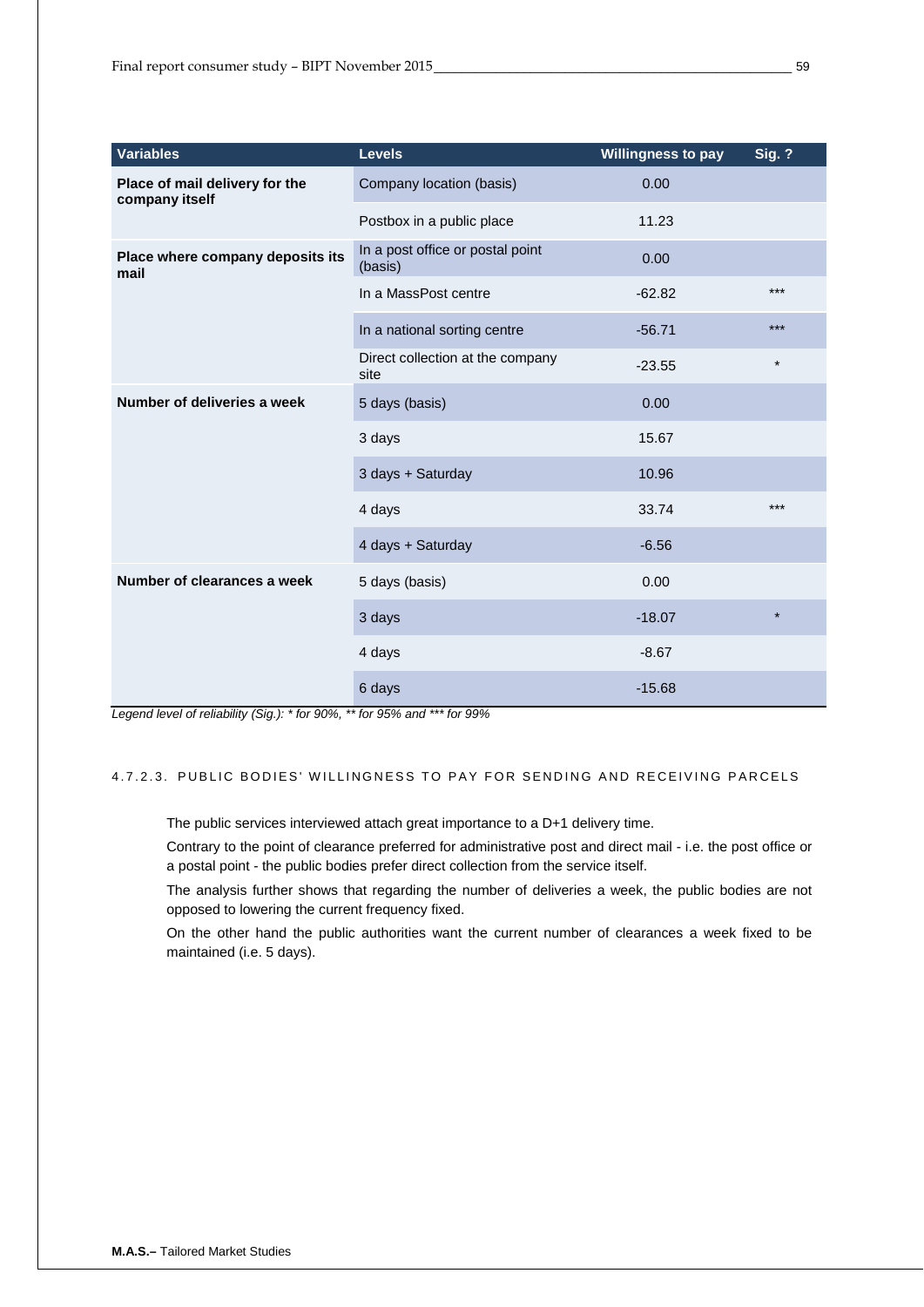| <b>Variables</b>                    | <b>Levels</b>                           | <b>Willingness to pay</b> | <b>Sig. ?</b> |
|-------------------------------------|-----------------------------------------|---------------------------|---------------|
| <b>Delivery time</b>                | D+1 (basis)                             | 0.00                      |               |
|                                     | $D+2$                                   | $-68.20$                  | $***$         |
|                                     | $D+5$                                   | $-96.99$                  | $***$         |
| <b>Reliability of delivery time</b> | 95% (basis)                             | 0.00                      |               |
|                                     | 90%                                     | 3.50                      |               |
|                                     | 99%                                     | $-20.22$                  |               |
| Place of delivery to addressee      | At home or HQ of addressee (basis)      | 0.00                      |               |
|                                     | Postbox in a public place               | $-47.83$                  |               |
| Place of mail delivery for the      | Company location (basis)                | 0.00                      |               |
| company itself                      | Postbox in a public place               | 4.79                      |               |
| Place where company deposits its    | In a post office / postal point (basis) | 0.00                      |               |
| mail                                | In a MassPost centre                    | 66.18                     |               |
|                                     | In a national sorting centre            | $-22.09$                  |               |
|                                     | Direct collection at the company site   | 68.40                     | $\star$       |
| Number of deliveries a week         | 5 days (basis)                          | 0.00                      |               |
|                                     | 3 days                                  | 68.08                     | $***$         |
|                                     | 3 days + Saturday                       | 39.74                     |               |
|                                     | 4 days                                  | 43.40                     | $***$         |
|                                     | 4 days + Saturday                       | 0.74                      |               |
| Number of clearances a week         | 5 days (basis)                          | 0.00                      |               |
|                                     | 3 days                                  | $-90.27$                  | $***$         |
|                                     | 4 days                                  | $-92.98$                  | ***           |
|                                     | 6 days                                  | $-118.93$                 | $***$         |
| Time of delivery                    | 9 AM - 5 PM (basis)                     | 0.00                      |               |
|                                     | 7 AM - 9 PM                             | $-7.64$                   |               |

<span id="page-59-0"></span>**Table16: willingness to pay for sending and receiving parcels - public bodies (in %)**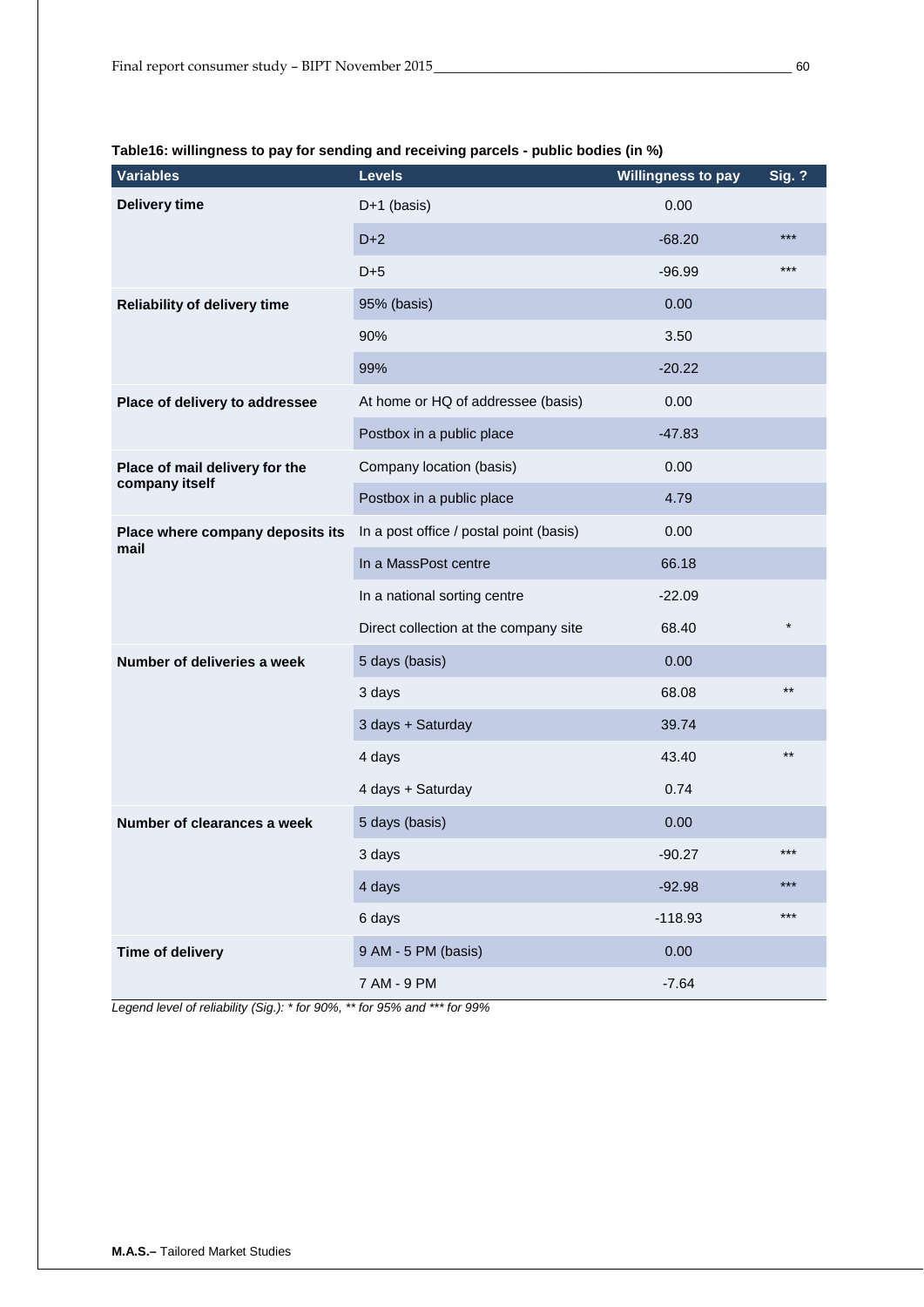## 4.7.2.4. PUBLIC BODIES' WILLINGNESS TO PAY FOR THE POSTAL SERVICE POINTS

## Legal basis:

## **Network access:**

Article 3 of the Third Postal Directive (Directive 2008/6/EC) of the European Parliament stipulates *that the density of the points of contact and of the access points takes account of the needs of users.*

Article 18 of the fifth management contract stipulates *moreover that at least 95% of the population should have access to a postal service point offering the basic assortment within a maximum distance of 5 kilometres and at least 98% within a 10 kilometres' distance (by road).* 

The analysis of the willingness to pay for the postal service points shows that the public bodies have a need for a service point located at less than 3 km from the service.

The basic postal services offered in a service point are sufficient for the public authorities that have been interviewed.

The public services are also satisfied with the currently prevailing opening hours of a postal service point (i.e. 7 h/day from Monday to Friday and 4 h on Saturdays).

| <b>Variables</b>                                           | <b>Levels</b>                                                 | <b>Willingness to pay</b><br>(%) | <b>Sig. ?</b> |
|------------------------------------------------------------|---------------------------------------------------------------|----------------------------------|---------------|
| Distance between company site<br>and nearest service point | Less than 1 km (basis)                                        | 0.00                             |               |
|                                                            | 1 to 2.99 km                                                  | 17.98                            |               |
|                                                            | 3 to 5.99 km                                                  | $-44.74$                         | ***           |
|                                                            | 6 to 9.99 km                                                  | $-64.15$                         | ***           |
|                                                            | More than 10 km                                               | $-74.11$                         | ***           |
| <b>Available services</b>                                  | Basic postal services (basis)                                 | 0.00                             |               |
|                                                            | Full postal services + financial<br>services                  | $-3.83$                          |               |
|                                                            | Full postal services + financial<br>services + other services | $-28.81$                         | $***$         |
| Opening hours of service points                            | 7 h/day Monday to Friday + 4 h/<br>Saturday (basis)           | 0.00                             |               |
|                                                            | 4 h/day Monday to Friday (alternately<br>morning/afternoon)   | $-36.82$                         | ***           |
|                                                            | 7 h/day Monday to Friday                                      | $-15.80$                         | $***$         |
|                                                            | 9 h/day Monday to Friday                                      | $-10.67$                         |               |
|                                                            | 9 h/day Monday to Friday + 6<br>h/Saturday                    | $-59.18$                         | ***           |

#### <span id="page-60-0"></span>**Table17: willingness to pay for the postal service points - public bodies (%)**

*Legend level of reliability (Sig.): \* for 90%, \*\* for 95% and \*\*\* for 99%*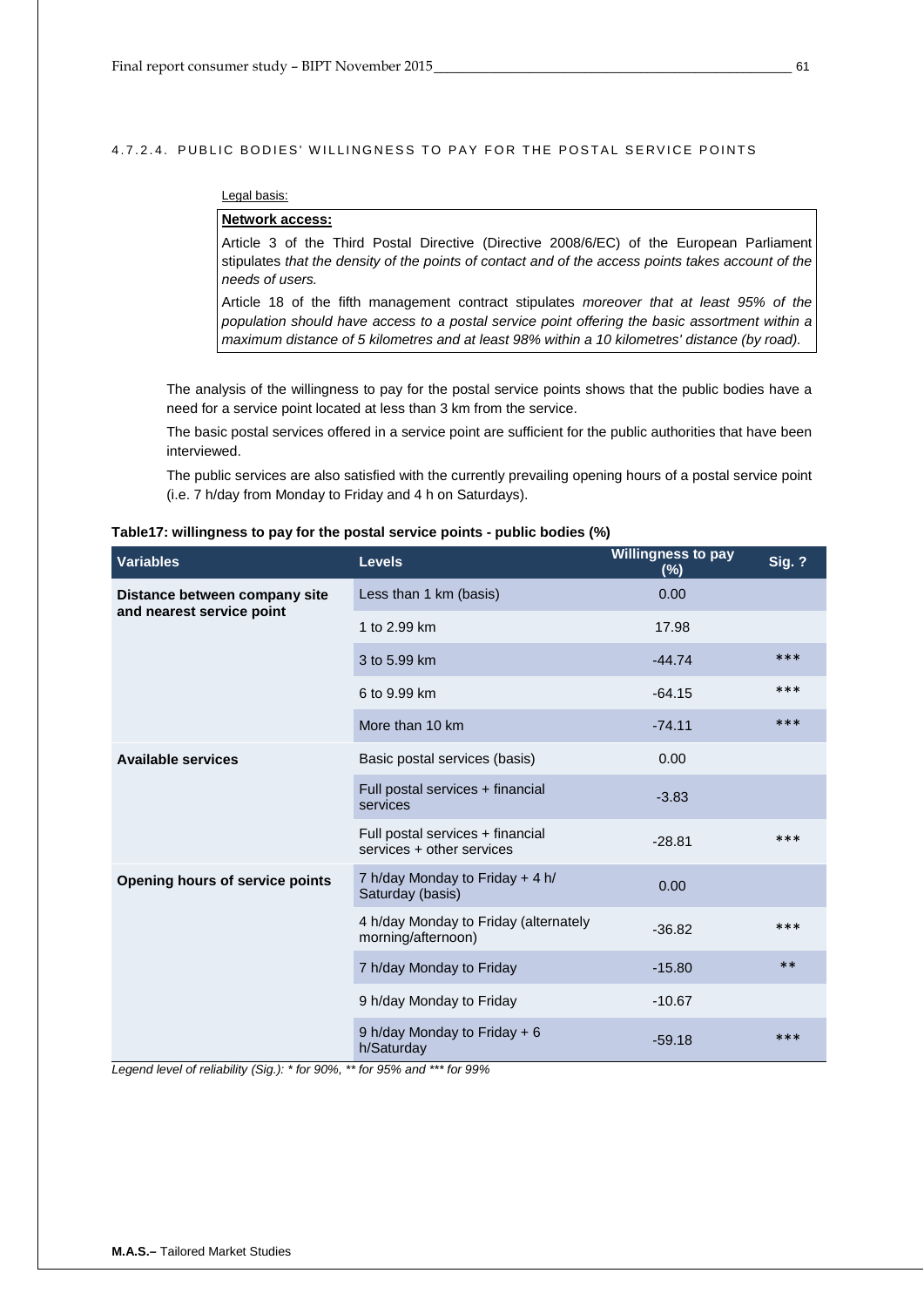## 4.7.2.5. CONCLUSION WILLINGNESS TO PAY PUBLIC BODIES

In the annexed table the various aspects of the universal postal service are mentioned in function of the degree of willingness to pay for them. In the columns it is indicated each time which postal service is important to whom. Example: there is a high willingness to pay (a high degree of importance) among the public services as regards the distance to the sender's nearest postal service point.

The table gives a survey of the importance of the various aspects. A ranking has been established based on the weight of the calculated willingness to pay (see coefficients willingness to pay previous tables).

A moderate willingness to pay means that it is situated between the values of 0.01 and 0.5. If the willingness to pay is situated between 0.6 and 1 there is a high willingness to pay and in case of a very high willingness to pay the value is higher than 1.

As mentioned before, in the columns it is indicated which aspect of the universal postal service is important to whom - i.e. the sender, the postal service or the addressee.

This way it can be noted that the variables place where the company deposits its letters, distance to the nearest service point, available services and opening hours in the service point are important to the 'Sender', but the highest importance (see high willingness to pay) goes to the place where the company deposits its letters.

As to the postal service itself, the biggest need is noted for the number of clearances a week for parcels. As for the addressee importance is attached to the place of delivery for the addressee, but also for the company itself and the times of delivery for parcels. However, this importance is not that big considering the moderate willingness to pay for that.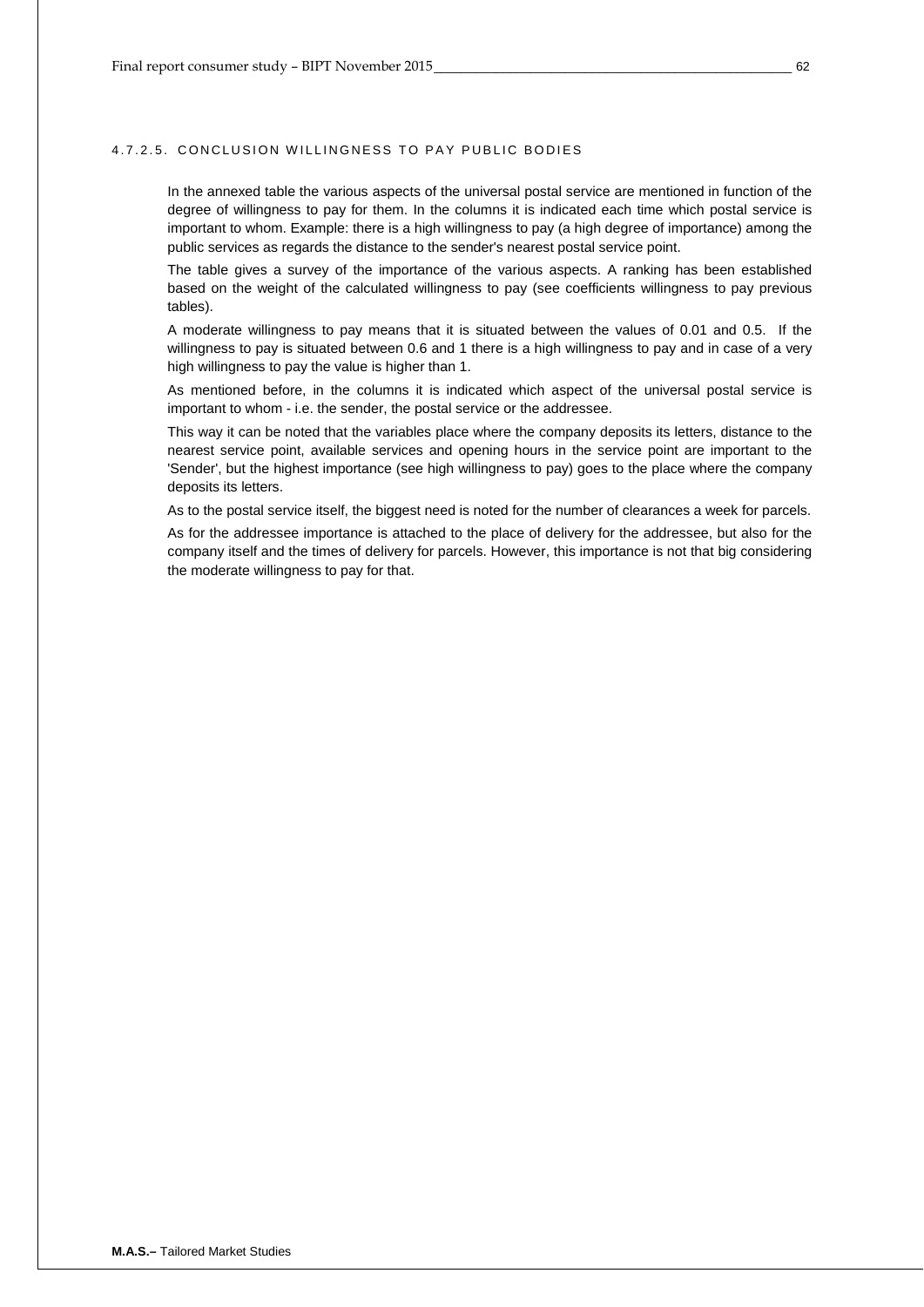|                                       | Sender                                                                                                            | <b>Postal service</b>                                                                                                                                                                                                                                                       | <b>Addressee</b>                                                                                                                                                                                   |
|---------------------------------------|-------------------------------------------------------------------------------------------------------------------|-----------------------------------------------------------------------------------------------------------------------------------------------------------------------------------------------------------------------------------------------------------------------------|----------------------------------------------------------------------------------------------------------------------------------------------------------------------------------------------------|
| Very high willingness to<br>pay       | Place where company<br>deposits its mail (letters)                                                                | Number of clearances a<br>week (parcels - 6<br>days/week)                                                                                                                                                                                                                   |                                                                                                                                                                                                    |
| High willingness to pay               | Distance to nearest postal<br>service point<br>Place where company<br>deposits its mail (direct<br>mail, parcels) | Number of clearances a<br>week (parcels)<br>Delivery time (parcels)<br>Number of deliveries a<br>week (letters - 4 days +<br>Saturday; parcels - 3<br>days)                                                                                                                 |                                                                                                                                                                                                    |
| <b>Moderate willingness to</b><br>pay | Available services postal<br>service point<br>Opening hours service<br>point                                      | Number of deliveries a<br>week (letters, parcels)<br>Delivery time (letters,<br>direct mail)<br>Reliability of delivery time<br>(letters, direct mail,<br>parcels)<br>Number of clearances a<br>week (letters, direct mail)<br>Number of deliveries a<br>week (direct mail) | Place of mail delivery for<br>addressee (letters, direct<br>mail, parcels)<br>Place of mail delivery for<br>the company itself<br>(letters, direct mail,<br>parcels)<br>Time of delivery (parcels) |
| No willingness to pay                 |                                                                                                                   |                                                                                                                                                                                                                                                                             |                                                                                                                                                                                                    |

<span id="page-62-0"></span>**Table18: ranking of the various aspects of the universal postal service according to the degree of willingness to pay - public professional users**

#### *Conclusions willingness to pay public bodies*

- *As to sending and receiving administrative post:* 
	- *The public services appear to be willing to receive their mail in a secured postbox in a public place.*
	- *Similar to the finding for companies, the public authorities prefer the post office or a postal point as the location to deposit their mail. If the point of collection is a MassPost centre or a national sorting centre, the public services interviewed want a discount. The place where the company deposits its letters is linked to a very high willingness to pay.*
- *As to sending and receiving direct mail:* 
	- *The public services attach great importance to day-certain delivery. Yet, as for reliability of the delivery time the willingness to pay is moderate.*
	- *The public services prefer to deliver the direct mail at people's homes or at the addressee's HQ over delivery in a postbox in a public place.*
	- *The post office or postal point being the place where the company preferably deposits its mail. For this aspect the willingness to pay is high.*
	- *A frequency of delivery limited to 4 deliveries a week seems to be acceptable to the public services.*
- *As to sending and receiving parcels:* 
	- *The public services interviewed stick to a D+1 delivery time. As shown in the table with the ranking of the various aspects of the postal service, the delivery time of parcels is important for the public services*